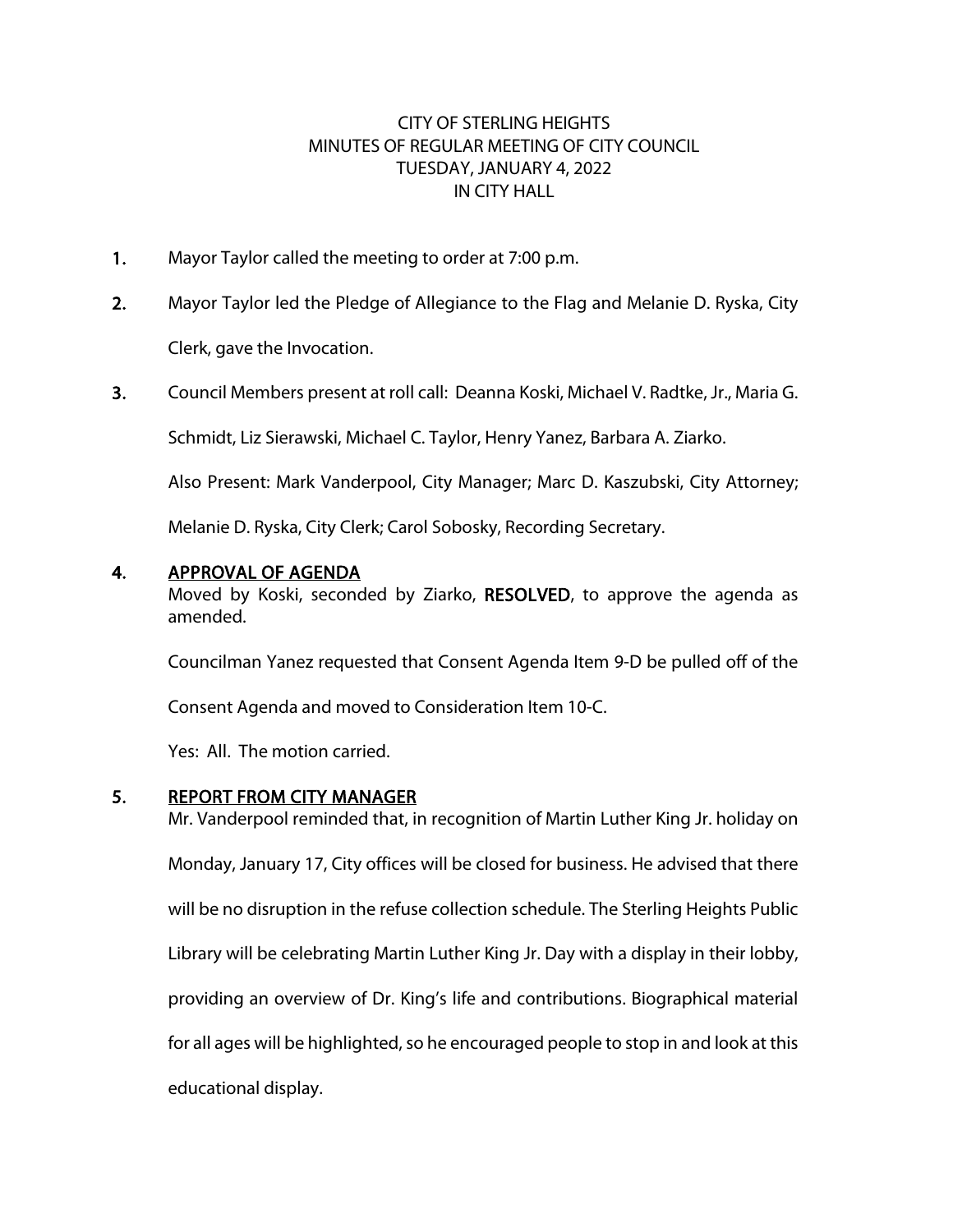Mr. Vanderpool reminded residents that Christmas trees can still be set out at the curb through February 2; after that date, trees will not be allowed to be set out at the curb.

Mr. Vanderpool requested that City Council convene a Closed Session at the conclusion of tonight's agenda, pursuant to Sections 8-H and 8-E of the Open Meetings Act for Council to consult with the City Attorney regarding a confidential written legal opinion and trial or settlement strategy in connection with Macomb County Circuit Court Case No. 20-00308-NI.

Mr. Vanderpool highlighted an article published in today's Detroit Free Press newspaper, entitled "Ten Metro Detroit Cities Have the Biggest Home Sale Surges of 2021," and he pointed out that Sterling Heights was the leader on this list, with a 31 percent increase in home sales. The population of Sterling Heights continues to grow and be a focal point and destination place for people across the state and Midwest. He credited a number of reasons, including great public and parochial schools, great services in the community, low taxes, plentiful high-paying jobs, being an inclusive, welcoming community, resulting in being one of the most diverse cities in the State of Michigan. He added that the City has invested millions of dollars in quality-of-life services attracting young residents and families, including the park systems, bike/hike trails, skate park, ice rink, and Dodge Park. He noted that he had a conversation with an employee at a nearby business who mentioned his grandparents love living in Sterling Heights, and he and his fiancé are thinking of buying a home in Sterling Heights. When asked why, he responded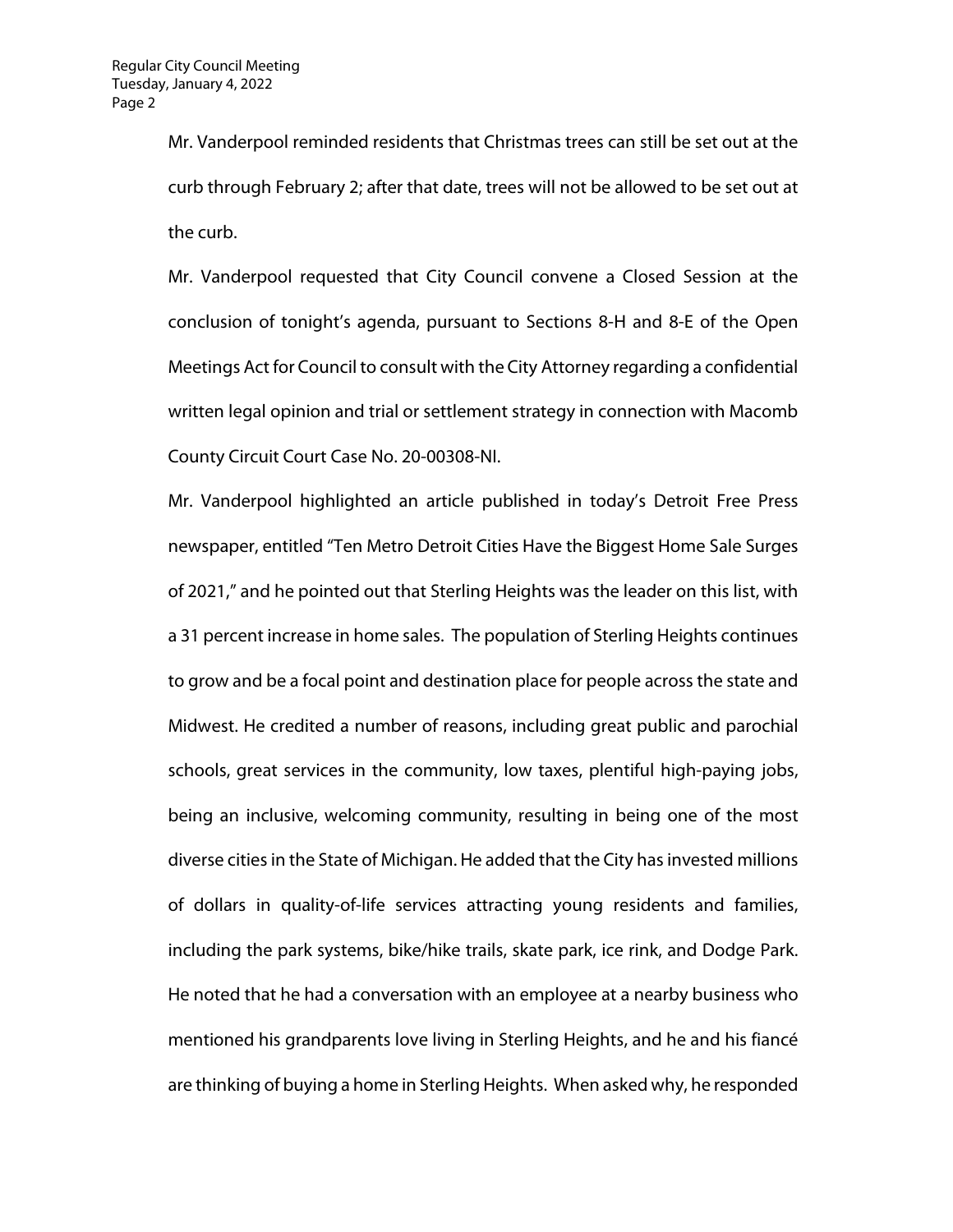it is in large part because of the recreational amenities that have been constructed and built out over recent years. Mr. Vanderpool stressed these investments are paying off, and he highlighted this article as one more example of good leadership, commending the Mayor and City Council for taking the lead and many of these investments over recent years.

Mayor Taylor thanked Mr. Vanderpool for this good news. He recognized Macomb County Commissioner Joe Romano, who is present at tonight's meeting.

#### 6. PUBLIC HEARINGS

A. Mayor Taylor stated this is a public hearing to consider adoption of a proposed Parks, Recreation, and Non-Motorized Master Plan for 2022 through 2026. He invited Parks and Recreation Director Kyle Langlois and Wade Trim Senior Project Manager Adam Young to give the presentation.

Parks and Recreation Director Kyle Langlois stated this is a presentation of the Parks and Recreation Non-Motorized Master Plan, developed as a guide for the Parks and Recreation Department to follow over the next five years. This process began over fifteen months ago, with the finalization tonight and over the next month. He informed that the last Master Plan was being developed at about the same time the ReCreating Recreation Initiative was unfolding, and it resulted in a high level of completion from the Community Improvement Plan. Mr. Langlois noted he is eager to move the City forward in the realm of recreation. He introduced Senior Project Manager Adam Young from Wade Trim, noting that Wade Trim was selected through a rigorous Request for Proposal process to complete their last Master Plan and compiled this new plan as a follow-up to what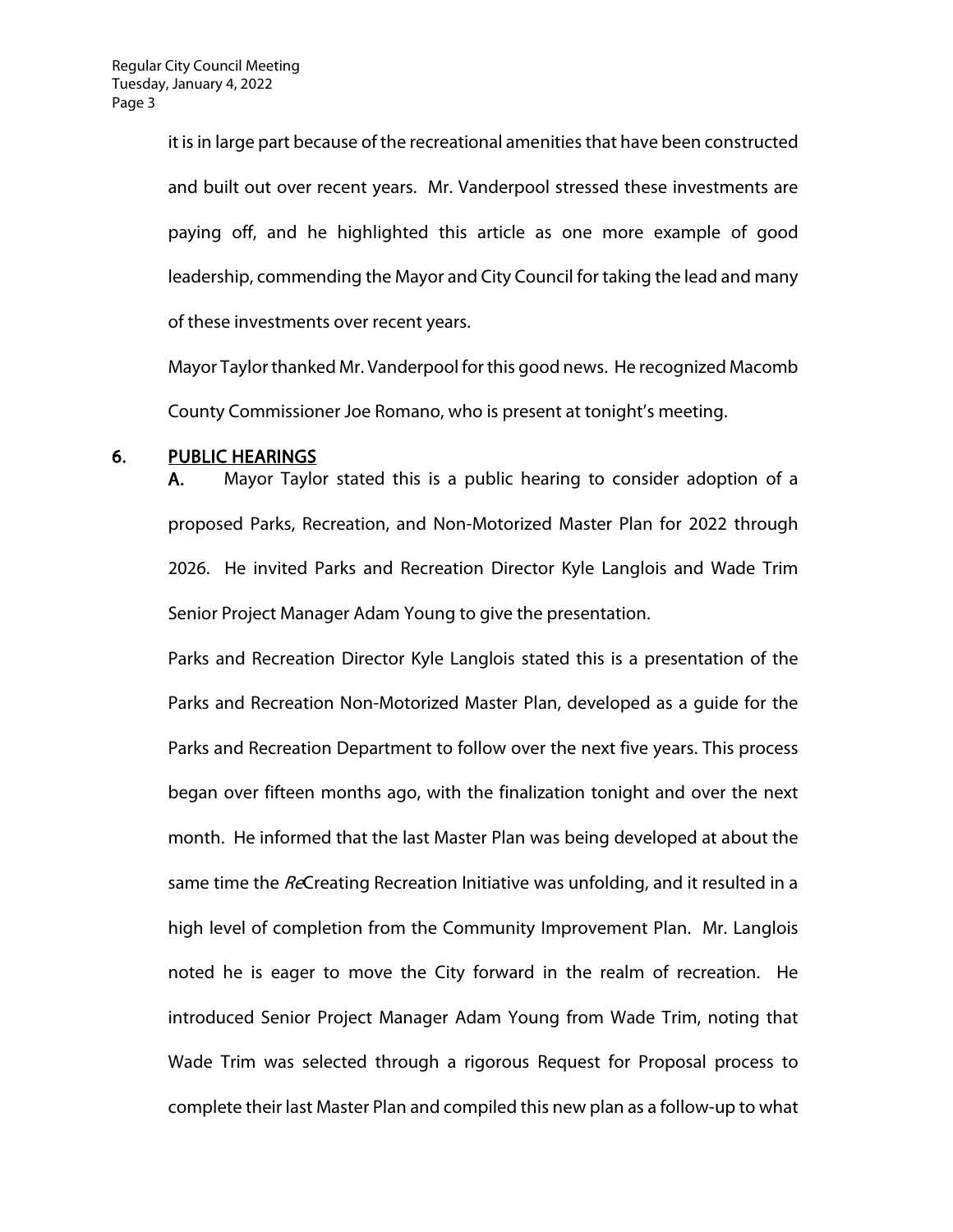they were able to achieve through ReCreating Recreation and their last Master Plan.

Senior Project Manager Adam Young from Wade Trim provided a summary of the Master Plan, with the purpose of the plan being to build on the successful ReCreating Recreation Initiative and continue that momentum forward, looking at additional investments and improvements to the Parks and Recreation nonmotorized system in the City. The plan serves as a guide and a decision-making document for the City. He stressed it is important to know that the intentionallyambitious five-year Action Plan is not set in stone and does not commit the City to any specific projects. It positions the City to be able to seek and secure funding through the State of Michigan, ensuring the City is grant-eligible through the Michigan Department of Natural Resources (MDNR) through December 31, 2026. Mr. Young outlined the considerations that went into the plan, including existing facilities inventory, accessibility for all individuals, providing greater access, nonmotorized assessment including sidewalk gaps, recreation trends, national planning standards, community demographics, including regional and state plans, related plans and initiatives, and public input. He noted they looked at the Iron Belle Trail, and the statewide drive over the last number of years to get that trail in place. They conducted an online citizen survey and were pleased with receiving over nine hundred responses. He added that over eighty-five percent of respondents indicated the City is doing an excellent or a good job in providing recreation, and they held focus group discussions, including meeting with a teen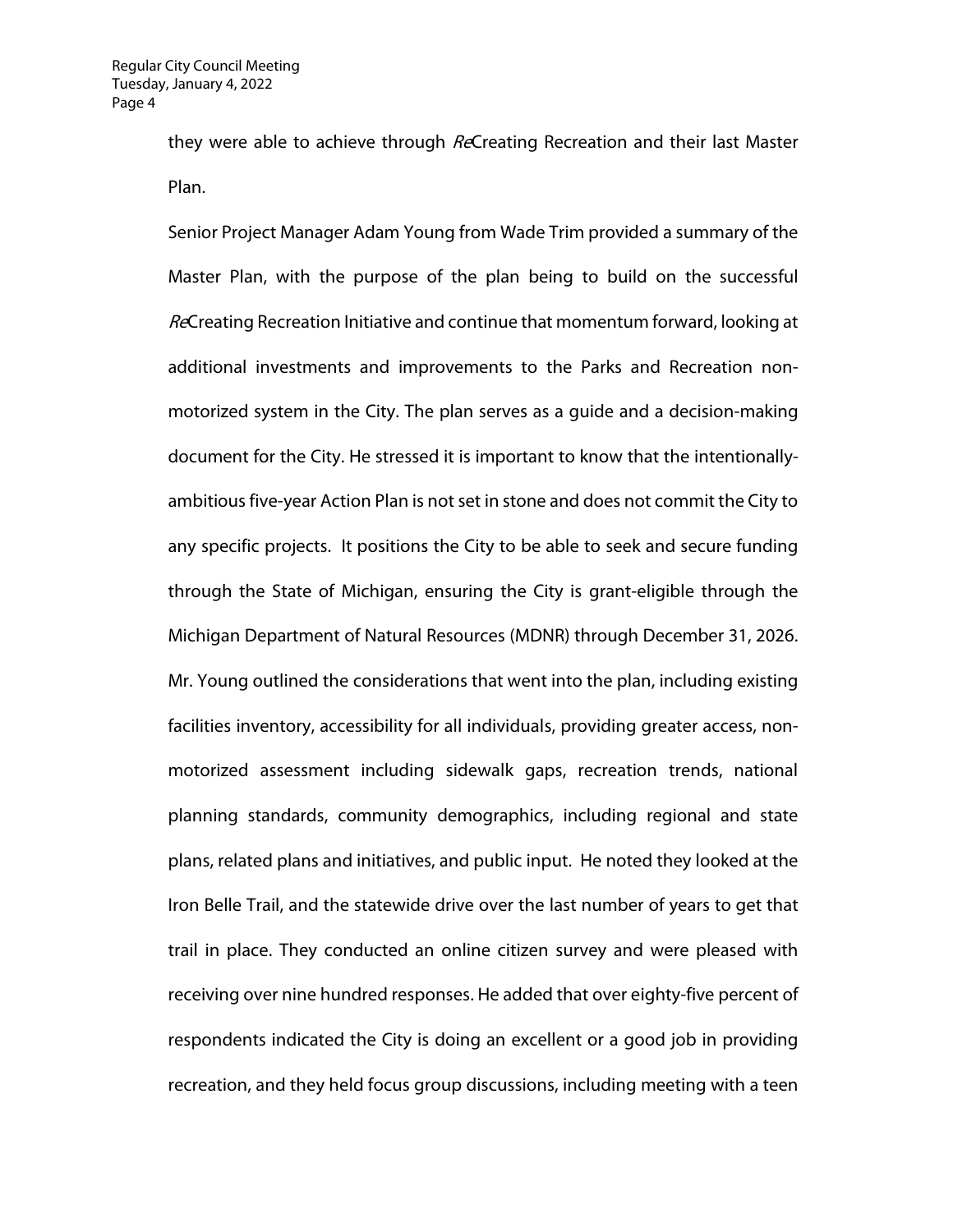group at a Sterling Heights Youth Advisory Board meeting to get feedback and thoughts from the younger generation.

Mr. Young explained the Action Program is the key component of the Five-Year Parks and Recreation Plan, and includes a schedule of proposed improvements to parks, trails, and facilities. He outlined improvements to include new amenities and enhancements to all city parks, such as picnic tables, benches, bike racks, etc. There are significant improvements proposed at certain city parks, such as new athletic courts, trail loops, and parking lot rehabilitation or paving. They have targeted some land acquisition sites for either conservation or for proposed development of future neighborhood parks. He outlined some of the nonmotorized improvements outline in the plan, which include connections where there are currently sidewalk gaps, looking to improve and enhance the Iron Belle Trail route through the City. The shared use trail extensions are proposed in order to connect neighborhoods with parks, schools, and business districts, and they are also looking at signage and safety enhancements.

Mr. Young reviewed the adoption schedule, noting that the draft plan has been in place beginning December 5, 2021, available on the City's website for viewing and downloading. The City Council is holding the Public Hearing tonight as required, and they are being asked to consider the plan for adoption this evening. He stated they would like to have this plan adopted and submitted to the MDNR by February 1, so they would be eligible to apply for grants yet this year.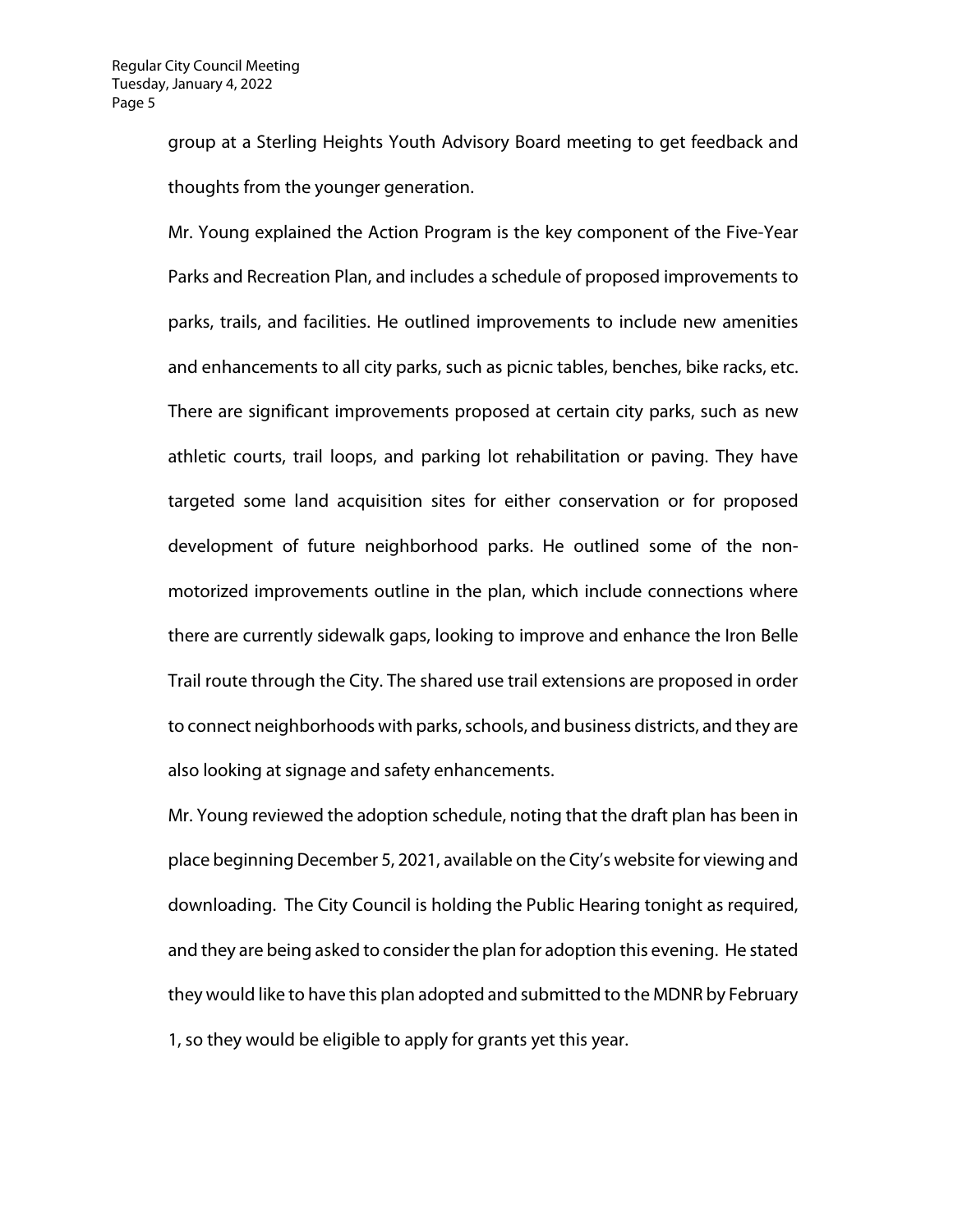Mr. Langlois stated this has been an extensive process, and unique opportunities have been presented to solicit feedback from residents. They are excited about the plan being considered this evening, and he offered to answer questions. Mayor Taylor opened the Public Hearing. There were no comments from the

public. Mayor Taylor closed the Public Hearing.

Moved by Sierawski, seconded by Taylor, RESOLVED, to adopt the Parks, Recreation and Non-Motorized Master Plan for the period 2022 to 2026.

Mayor Pro-Tem Sierawski felt this is a great continued step in the right direction, adding that they need to improve their modes of transportation other than motorized vehicles. She appreciated the hard work that has gone into this plan, and she is pleased that this allows them to seek grants sooner rather than later. She acknowledged that grants are not always "free money," but she is in favor of getting the most from their dollars spent. She is in support of this plan.

Councilman Radtke commended those who put this plan together, stating he read it and it is excellent. He recalled being asked by residents regarding a third entrance to Magnolia Park, and he questioned whether there is an update on whether they plan to take back the sidewalk. He pointed out that residents are forced to go through a muddy area between two properties to get "through the back door" of Magnolia Park.

Mr. Langlois clarified it is Moravian Park. He has not been able to acquire any information as to how it turned from a catwalk to a closed-off area, but they will continue to research it. If they discover they have access, he assured it will be their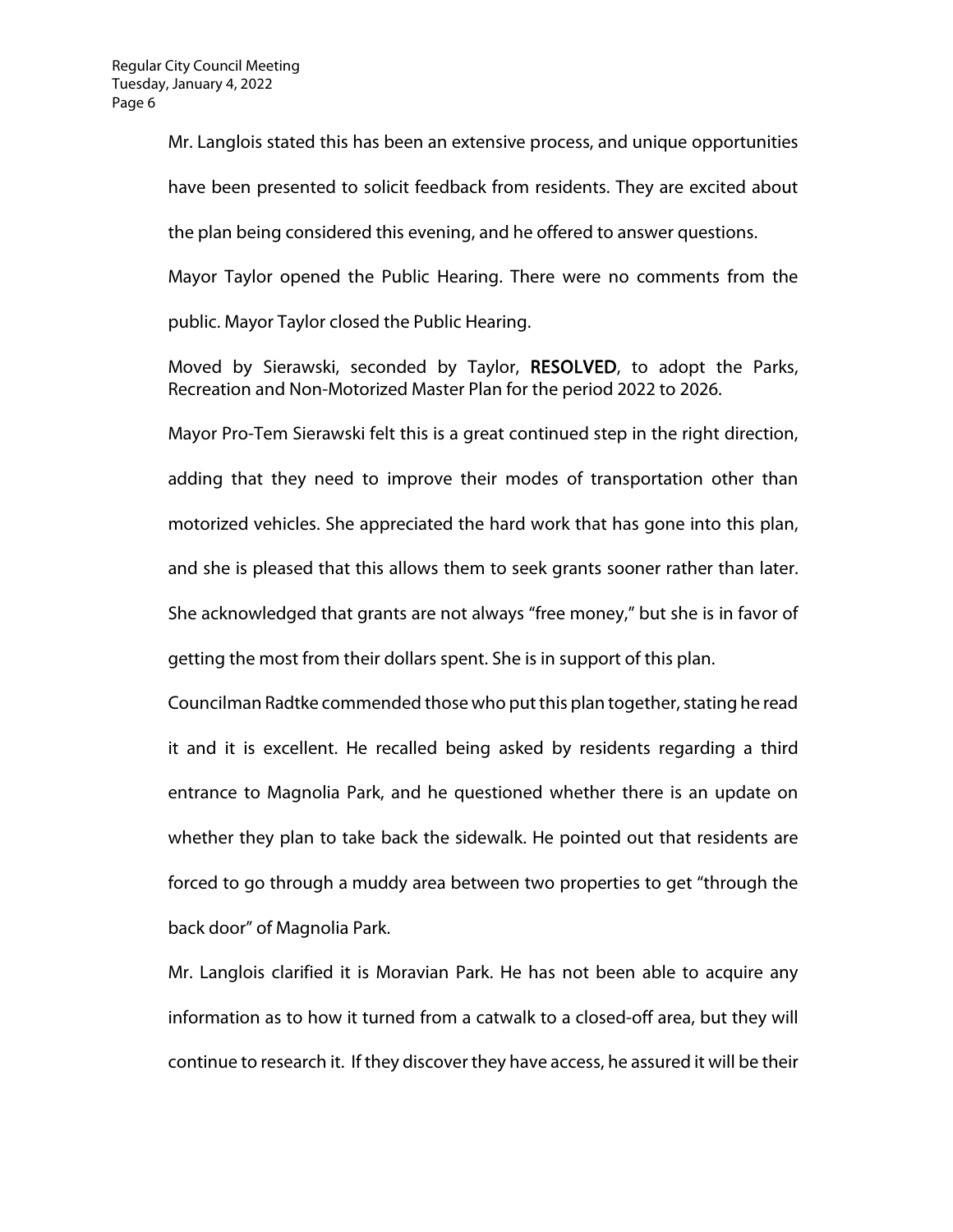plan to open it to the residents off of Maisano Drive so they can access the park from that location.

Councilman Radtke noted there is a map with circles depicting the average walking distance for residents to access a park, and although the homes fall within the circles, the residents cannot access the park without going out to a major roadway and walk at least a mile to get to the park they can see from their homes. He felt the map shows the need for a community center or park in the 15 Mile / Van Dyke area, so he urged people to talk to him and his colleagues about repurposing the former Fillmore Elementary School site to something they can use. He read about a park on Red Run, and he questioned whether it is marked with a sign to inform them it is a park they can use. He added he was not even aware the City owned a park on Red Run. He questioned whether the City is planning on doing a land swap at the site of the former Puffin Park with the hopes of building a play structure for the residents.

Mr. Langlois replied that is correct, and they are still working through the appraisal process, which is very cumbersome. He noted that property was purchased with grant funds through the State and National Park Service, so it is a high-level appraisal that has to take place. He clarified it is not a land swap but it is through a mutually-agreeable arrangement that will allow a road to go through the park to a new subdivision.

Councilman Radtke stated that Baumgartner Park now has soccer fields and a new playscape but does not have a sidewalk linking it to the area around it. He recalled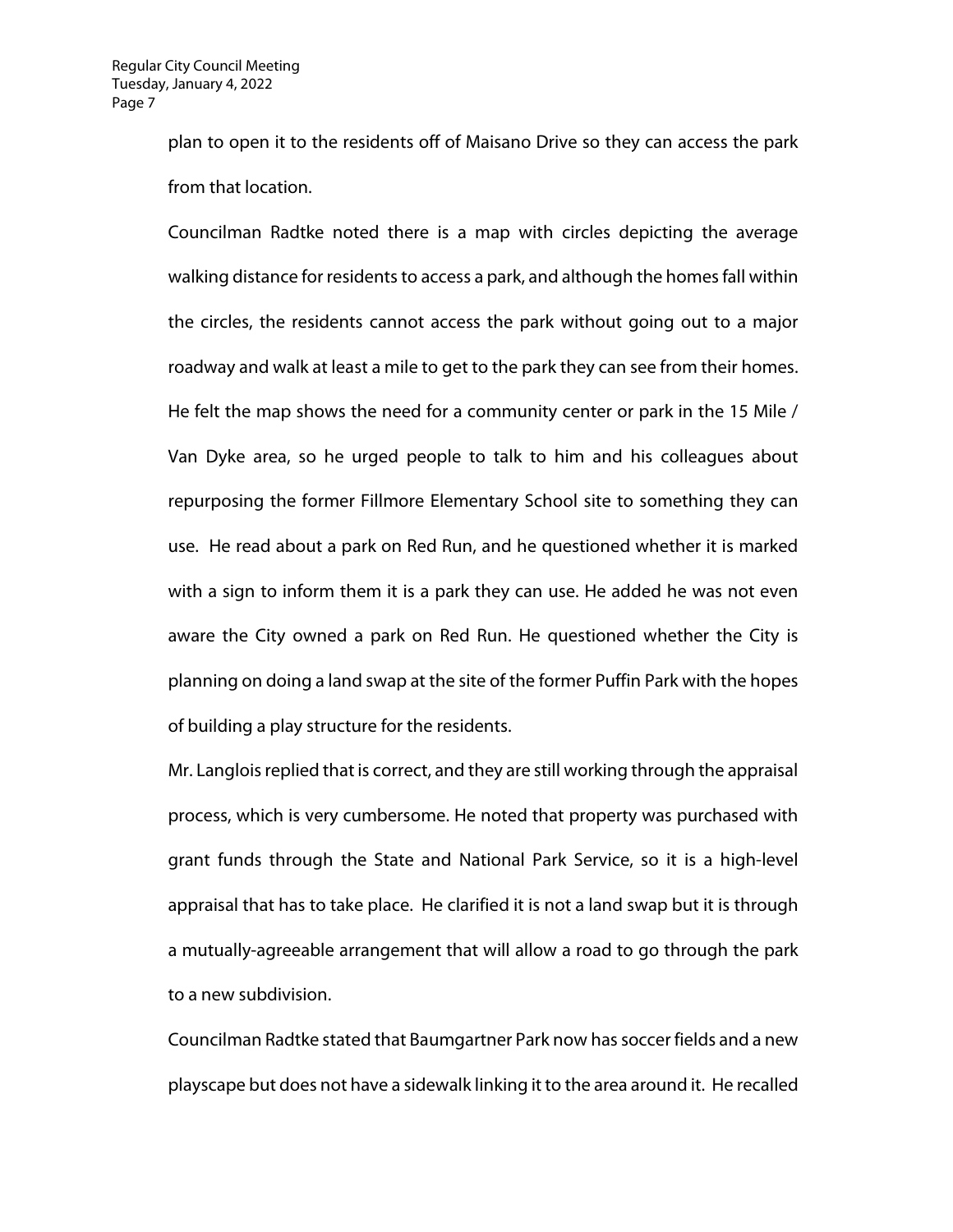they have a shared use path on Dodge Park, starting at 16 Mile Road going north, so residents on the east side of 15 Mile comments they get a lot of bike traffic coming off that shared use path directly onto the sidewalk south of 16 Mile Road. He suggested expanding that shared use path from 16 Mile Road to 15 Mile Road, the residents would appreciate it. He noted he talked to one resident in a wheelchair who explained it is difficult to maneuver when she comes up to a bike, because one or the other has to go off onto the grass so the other person can pass. Councilman Radtke felt that other than the few items he mentioned, the plan is excellent. He loved what they are doing with the parks and felt there is room for them to continue improving to make it the best park system in the state.

Councilwoman Schmidt thanked everyone who participated in this hard work. She reminded that this document is not etched in stone, but is a wish list, and she compared it to Strategic Planning. She noted that the acquisition of Fillmore School was mentioned by Councilman Radtke and is also mentioned in the report, and as an employee of the district, she has received many phone calls from staff who are being displaced from that building this week and are insisting the City has already purchased that building or has an agreement to take over the building. She requested that Mr. Langlois dispel these rumors.

Mr. Langlois clarified there is no plan in place at this point to purchase or take over Fillmore Elementary. He acknowledged it is part of their proposal, but there is no agreement. He stressed they would need to secure funding to be able to do that, which would be through grant funding. He estimated they would be two years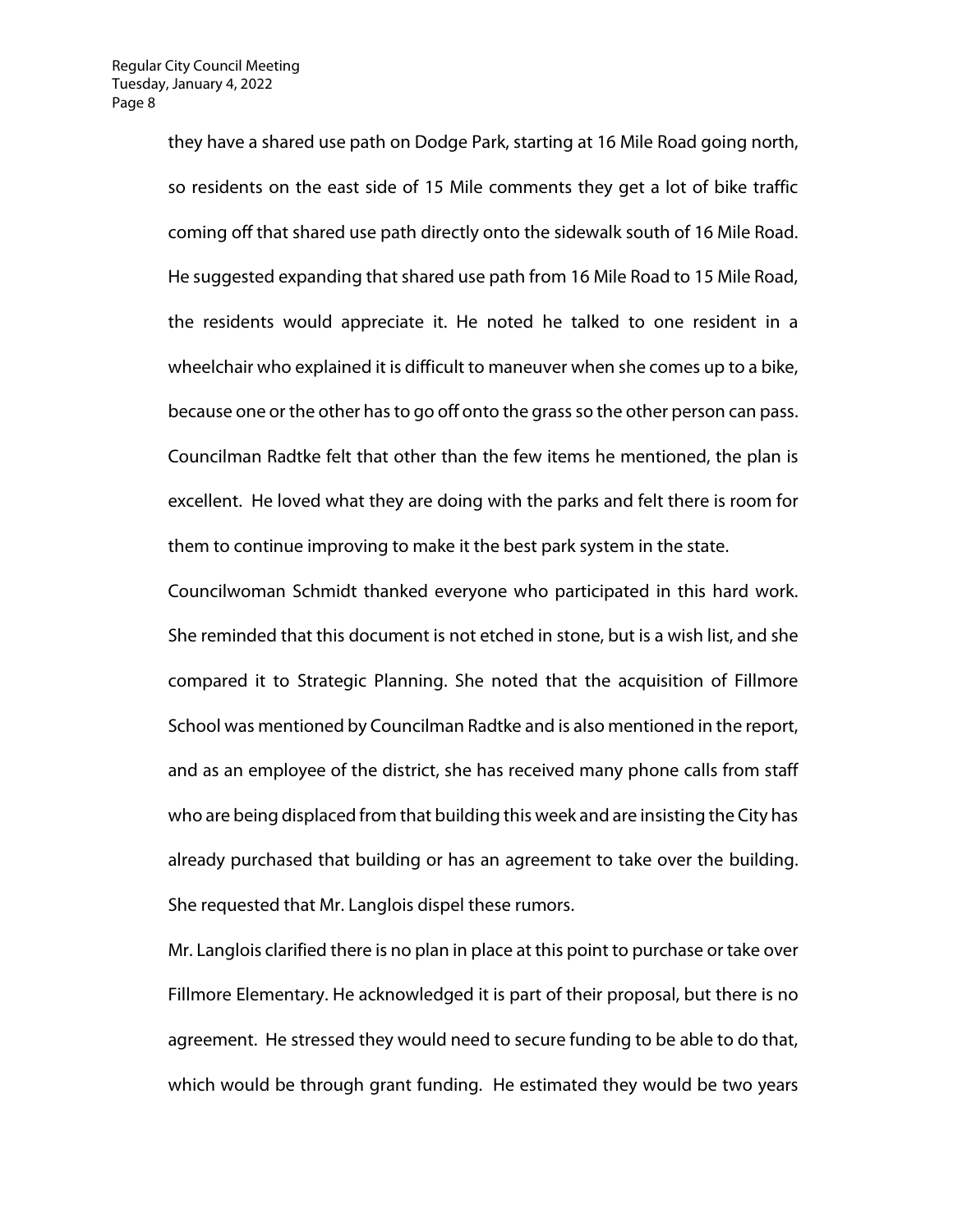away from that, and he acknowledged that he is not privy to the school district's information regarding the plans for all of their buildings. He assured it is not related to this plan.

Councilwoman Schmidt thanked Mr. Langlois for clearing up that issue, and she wanted to make sure everyone is aware the City has not acquired that building. If they acquire the building with grant dollars, they still have to fund it to fill it. She felt what is presented is encouraging and an extension of ReCreating Recreation, and she appreciated their help.

Councilwoman Koski noted that this is their "wish list." She referred to the comments of the bike / hike path from the east to the west along the Sterling Relief Drain. She requested an explanation of the plan.

Mr. Langlois believed Councilwoman Koski is referring to one of their concept plans which is actually a County plan referencing a previous plan discussed at City Council.

Councilwoman Koski replied to inquiry that is correct.

Mr. Langlois explained that plan was included in their plan as a future potential opportunity for non-motorized transportation. It was noted that it was debated heavily at City Council level, so there are no plans to pursue a trail at this time, but it is an opportunity so it was determined important to be included in the plan. Councilwoman Koski inquired as to whether that is something they are doing tonight as far linking Freedom Hill.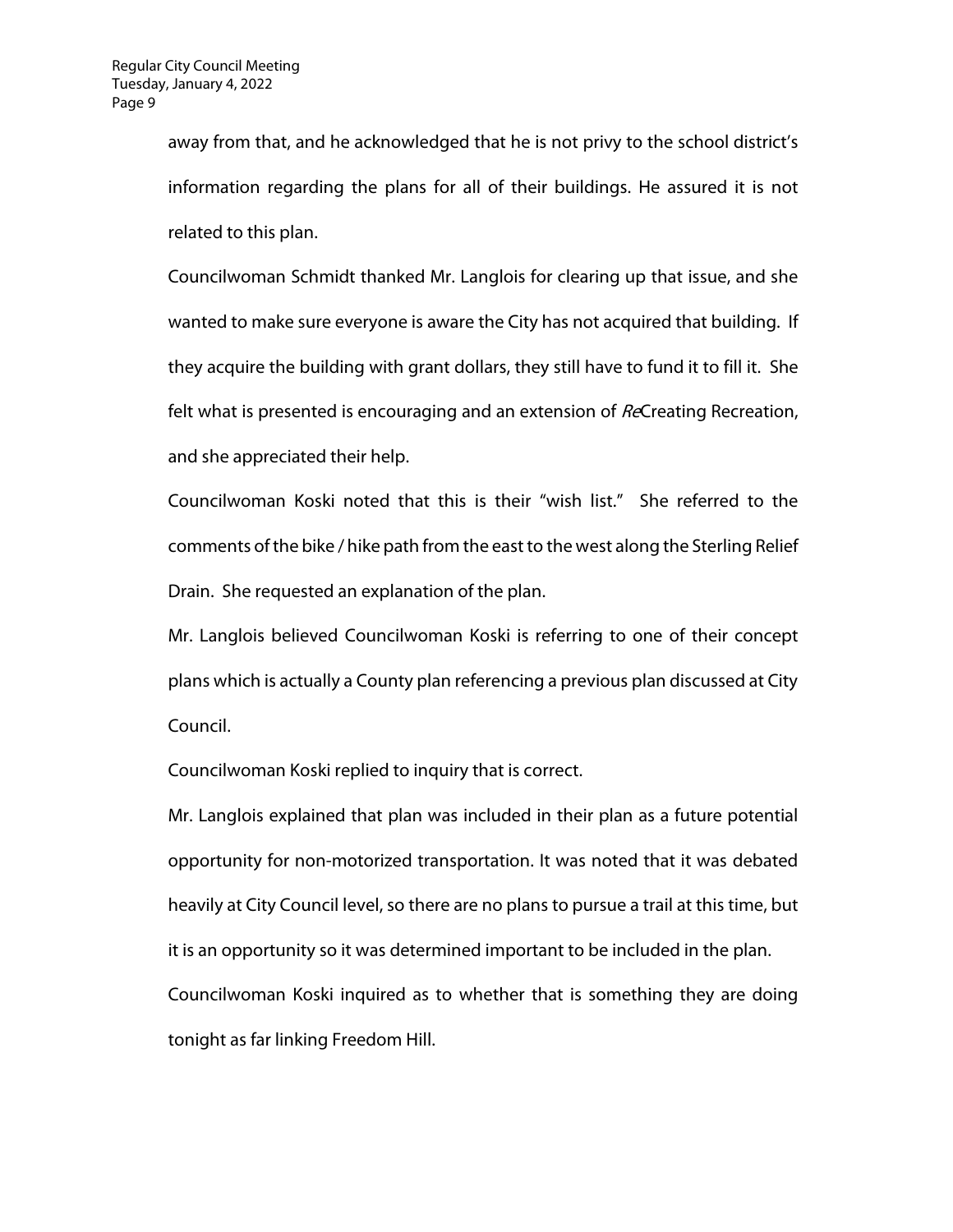Mr. Langlois replied that is a separate plan and a separate section of the trail. He clarified the section on the agenda this evening is not directly behind homes but is on the other side of the drain, so they are two completely separate plans with two completely separate trail concepts.

Councilwoman Koski questioned whether the other plan would be added to it if it were done, because it would extend all the way to Nelson Park.

Mr. Langlois again emphasized there are no plans for that.

Councilwoman Koski clarified it is part of a "wish list" and might be something that can be done.

Mr. Langlois replied it is an item that should be considered moving forward if they want to extend and expand their non-motorized inventory of trails.

Councilwoman Koski questioned whether any thought has been given to the former Belvedere Dance Hall.

Mr. Langlois replied that Belvedere Park, now part of Rotary Park, has some pieces of the old building in the back of the park. They have talked internally about producing some programming that incorporates some of those landmarks along the Clinton River and in the park system, although there are no immediate plans to renovate or do anything with it. He clarified it is in a very sensitive area of the park in terms of wetlands, so it is difficult to get to and from the main part of Rotary Park.

Councilwoman Koski thought of it as a tourist attraction.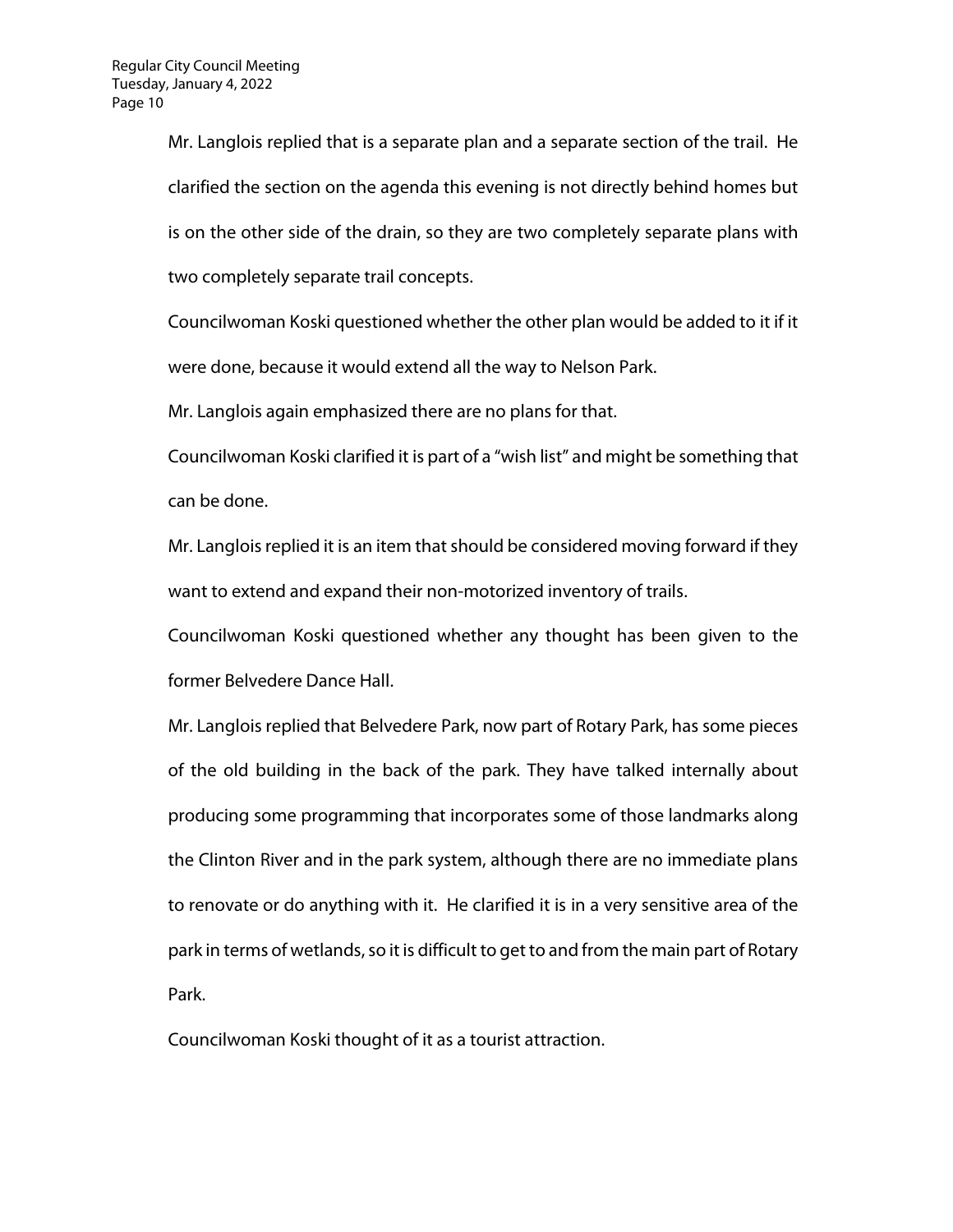Councilwoman Ziarko thanked those involved who put this plan / vision together. She requested, as they move forward and each project comes up, that City Council is kept in the loop as to what they are doing. She felt that would give them an opportunity to discuss it or ask questions. She felt it is a great vision.

Councilman Yanez questioned as to the criteria they use when purchasing property and whether it is to expand a park or create a new park.

Mr. Langlois cited two examples for which they have an interest. One parcel included in their Master Plan as property that would be desirable for the City to acquire is located south of 17 Mile Road, along Utica Road, to possibly expand their greenbelt along the Clinton River at the south end of what would be South Clinton River Park. He added another reason for interest in acquisition is for conservation purposes to maintain natural parkland and to plant additional trees. Mr. Langlois explained when they look at acquiring a parcel such as the Fillmore Elementary School site, it provides a potential opportunity to provide a park in that area of the City where there is no park in that area. He summarized the two things they look at are whether it provides opportunities to conserve natural public lands and increase tree canopy, or whether a property that becomes available has a utility to the residents and Parks and Recreation Department. This was the criteria used when the City recently purchased an acre from the church adjacent to Donovan Park to be used for additional parking to support the activities at the park. Councilman Yanez felt the Iron Belle Trail is a fantastic project, and he did not know

if any other state has a trail that goes from north to south for the entire length of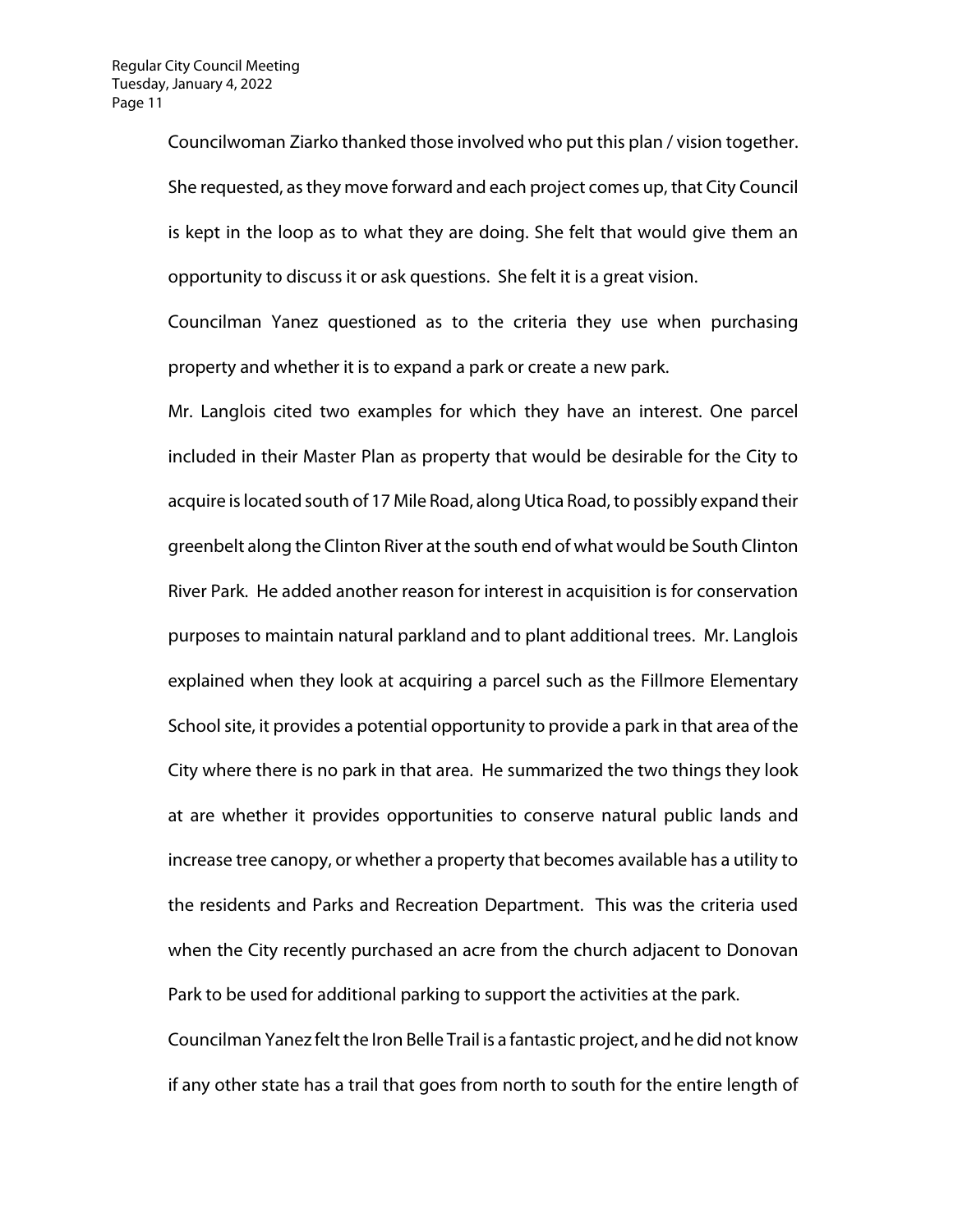their state. He questioned what kind of signage would be provided along that portion of the trail in the City, especially for people who do not live in Sterling Heights, which could spur economic activity in the area.

Mr. Langlois replied there are multiple potential routes for the Iron Belle Trail to work their way through Sterling Heights. He felt one of the more attractive routes would be through Baumgartner Park, across 15 Mile to Dodge Park to the north, and this would bring them past various shops along the way, including Coaches Ice Cream, and would proceed past the Community Center into Dodge Park. He explained the Iron Belle Trail has specific signage, so that would be the goal to have that along the entire trail, with the expectation to support local businesses along the trail.

Councilman Yanez questioned whether there are any phone apps that bicyclists/ hikers can use that would show landmarks, or whether one could be created. Mr. Langlois felt they have looked at this a number of times; however, there are not canned apps they have discovered so they would most likely have to enlist the services of an app-building company to build what they are looking for. Mayor Taylor thanked Mr. Langlois and Mr. Young for their presentations. He noted the disc golf course has been talked about for a long time, and he questioned whether there are any updates on it.

Mr. Langlois explained there was a difference of opinion on how it should be built, although he added that does not mean that Nelson Park does not offer a great opportunity for a disc golf course. He noted that they will need to get Puffin Park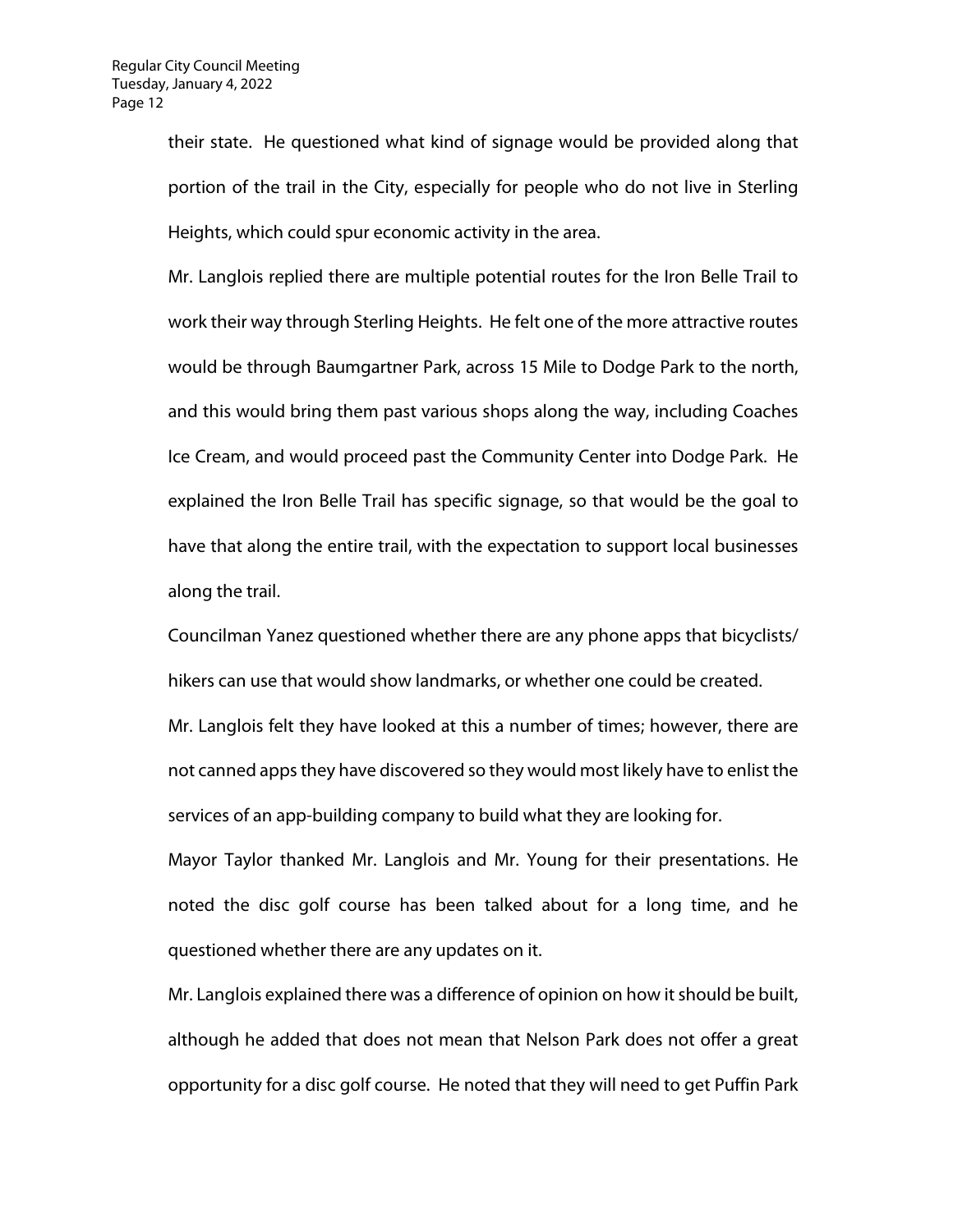built out first because there is some shared space, and the original plan called for disc golf using the parking lot at Puffin Park and extending into the south portion of Nelson Park. He anticipated it will be a nine-hole disc course, and not a large eighteen-hole tournament-quality disc golf course.

Mayor Taylor commented that Pickleball is one of the fastest-growing new sports, and he is glad to see they are planning expansion of those services.

Councilwoman Schmidt recalled playing a fun game called "Kick Golf" and added she would not mind finding a spot for that in one of the parks.

Councilwoman Ziarko recalled it was "Footgolf."

Councilman Radtke noted this plan refers to the annual agreement between the City of Warren and the City of Sterling Heights with regard to Warren's pool and the City's Community Center. He questioned what the current agreement allows, noting he receives a lot of calls from residents about the swimming pool.

Mr. Langlois explained when they initially signed the intergovernmental agreement, it was for the use of the Community Center, and at that time, it included use of the Warren pool for Sterling Heights residents, whether it was for annual passes, monthly memberships, or drop-in daily passes, which they were offering at that time. The City of Sterling Heights pays an annual fee to the City of Warren, and in turn, it affords Sterling Heights residents an opportunity to use those facilities at their resident rates. He assured that plan remains in place, although there have been changes since Covid-19 has come about. Since reopening after the Covid-19 shutdown, it has only been reopened to annual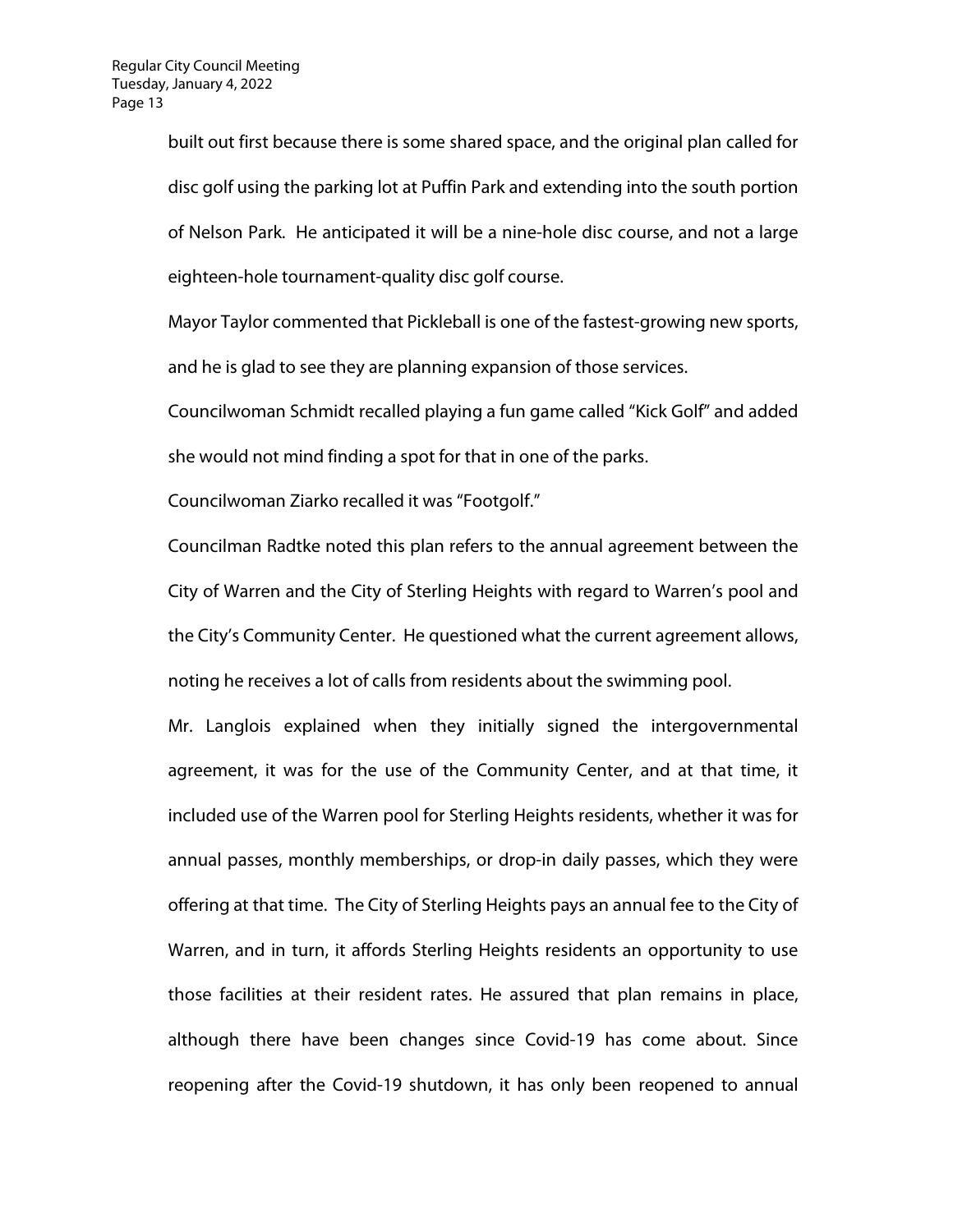passholders and monthly passholders, but they have not reopened the doors to daily passholders in order to better manage the capacity. He added they feel it is also a better experience for the users, and that policy is in place for both Warren residents and Sterling Heights residents. It is a departure from the initial plan, but he assured the residents of Sterling Heights are not being singled out, and this was a Covid-driven decision. He advised they are in the final few months of the initial agreement period, so they will be going back to discussions later this month as to what the next five years looks like and whether both cities are interested in continuing that agreement. Mr. Langlois felt that having access to facilities of another municipality is important to great regional partnership. The pool is in close proximity to the Sterling Heights border, so it provides the residents of this city the great opportunity to use a community pool and workout facility.

Councilman Radtke commented there is a lot of debate about community pools. At this time, the City can use the Warren community pool at their residents' rates, which is good, although he felt it may be difficult for some to pay for a monthly or yearly membership if they only want to use it occasionally. He would like to see other partnerships pursued, both for swimming lessons and recreation.

Yes: All. The motion carried.

#### 7. ORDINANCE INTRODUCTION

A. Mayor Taylor stated this is to consider introduction of an ordinance to amend Chapter 25 of the City Code by adding Article 1 to prohibit discrimination in housing, employment, and public accommodations. He invited Assistant City Attorney Donald P. DeNault, Jr. to give a presentation.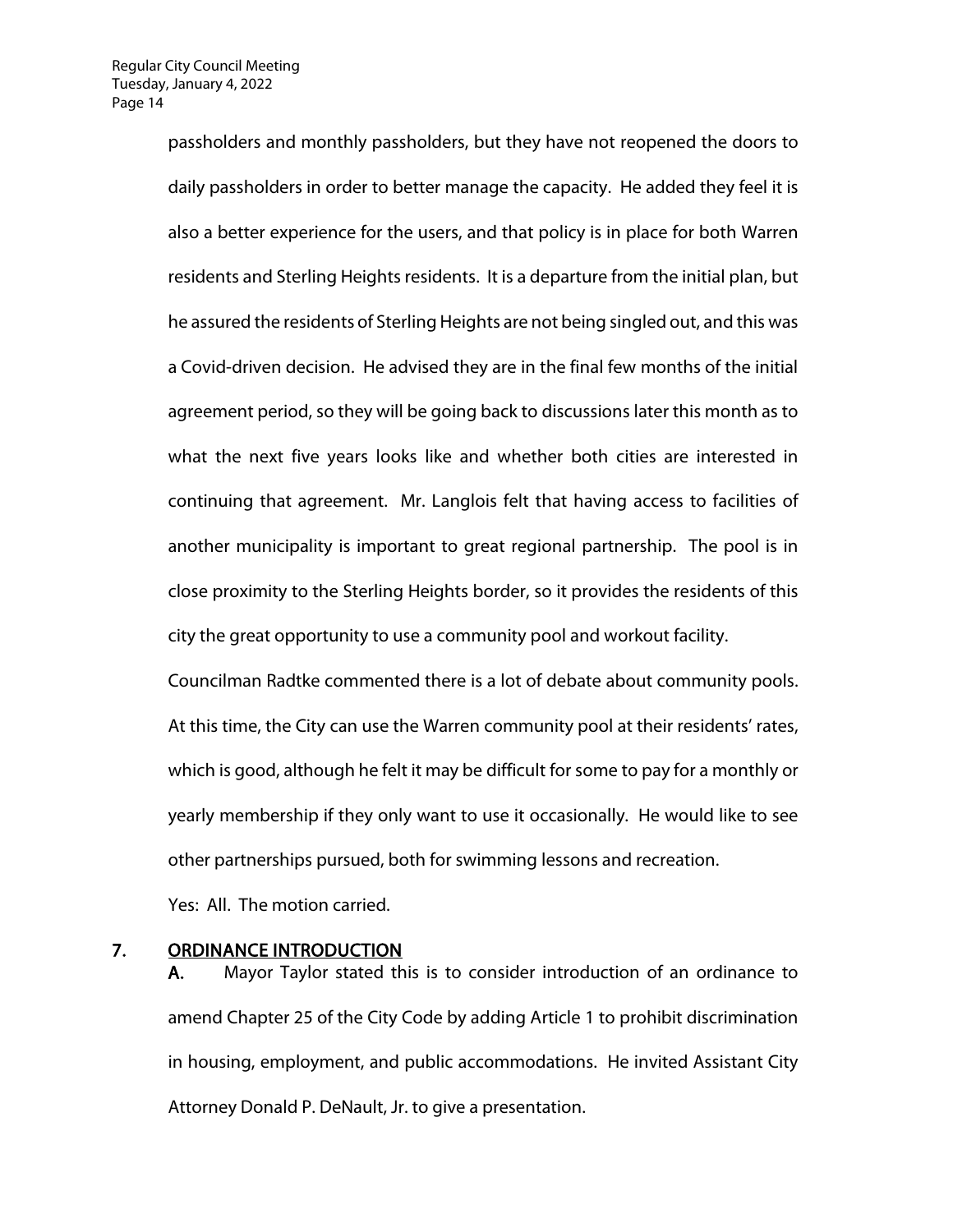Assistant City Attorney Donald P. DeNault, Jr. explained this is to discuss an introduction of the Non-Discrimination Ordinance, which their office prepared and Council enacted in 2014. It is being presented to them in its initial form and has not been modified, and he added it has not needed modification. In the last seven years, the courts have ruled on a few things that have enhanced protections against discrimination in certain areas, but this ordinance was only intended to cover areas not yet covered by case law or standard federal laws. He cited the example of Title 7 of the Civil Rights Act, protecting against discrimination by employers who have fifteen or more employees, and this ordinance would afford protection regardless of the employer's size. It would cover what the Supreme Court covered in its opinion last year, which includes sexual orientation, gender identity, etc. He offered to answer questions.

Mayor Taylor opened the floor for public comments.

- Jon Matthews in favor of proposed ordinance; this ordinance could make the difference of where people live and work; questioned the timeline of how a non-discrimination investigation; comfortable and proud of this ordinance.
- Benjamin Orjada in favor of Council adopting this ordinance; claimed this is deeply personal for him; even if this becomes redundant some day at a federal level, it will offer protection today; felt the City and its residents deserve this.
- Brandy Wright concerned that some were more concerned about the controversy this may bring up rather than protecting some of the City's residents; acknowledged there may be a vocal minority; should not let a fear of controversy to stop them from doing what is right; urged Council to pass this ordinance.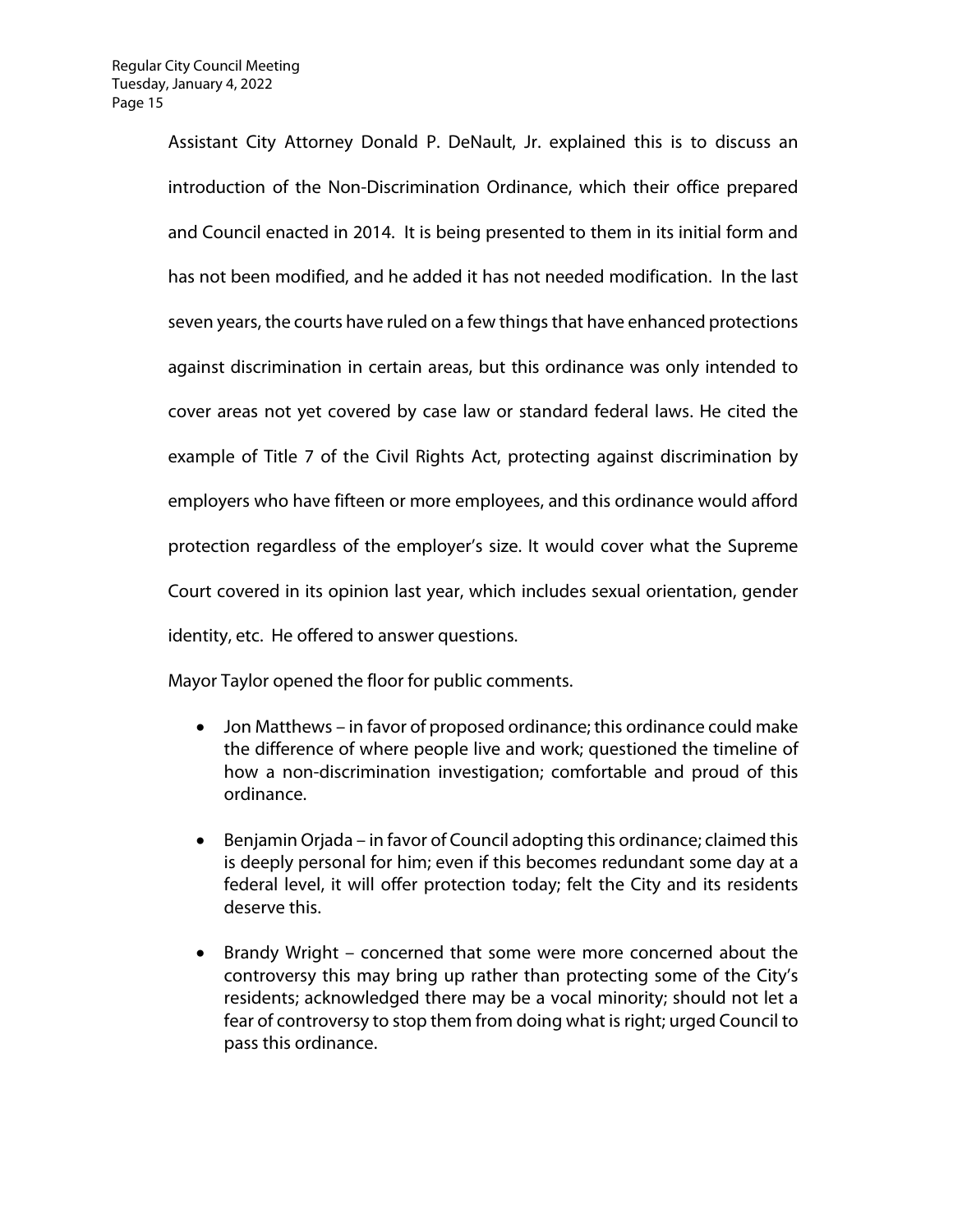• Jade Cruz – in favor of this ordinance; may be redundant in future, and may be controversial now, but felt this sends the right message; skills and past performance, should be looked at for jobs, and how a home is maintained should be looked at for home ownership, rather than gender identity or sexual orientation.

Moved by Radtke, seconded by Sierawski, RESOLVED, to introduce the ordinance amending Chapter 25 of the City Code by adding Article 1 to prohibit discrimination in housing, employment, and public accommodations.

Councilman Radtke felt this is long overdue, noting the City has become more

inclusive than it was years ago.

Mayor Pro-Tem Sierawski echoed Councilman Radtke, and she felt everything Council does should be the "right thing" for the most people. She commented people are entitled to rights, she is happy to be a part of it, and she will be voting in favor of the ordinance.

Councilwoman Ziarko stated she voted for this the first time and will be voting for it again today. She has no problem with it and feels it is the right thing to do, although she hopes things have changed over the last seven years and they do not see a repeat of what happened the last time this was passed.

Councilwoman Schmidt commented that she voted in favor of this in 2014 and will be voting in favor of it again tonight. She felt it was unfortunate they had to repeal it, but she felt it is time for Council to bring it back and make this decision. Mayor Taylor felt there is a difference between the current discussions on this and the hatred and mean-spirited comments that were said in 2014. He felt progress has been made in the last seven-and-a-half years, and he is inspired to see no one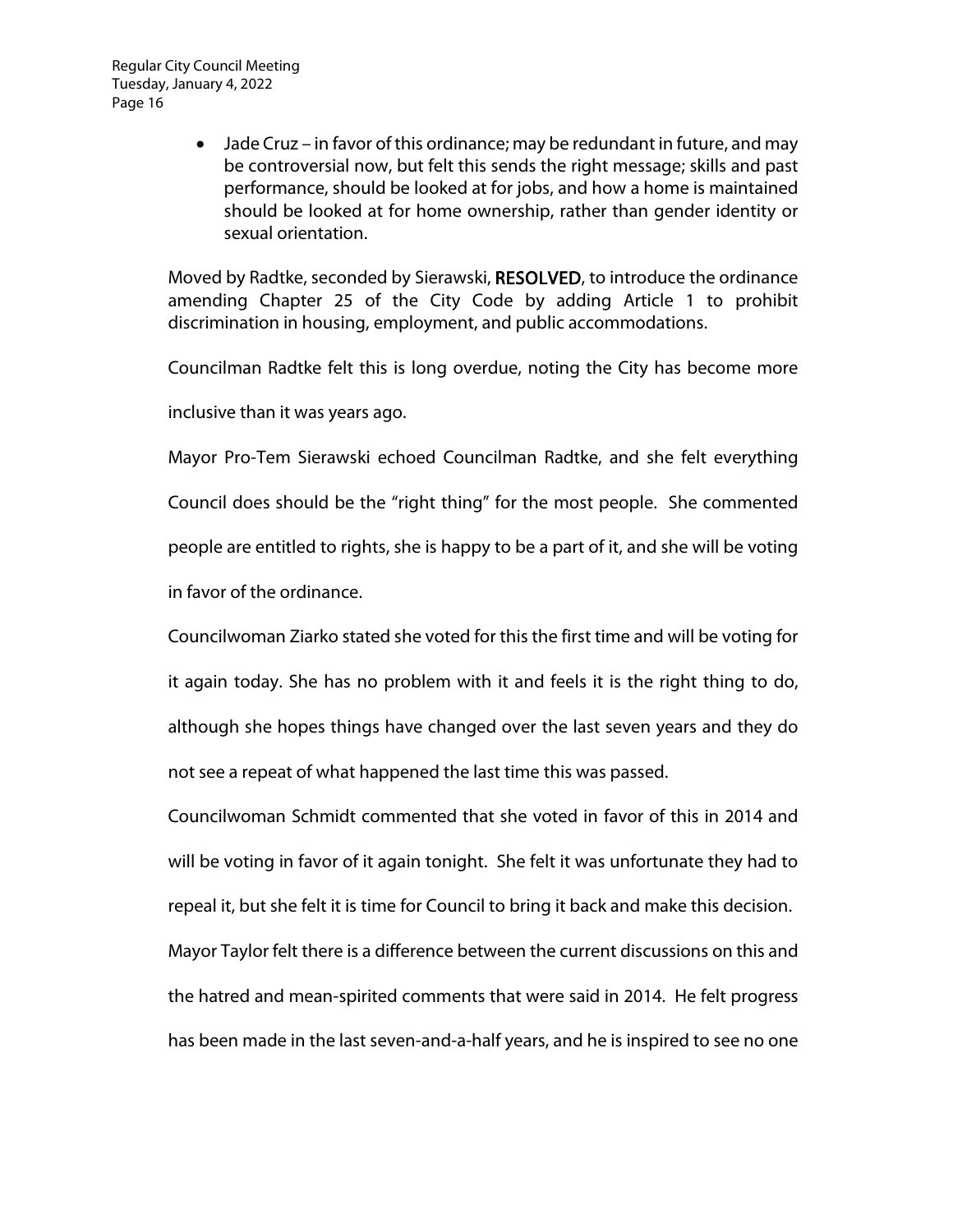here opposing it. He credited former colleague Doug Skrzyniarz who helped to

get this passed in 2014.

Yes: All. The motion carried.

#### 8. ORDINANCE ADOPTIONS

A. Mayor Taylor stated this is to adopt the first amendment to the Appropriations Ordinance for the 2021/22 fiscal year. He opened the floor for public comments, but no one in the audience spoke.

Moved by Sierawski, to adopt the first amendment to the Appropriations Ordinance for fiscal year 2021/22, as amended.

Mayor Taylor clarified that motion would not include the amendments for the

Deputy Police Chief and the Fire Inspector. He advised if she would like to make

the motion to include the Deputy Police Chief and/or Fire Inspector, she would

have to make the motion outlined in Suggested Action No. 1, and if she only wants

one or the other of those two positions, she can just leave one out of the motion.

Mayor Pro-Tem Sierawski clarified she would like to make the motion to include

those two positions, so she withdrew her motion on the floor.

Moved by Sierawski, seconded by Yanez, RESOLVED, to amend the first amendment to the Appropriations Ordinance for fiscal year 2021/22 to fund the Deputy Police Chief and Fire Inspector job classifications in the amount of \$120,000, with an offsetting reduction in the contribution to Other Postemployment Benefits.

Councilman Yanez noted the robust discussion about a Fire Inspector at the time

the original budget was acted upon. He recalled the Fire Chief had indicated they

were way behind in commercial fire inspections. He stressed these are very

important, and he explained some communities opt for a plan where they put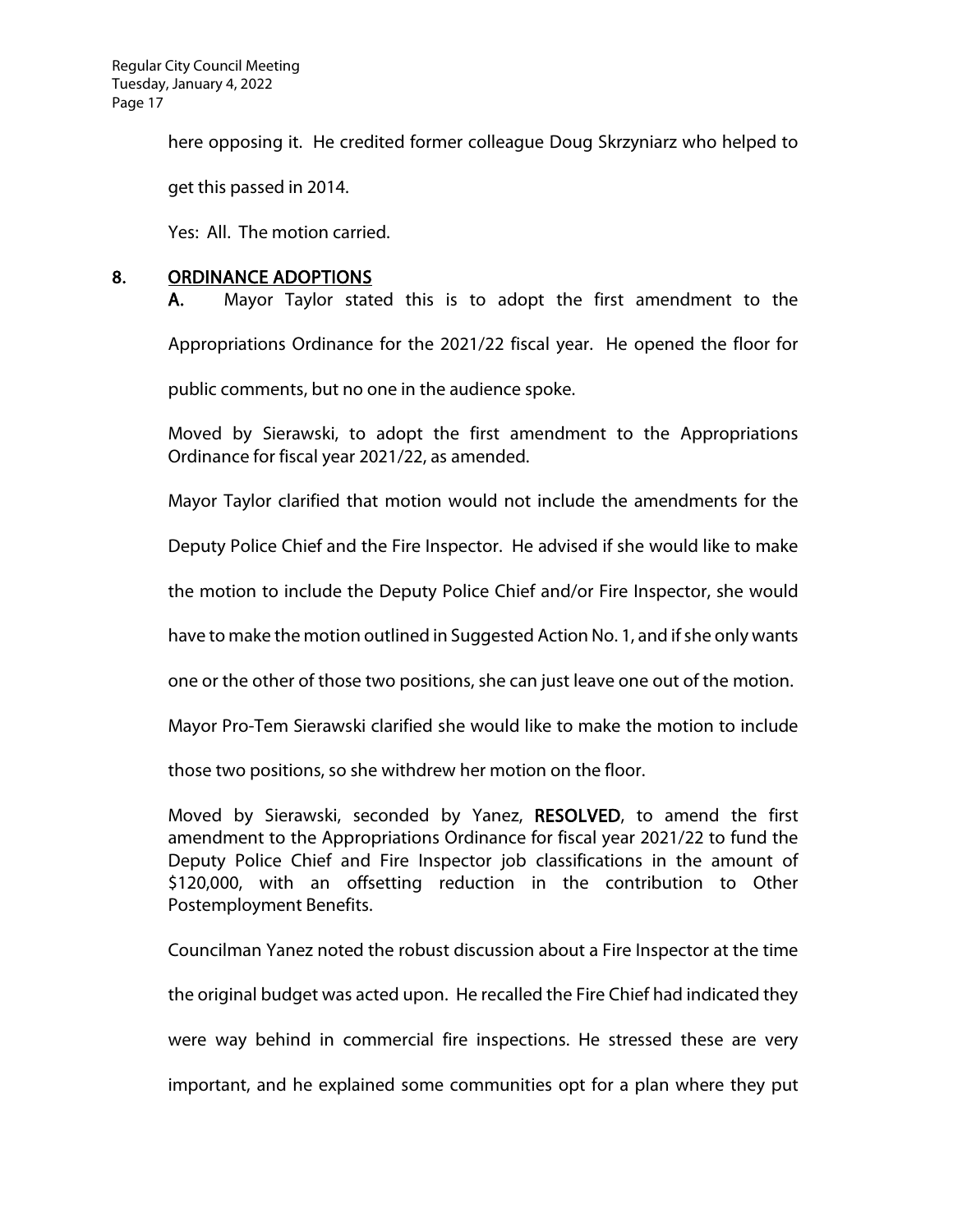their focus on extinguishment, while other communities, such as Troy, decided to put their money into fire prevention and inspection, and maintain a volunteer suppression department. Councilman Yanez emphasized that ensuring buildings are safe is an absolute importance for a safe community. He explained that none of the safety features in a building, such as lit-up exit signs, panic-bar exit doors, fire alarms, sprinkler systems, etc., matter unless they are working, and they cannot ensure they are in working order unless someone inspects it. He commented that it takes four to six months to certify an inspector for buildings, so when this is delayed, it is for a period of six months or longer. He felt they need to get someone approved now to get this process started, pointing out that they had to pull one of their inspectors off for approximately one year to handle marijuana grow houses. He stressed his work with the Fire Department tells him the importance of this position for the safety of their first responders, workers in the City, and the overall view of the safety in the City. He understands the concern about how this position will be paid, and he hopes that during Strategic Planning, they will have a plan or program presented as to how they are going to move forward with fire inspections. He supported the motion on the floor to include the Deputy Police Chief and the Fire Inspector.

Mayor Taylor questioned why the City would not hire someone already certified if that process takes four to six months.

Councilman Yanez replied that it has been the City's policy, and he believes they may be required contractually, to promote through the ranks. The firefighters are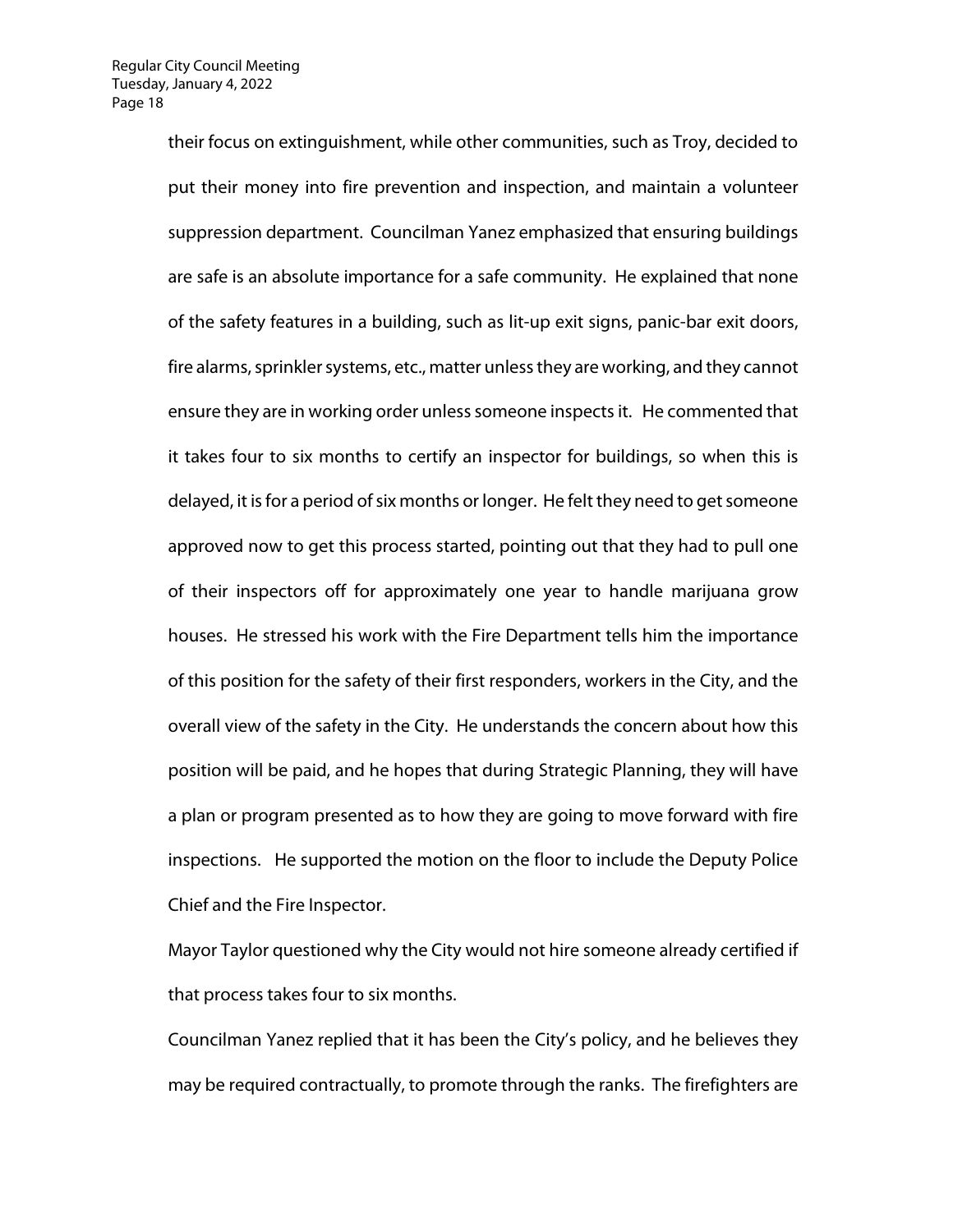not certified until they move into that position, and they do not hire inspectors from the outside. He added, however, that the City may present a plan at Strategic Planning that would allow that to occur. He felt if they are going to wait until the next budget year, which starts July 1, they are "kicking the can down the road" for another six months.

Mayor Taylor inquired as to whether this would be hiring a firefighter and promoting a current firefighter to inspector.

Finance Director Jennifer Varney replied her experience is that the past fire inspectors have been promoted from within, and eventually it would trickle down to hiring a firefighter from the outside. The ordinance reflects that both positions cost a total of \$345,000, but she only budgeted \$120,000 for six months. She indicated she had to make assumptions when budgeting, noting that the Deputy Chief's position has not yet been negotiated. She assumed someone would be promoted, so budgeting the salary differential between a Captain and a Deputy Police Chief, and eventually hiring a police officer from the outside. She added it would be similar for a fire inspector.

Councilman Radtke stated he brought this amendment forward and felt both positions are critical. He agreed with Councilman Yanez and appreciated the explanation. He pointed out they had a fire inspector dealing with the illegal marijuana grow operations, which are high hazard areas, sparking building fires, so he felt the addition of a fire inspector is essential. He also felt the Deputy Police Chief is essential, mainly because they have been requesting a lot from their first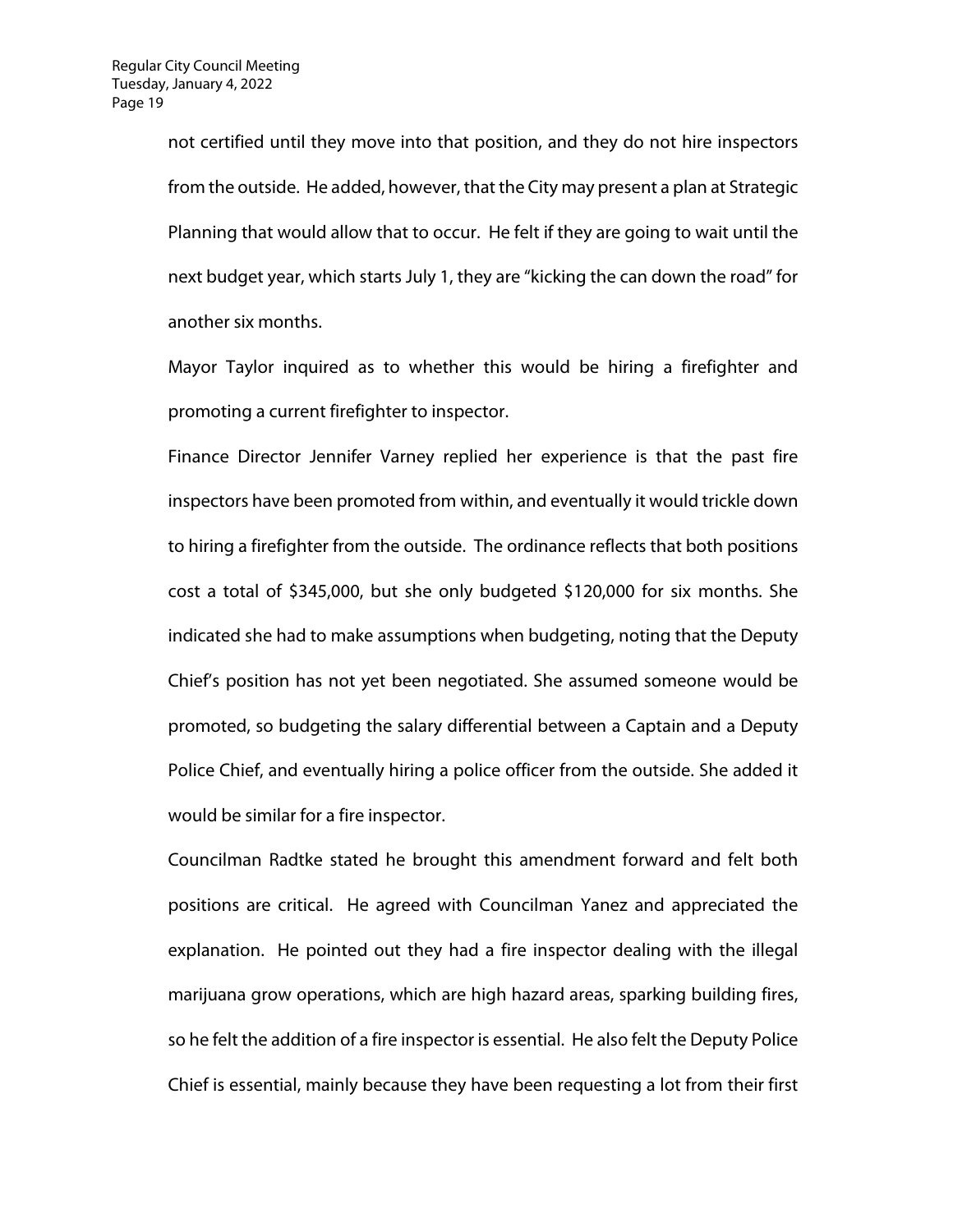responders over these last couple of years. He credited the Police Chief for doing an excellent job but pointed out he has been working very hard and could use some support. They have talked about the implementation of a lot of policies and procedures, including better speed enforcement and better organizational enforcement. He is glad they found money in the budget to pay for them for at least the next six months, and he is looking forward to voting in favor of this motion.

Councilwoman Schmidt clarified that she does not oppose these two positions, but she pointed out the City has procedures in place for hiring and creating positions. She questioned whether the Police Chief and the Fire Chief have approached Mr. Vanderpool to formally make requests on these two positions.

Mr. Vanderpool replied they do not have a formal recommendation from either the Fire Chief or the Police Chief on either one of these positions. He acknowledged they are positions that have been discussed, and he is not disputing the need, but Administration is concerned because they have not had a chance to analyze possible options. He clarified that fire inspections are taking place, noting that in 2021, they anticipate completing over 1,800 fire inspections of buildings, and in 2020, they actually completed 1,937 building inspections, which is significant. They conducted over eight hundred hazardous inspections in 2020, so the inspections are being done, but they have not had a chance to analyze this, because they have not received formal requests from the chiefs. He emphasized they appreciate the interest, but it is Administration's job to always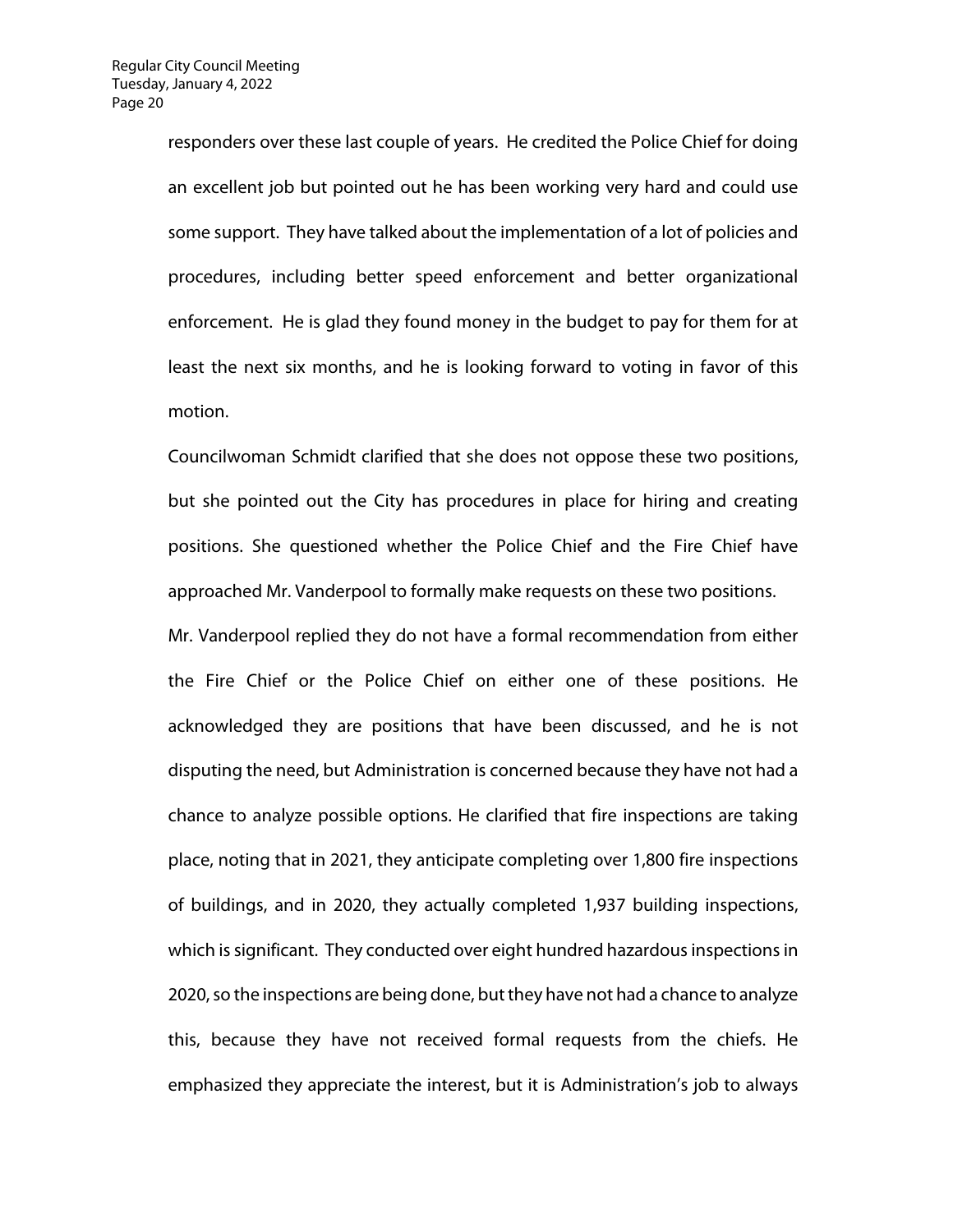put forth the most cost-effective recommendations. With respect to the firefighter inspector, there is a good chance they could hire multiple fire inspectors with a more cost-effective approach. The approach being recommended through this amendment is the most expensive approach, hiring a sworn firefighter who will make almost \$100,000 after five years to conduct inspections. He suggested a more effective model used by the City is in the Building Department, where they have hired retired police officers. They are paid \$26 per hour, with no benefits, pension or legacy costs, and that model has become a model for other communities. He expressed confidence that the model will work well in the Fire Department by hiring part-time retired firefighters that are certified. They would be able to hire many more for the same amount or lower, but he reiterated they have not had an opportunity to analyze it. The Deputy Police Chief position has to be negotiated, and it is hard to send the Human Resources Manager into the negotiating room and negotiate the best deal for the City, when the position is already funded. They do not know the salary, they would have to design an assessment process which would have to be negotiated, and that is not included in the budget amendment. Mr. Vanderpool feels it needs to go through a thorough process in order for Administration to make a good recommendation to City Council.

Councilwoman Schmidt assured she is not against these positions and she can see a valid need for these positions, but she felt this is not the correct process. She felt that approving these positions with funding for six months and talking about it at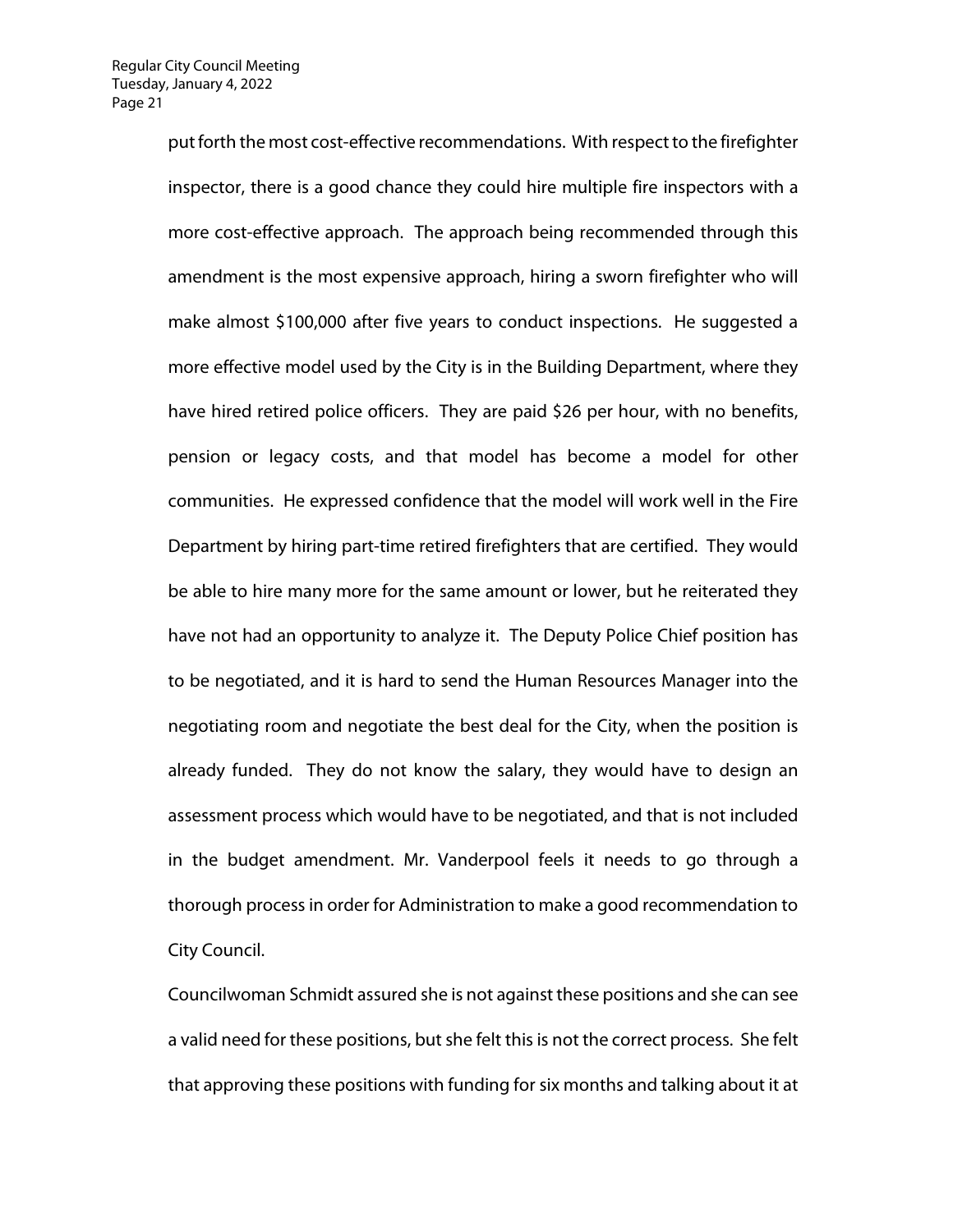Strategic Planning as to how they will further fund it is "kicking the can down the road." She recalled there was a split vote on last year's budget, but they were able to bring back some of the positions that were eliminated without raising taxes. She commended Administration for doing that. She did not feel an emergency funding of these positions is not the right way to do this. She understood that promotions are from within in the Fire Department, but in the Police Department, they have to test and be vetted, so it is a different process.

Mr. Vanderpool replied to inquiry that Councilwoman Schmidt is correct in the way the Police and Fire Departments do their hiring. A Deputy Chief position in the Police Department has to be negotiated and formalized, and it would have to go through an assessment center. There would be testing criteria to select from, with both internal and external candidates; however, they do not have a recommendation from the Police Chief, the Human Resources Director, or the Chief Financial Officer to elaborate any further on costs and process.

Councilwoman Schmidt stated that, because of that fact, she is not comfortable supporting the motion on the floor.

Councilwoman Ziarko agreed with Councilwoman Schmidt of being in favor of these positions, adding that she would possibly be in favor of hiring three fire inspectors, as well as a Deputy Chief in the Police Department, but not tonight. She felt some of what has been discussed could be put off and discussed at Strategic Planning, where they may be able to plan for this process. She noted part of that would involve labor negotiations through the Police Department. She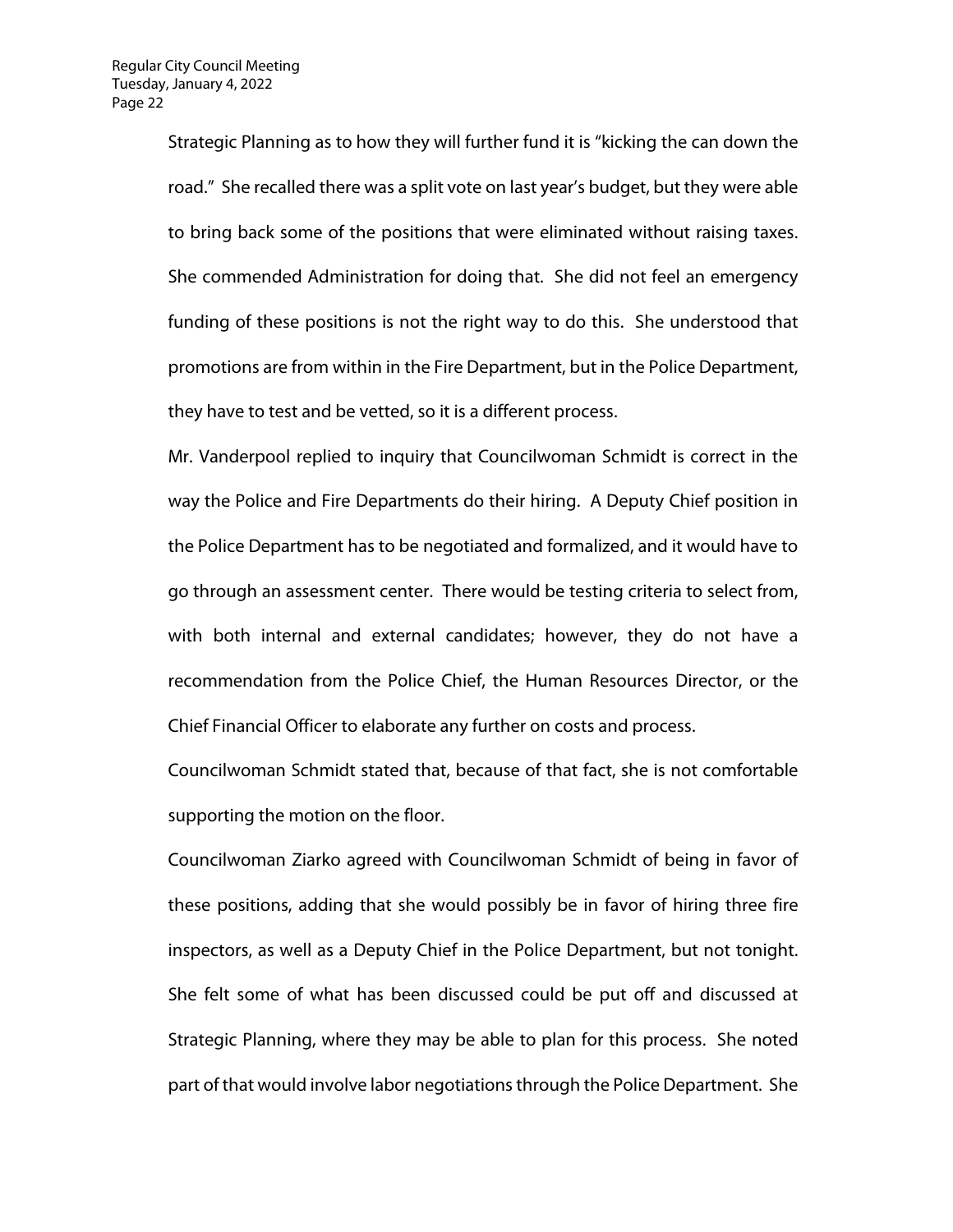questioned that if they know they will need someone in six months and they will be promoting from within, why they cannot start training now on their free time, knowing they are preparing themselves for the opportunity which may present itself down the road.

Mr. Vanderpool replied that is a possibility and a big part of their succession planning. With respect to illegal grow operations, they are working on a succession plan with the individual who is currently handling it. They might be able to create a unique contractual relationship upon his retirement and/or identify an individual they have to work in conjunction or as a replacement. He stressed these things take time to research, and the budget process allows them to bring forth these ideas through a very structured budget process. He noted there are many departments who request positions for very important purposes, so they use a collaborative approach before they make a formal recommendation to City Council. He noted that in the ARPA (American Rescue Plan Act) funding, there was \$300,000 set aside for illegal grow inspections, and they are looking at a plan to fund additional inspection services, noting it could be through a contractual arrangement. He stressed they need more time to analyze this and submit a meaningful recommendation.

Councilwoman Ziarko questioned whether there is something requiring a "Fire Inspector" title before a firefighter can conduct an inspection.

Mr. Vanderpool replied that years ago, they negotiated a provision through the collective bargaining agreement where they could do company inspections, but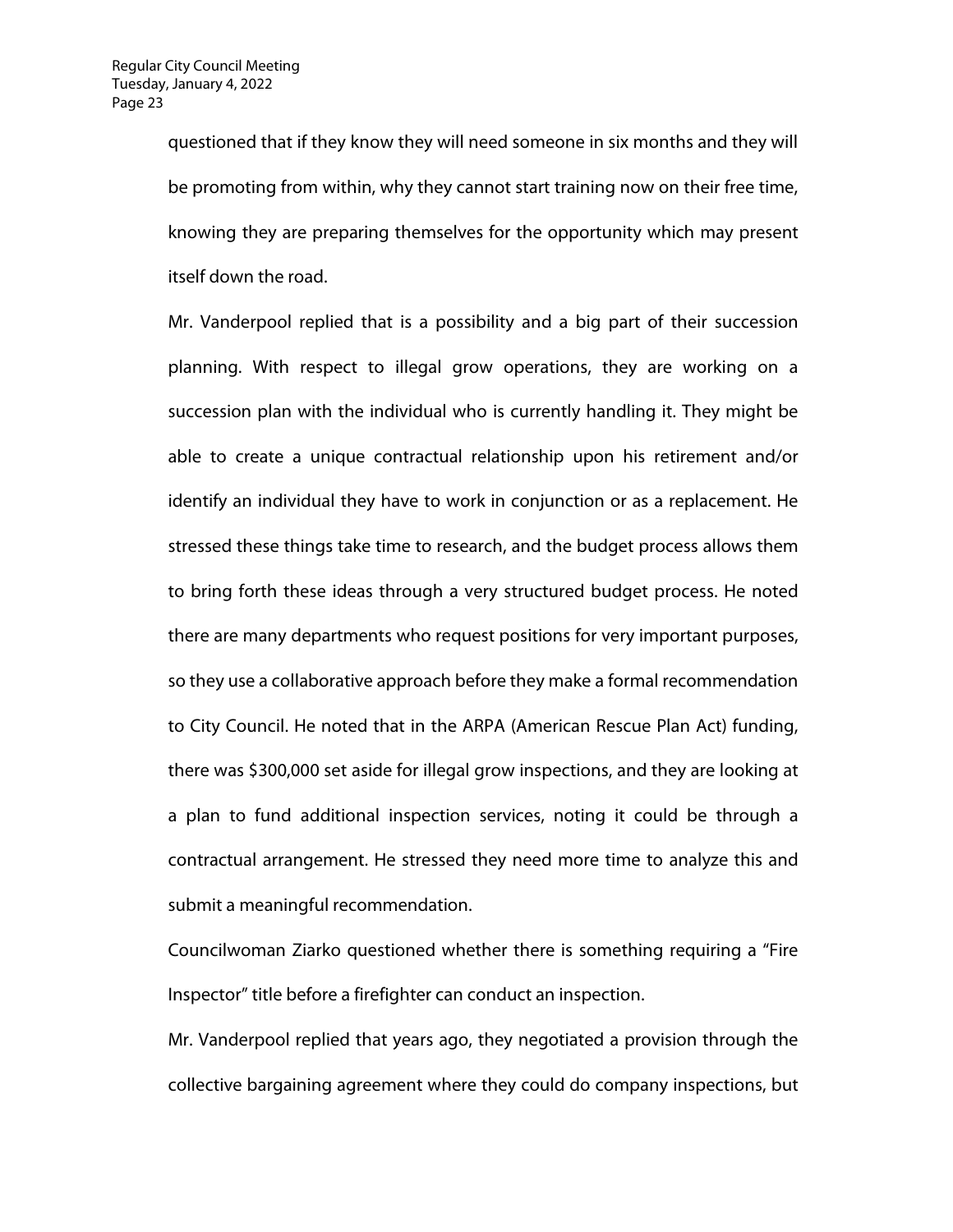it is difficult to do because of the workload. He explained medical runs are their primary workload now, but they have the ability for firefighters to do inspections. He clarified they are firefighters and not necessarily trained to do inspections, but there are rudimentary parts of an inspection a firefighter can handle. The Fire Chief has created a task force, and he will share it with City Council when he receives it. The task force is looking at the twenty-seven assisted living facilities that disproportionately result in a preponderance of runs in the community. If they can address that, it may free up more time for more company inspections and/or create revenue to fund additional inspection services.

Councilwoman Ziarko stated she is not comfortable with the way this is being done tonight. She felt in order for the City to work as successfully as it has, the Council needs to be here to direct and approve. She does not feel they should be influenced by one person, especially if the request is not coming from the department head. She questioned how many people are on the committee to discuss the needs as they are setting up the budget.

Ms. Varney explained the process, noting that next week, all budget requests are due from the department heads for 2022/23. She explained that they review all of these in the Budget office, and she and the City Manager meet with every department head and their directors to discuss the justification and finding a more cost-effective way to get what they need. She added that nearly everyone wants more personnel, but they have all been challenged to find the most efficient ways to get their jobs done. Ms. Varney stated they collaboratively come up with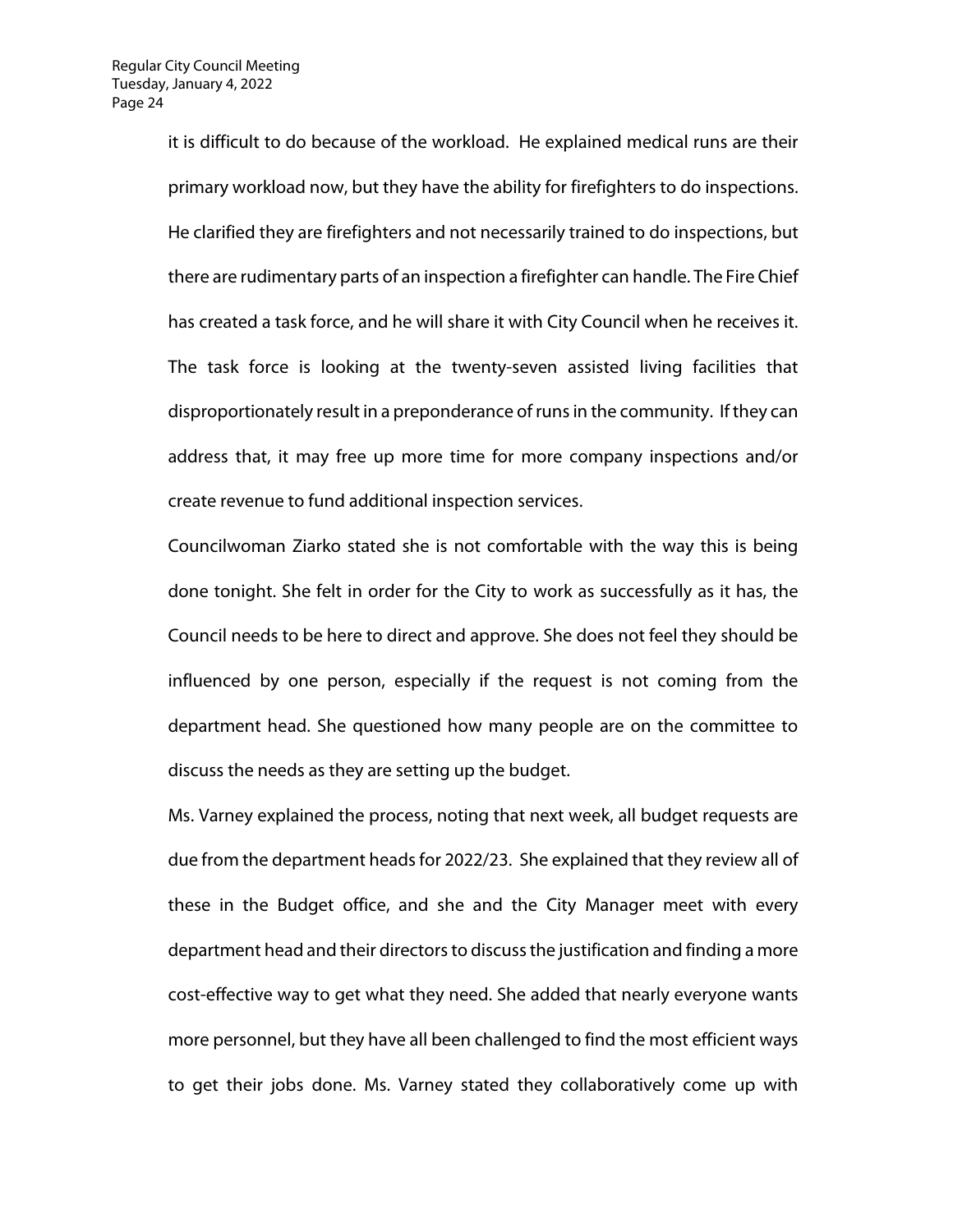everything they would like to fund, she then has to "put the puzzle together" to see how much money they have to fund those things. She commented that, unfortunately, there is never enough to fund everyone's request, so they analyze the needs of the entire city and try to prioritize everyone's wants and try to find out the most important needs they can fund that year. She added that, in the case of personnel, they need to look at funding those positions for the foreseeable future.

Councilwoman Ziarko stated she is in favor of the Appropriations Ordinance as it was introduced and presented. She hoped her colleagues would agree that in three weeks, one of the focal points they will put on strategic planning would be the Fire Inspector and Deputy Police Chief positions. She hoped that in that time, they could get some negotiations started in the Police Department to determine how that position would be funded, the union in which they would belong, the salary, and who they would answer to besides the Chief. She explained that she will be voting against the motion on the floor even though she is in favor of the other positions introduced, adding that she feels the process by which they are adding these positions is wrong.

Councilwoman Koski recalled requesting a Deputy Police Chief for at least the last ten year, and it was always put off. She was confident that the Chief did not formally request the Deputy Police Chief position because they were asked to wait until the manpower study was complete. She pointed out that the City has grown over the years, and she felt the Police Chief needs help with all of the projects they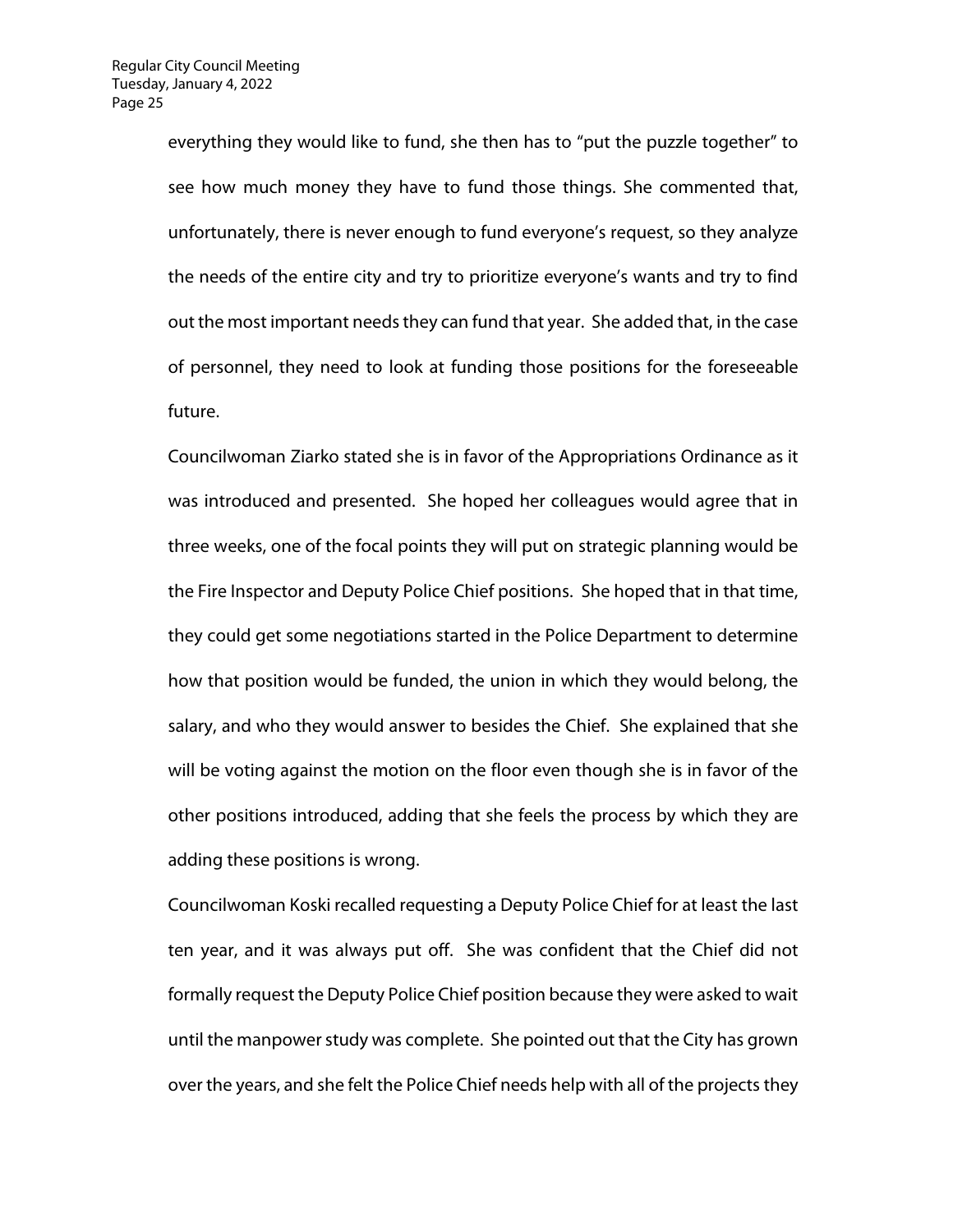have. She recalled the Police Department had four captains but did not have a Deputy Chief. She felt this position is long in coming, and it will take some time to get that position in place, considering the negotiations, the time to find the right person, and to conduct the testing. She anticipated this could take until July, so they will be well into the budget process before this person is selected. She expressed her favor of this tonight, cautioning that it will not happen immediately because there is work that has to be done, but she is voting in favor of the motion. Mayor Taylor stated when a position is budgeted in a formal budget presented by City Administration, the job description and funding for the position are clearly defined. He noted this proposal is to promote a current firefighter to fire inspector, but the end result will actually be hiring a new firefighter.

Ms. Varney clarified the new position is a fire inspector, but it will get filled through promotion, eventually resulting in hiring down the line.

Mayor Taylor agreed with Councilwoman Schmidt and Councilwoman Ziarko that he is fully in support of the policy of dedicating city resources to increasing fire inspections if they have a way to do it. He mentioned discussions about reducing contributions to post-employment benefits, but he felt that is "moving money from one pocket to another." He questioned why they were budgeting for postemployment benefits if they did not need it in that fund. He understands there have been some new assumptions, but he recalled when he spoke with Ms. Varney about it, the new positions included in the budget and the changes in the assumptions get them to a break-even point. If they now opt to add \$120,000 for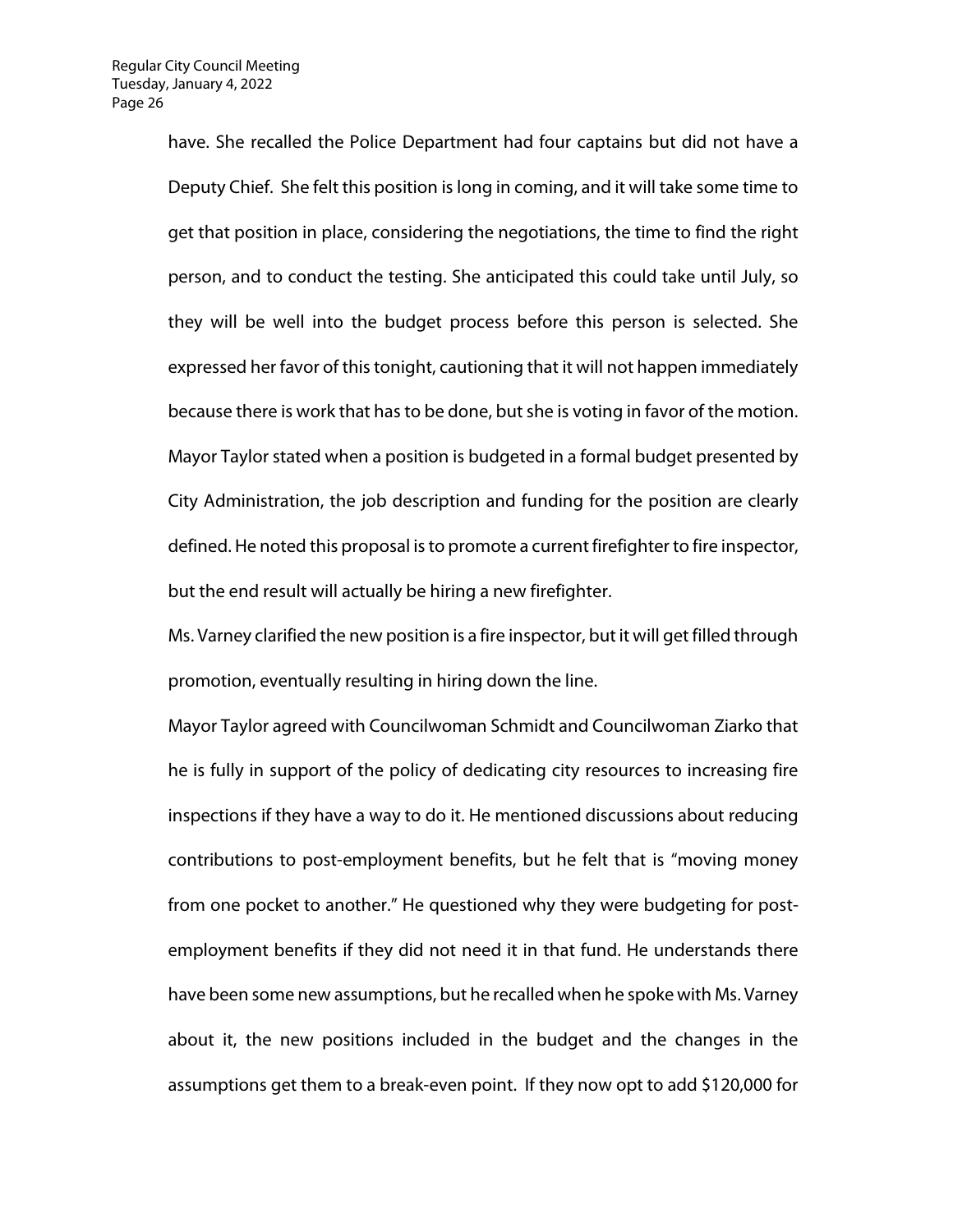the Deputy Police Chief and Fire Inspector positions, they will be below the breakeven point.

Ms. Varney explained they received the actuarial report, which reduced the recommended OPEB contribution by \$2 million. She noted the City has traditionally funded over and above the recommended amount, which is why they went from 6 percent to 80 percent in fifteen years. She expressed her confidence that reduction is permanent, but she cautioned it is never guaranteed, so she was comfortable taking half of that reduction, which is \$1 million, to fund the positions already discussed, and to get rid of the use of fund balance. She would prefer to keep overfunding OPEB by \$1 million, which was what the original First Amendment did; however, when she had to find the money to fund these positions, one option is to overfund OPEB by over \$800,000 rather than \$1 million. She reminded that overfunding OPEB by \$1 million has been very successful in getting the City to the funding status they are at.

Mayor Taylor appreciated the explanation, adding it makes perfect sense. He added that it may turn out doing more fire inspections is more valuable to the community than putting more money into their OPEB fund. He stressed his objection is the same as it was last May, which is that multiple departments have things they want, and there are only two of these being featured. He noted that they are not seeing requests from other departments that could possibly save lives, keep drinking water clean, improve child literacy, etc. He does not like setting this precedent that occurred when they approved the fire lifts for the last budget,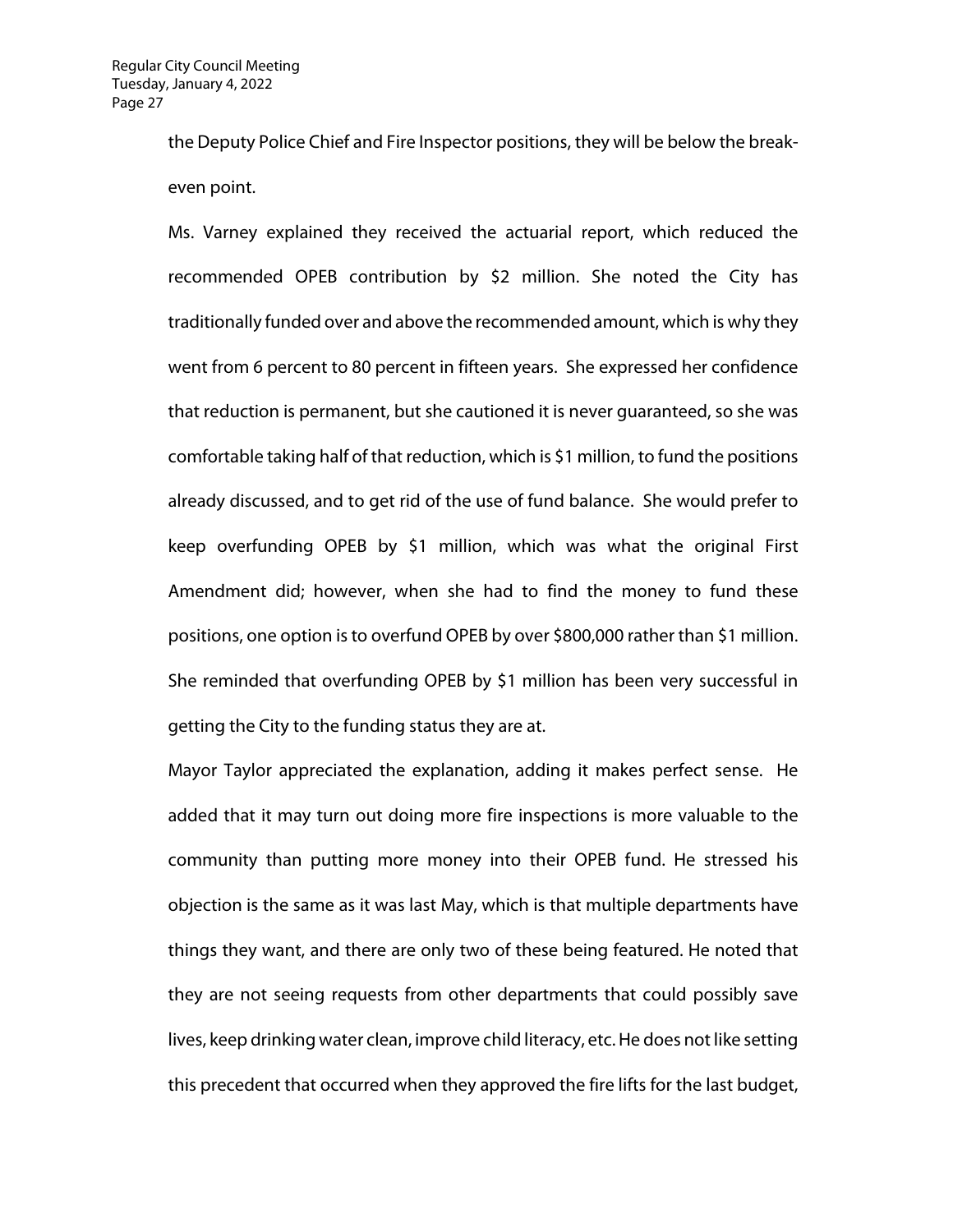and it is occurring again when they are amending this budget. He questioned why a sworn firefighter has to be doing the inspections, and why it could not be done as Mr. Vanderpool outlined, with the hiring of part-time personnel.

Councilman Radtke suggested the City Council recess for a few minutes and request that the Fire Chief come to the meeting to answer some of these questions.

Mayor Taylor replied he is not comfortable interrogating a city employee, noting the Fire Marshall is present tonight and he could ask him certain information if he felt it was needed tonight.

Councilman Yanez replied that their union fire department is a seniority-based department, which means when one person leaves, everyone moves up. He stressed that is how it has always been in the 40-hour positions, and that is why they have sworn firefighters in that position.

Mayor Taylor inquired as to whether the current Fire Inspectors do fire extinguishment.

Councilman Yanez replied that they are busy doing inspections.

Mayor Taylor understood it is a union issue. He indicated he would like to know more about fire inspection, assuring he means no disrespect to the firefighters or to the model they have been using in their department. He felt doing inspections is a different job classification than putting out fires, and Mr. Vanderpool indicated that for the cost of a Fire Inspector, they could possibly hire two or three part-time employees who could do more fire inspections, resulting in a safer community. He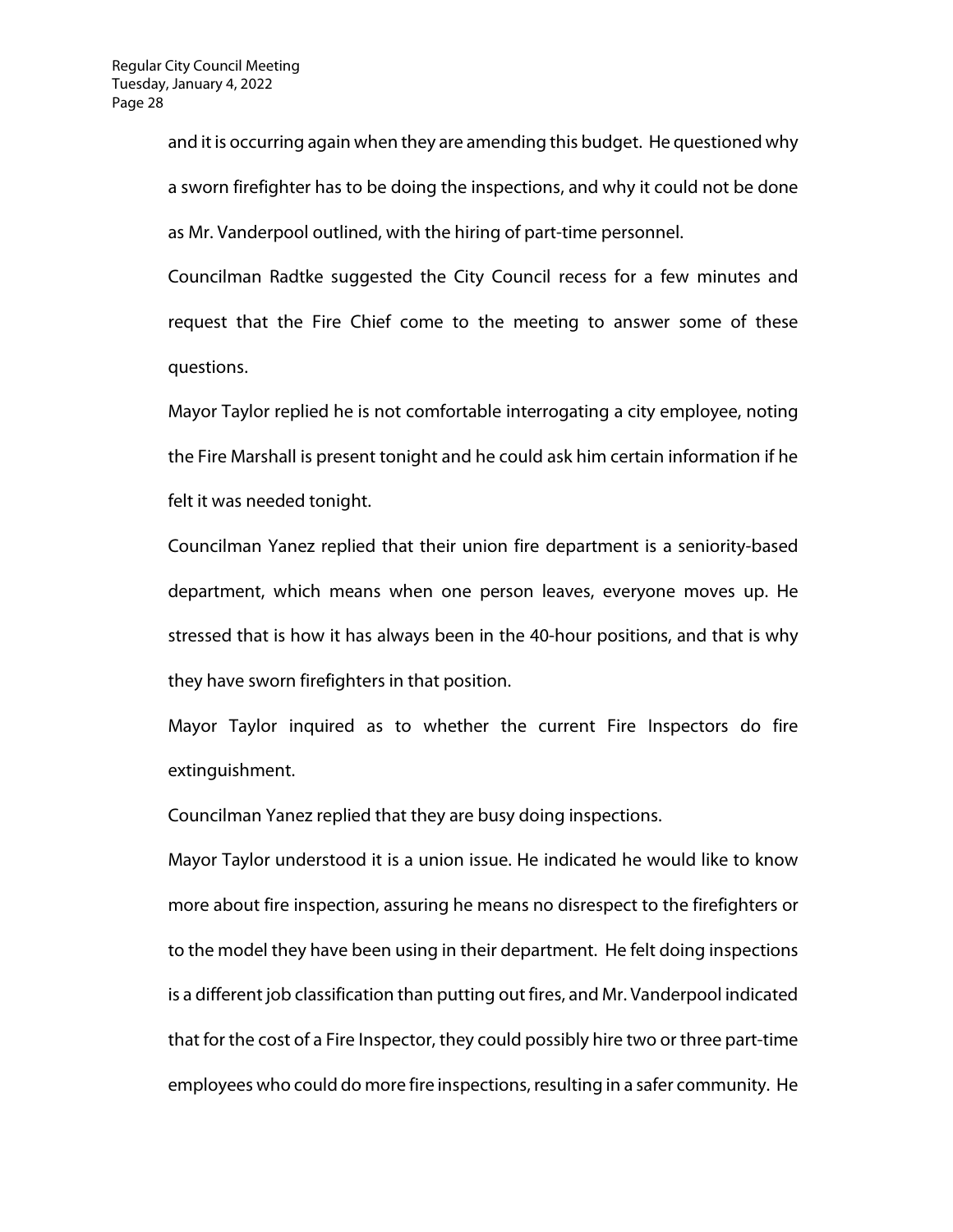acknowledged it has always been done through promotions, but he questioned whether public safety is more important, or whether it is more important to do things "the way it has always been done." He stated he is not comfortable voting in favor of this tonight and would like an explanation of why the hiring of multiple part-time inspectors, which seems to protect the public and is a more efficient use of City resources and taxpayer dollars, would not be the model they use.

Mr. Vanderpool commented that he spoke with Chief Edmonds at length last night about this, and he is not recommending the Fire Inspector position at this time. He mentioned he would be contacting Councilman Yanez today to share his concern about doing it at this time. Mr. Vanderpool clarified he has not been privy to other conversations if they have been occurring.

Councilman Yanez stated he would love to talk with the Fire Chief as to his feeling of why they do not need another fire inspector, and he requested that the Fire Chief contact him so he can discuss it. He noted the term was used in the discussion tonight as "emergency funding," and he assured that is not the case, pointing out that City Council can revise the budget as they feel is necessary. He agreed City Council receives direction from City Administration, but this is something City Council can bring up. He talked about the votes on this last year, recalling that it was voted down 6-1 because there was concern about raising taxes to pay for this. He felt they now have the money to pay for this position, but it still seems to be an issue. He questioned how many buildings are not being inspected, and how many buildings have not been inspected within the last five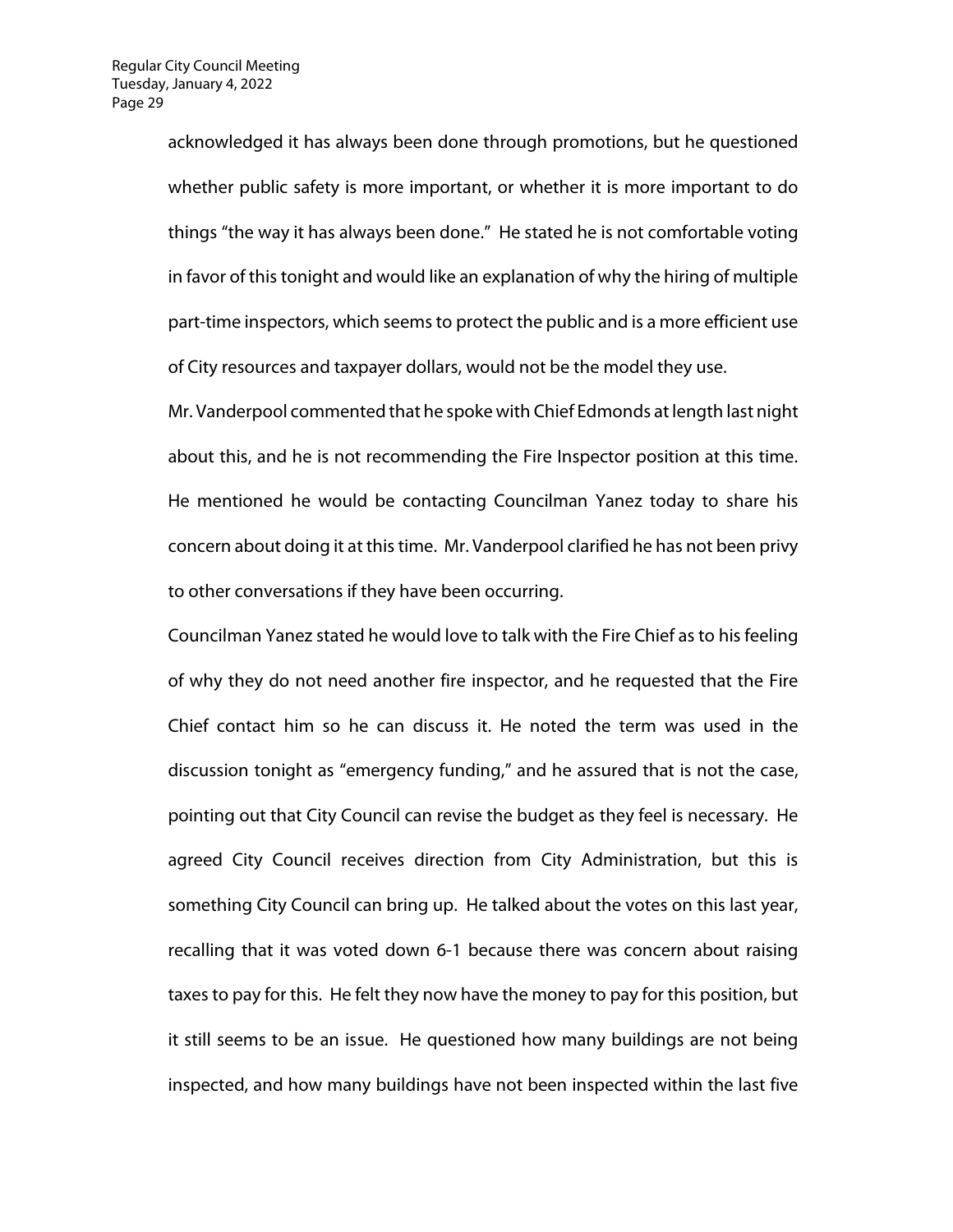years. He questioned the plan to fill the positions recommended in the manpower study, including a plan for the fire inspection position they discussed last year. He questioned if it is possible to hire retirees for the positions of part-time fire inspectors, and why this has not been investigated and negotiated. Councilman Yanez stressed he appreciates and respects all of the thoughts and comments of his colleagues, but he felt their City could be safer with the filling of these positions.

Mayor Taylor emphasized that his vote no on this motion is not because he does not want the City to be safer, but he felt there may be a way to make the City even safer than proposed without adversely impacting the Fire union. He felt they need an opportunity to study it more. With regard to the Deputy Police Chief position, he is not sure how it will impact pending negotiations. He clarified he is not doing this but felt it may be better if a Council member, without objection, would direct City Administration to negotiate a Memorandum of Understanding with the Command Union to create a Deputy Police Chief position and bring it to City Council for approval within thirty (30) days. If everyone agreed, then City Administration could move forward with a timeline, and they would come back with a cost. Council could then consider a specific amendment to the budget for that amount. He assured he would like to hire a Deputy Chief tomorrow, and although the Police Chief and his department are doing an incredible job without having a Deputy Police Chief, especially considering the size of the City, he felt there is a process that needs to be followed. He acknowledged that the budget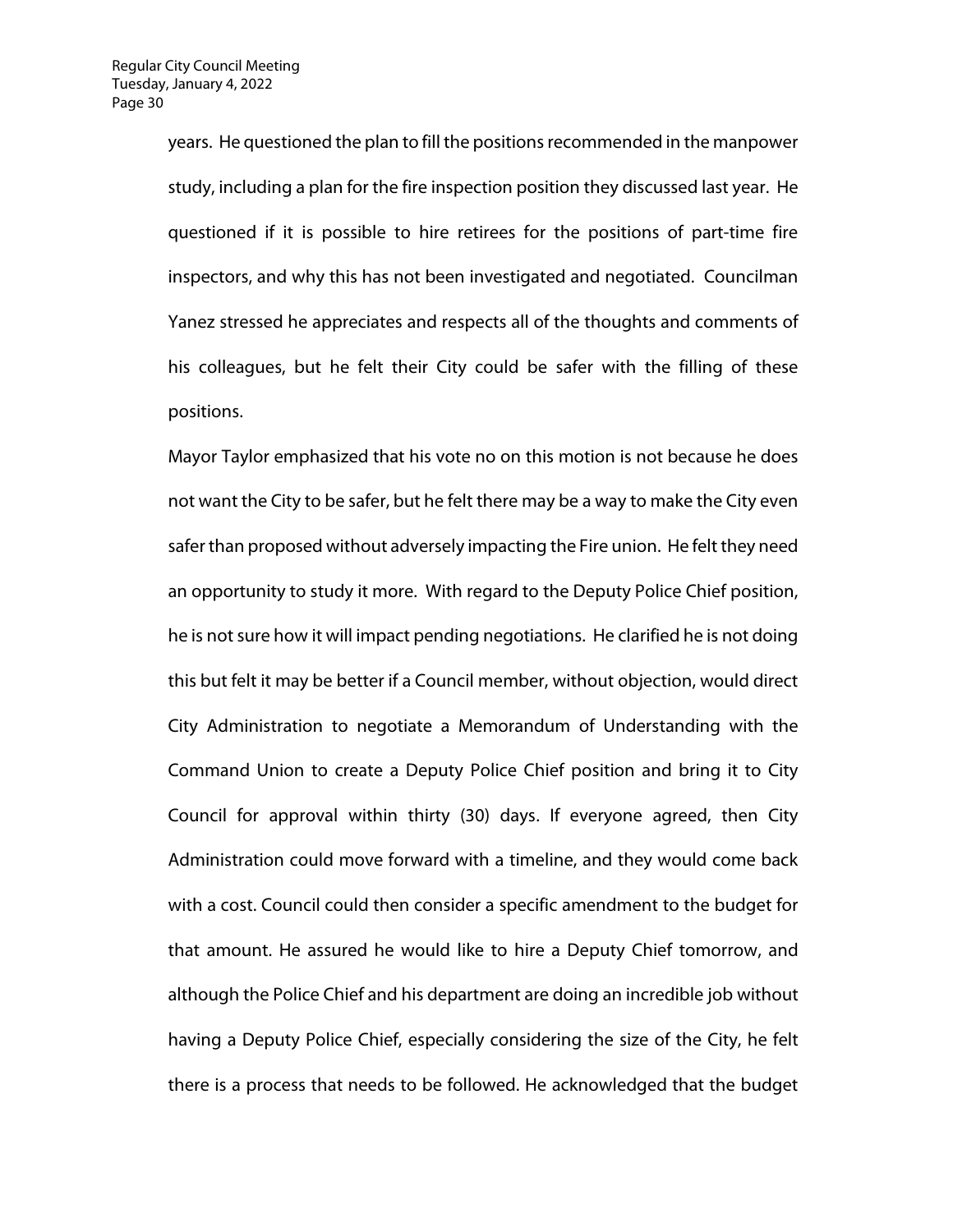can be amended at any time throughout the year, but he indicated he will be

voting no on the amendment for the reasons he stated.

Roll Call Vote: Yes: Yanez, Koski, Radtke. No: Schmidt, Sierawski, Taylor, Ziarko. The motion failed 3-4.

Moved by Ziarko, seconded by Schmidt, RESOLVED, to adopt the first amendment to the Appropriations Ordinance for fiscal year 2021/22, as introduced.

Councilman Yanez appreciated the Mayor's comments and understood his

perspective on getting more information. He felt that there is not such an urgency

to fill either of these two positions that they cannot wait to fill these until after their

Strategic Planning Session to move forward, so he stated he will vote no on the

amendment; however, he would like to motion to postpone.

Moved by Yanez, seconded by Koski, RESOLVED, to postpone the first amendment adoption to the Appropriations Ordinance for fiscal year 2021/22 to the February 1, 2022, Regular City Council Meeting.

Roll Call Vote: Ayes: Sierawski, Yanez, Koski. No: Taylor, Ziarko, Radtke, Schmidt. The motion failed 3-4.

Councilwoman Ziarko would like City Administration to bring up at Strategic Planning the Deputy Police Chief position, and if negotiations could start on it, she would appreciate it. She added she would like to know if the Fire union would be willing to let junior members of the department be trained for fire inspections so they could do it in off hours.

Mayor Taylor felt this request would be more appropriately made at the end of the

Council meeting. He questioned whether the Fire Inspector position and the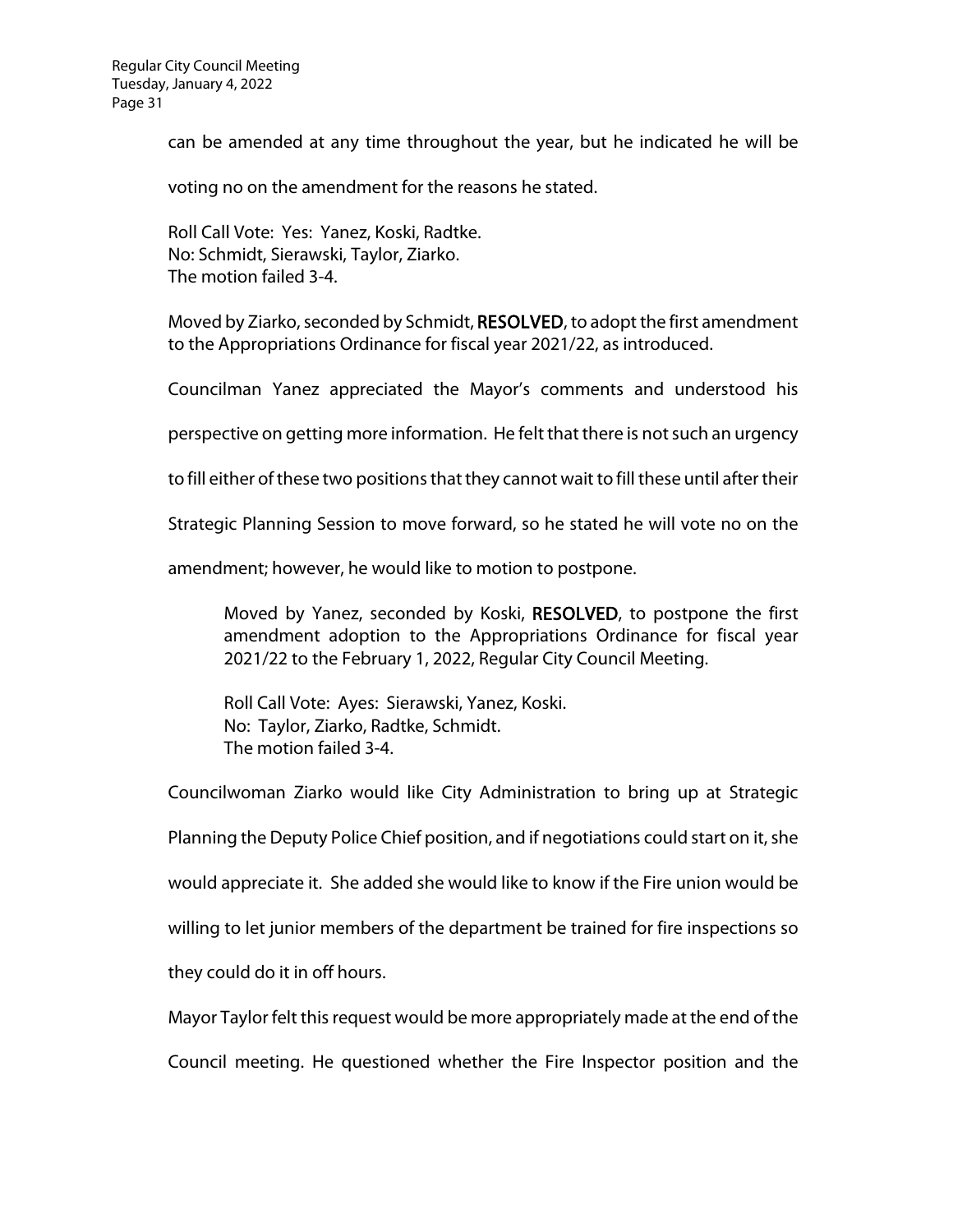suggestion to hire part-time retired inspectors would require a Memorandum of Understanding from their union.

Mr. Vanderpool replied affirmatively. He assured they are happy to follow through with that direction from Council, but he cautioned they have to coordinate it with two unions, which could take weeks. He added that they cannot demand this meeting, so he hoped Council will give them some latitude on the timing. He assured the direction will be clear, but to have it prior to Strategic Planning may be ambitious.

Mayor Taylor stated he does not want to require it in thirty days.

Councilman Radtke requested that this discussion take place at the end of the meeting.

Mayor Taylor stated they will talk about it at the end of the meeting, but he does not want to give the impression that this is not a high priority for him. He stressed having a Deputy Police Chief is a very high priority to him. He understands Councilman Yanez's concerns, and agreed they are irrefutable that they are not doing enough fire inspections as conveyed by the experts. He would like to see them be able to do the most fire inspections in the most cost-effective way.

Mayor Taylor called for a roll call vote on the motion on the floor, which is to adopt the first amendment to the Appropriations Ordinance for fiscal year 2021/22 as introduced.

Roll Call Vote (on original motion): Yes: Taylor, Ziarko, Radtke, Schmidt, Sierawski. No: Yanez, Koski. The motion carried (5-2).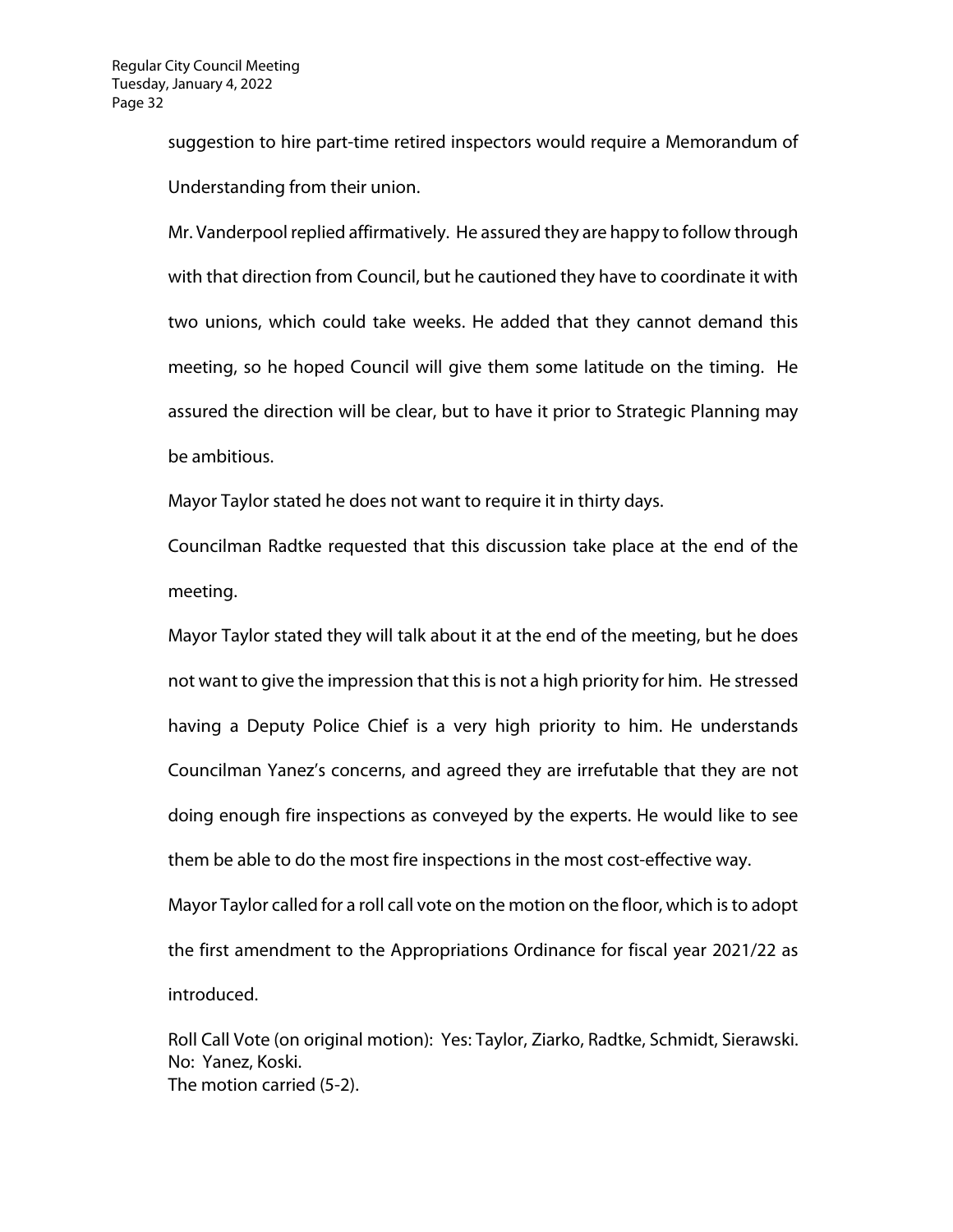Regular City Council Meeting Tuesday, January 4, 2022 Page 33

## 9. **CONSENT AGENDA**

Mayor Taylor stated this item is consideration of the Consent Agenda, with the

exception of Item 9-D, which has been moved to Consideration Item 10-C. He

opened the floor for public comments, but there were no comments from the

audience.

Moved by Koski, seconded by Ziarko, RESOLVED, to approve the Consent Agenda as amended:

- A. To approve the minutes of the Regular Meeting of December 21, 2021.
- B. To approve payment of the bills as presented: General Fund \$376,602.97, Water & Sewer Fund - \$209,391.80, Other Funds - \$256,458.76, Total Checks - \$842,453.53.
- C. RESOLVED, to approve a Purchase Agreement between the City of Sterling Heights and DTE Electric Company for the city-wide conversion of street lighting to energy-efficient LED technology at a cost of \$527,217 and authorize the City Manager to sign the Agreement on behalf of the City.
- D. This item was moved to Consideration Item 10-C.
- E. RESOLVED, to approve the Clinton River Maintenance Agreement between the City of Sterling Heights and Outdoor Escorts, LLC, d/b/a Clinton River Canoe & Kayak and authorize the City Manager to sign the agreement on behalf of the City.
- F. RESOLVED, to reject the bids received and purchase six (6) Argus MI-TIC thermal imaging cameras, model #320-3, from Premier Safety, 33596 Sterling Ponds Boulevard, Sterling Heights, MI 48312, at a total cost of \$26,923.93.
- G. RESOLVED, to waive the competitive bidding requirements in accordance with City Code §2-217(A)(9)(a) and (b) and approve the purchase of parts and labor from Michigan CAT, 12550 23 Mile Road, Shelby Township, MI 48315, for the repair of the Caterpillar 938K front-end loader at a total cost of \$14,008.71.
- H. RESOLVED, to suspend Governing Body Rule of Procedure No. 2 and hold the second regular meeting of the Sterling Heights City Council in March on Monday, March 14, 2022, at 7:00 p.m. and direct the City Clerk to provide the appropriate notice as required by Michigan's Open Meetings Act.
- I. RESOLVED, to receive the lawsuit, Ronald Ervin v City of Sterling Heights Police Department; 41-A District Court Case No. S-21-3058-GZ.

Yes: All. The motion carried.

## 10. CONSIDERATION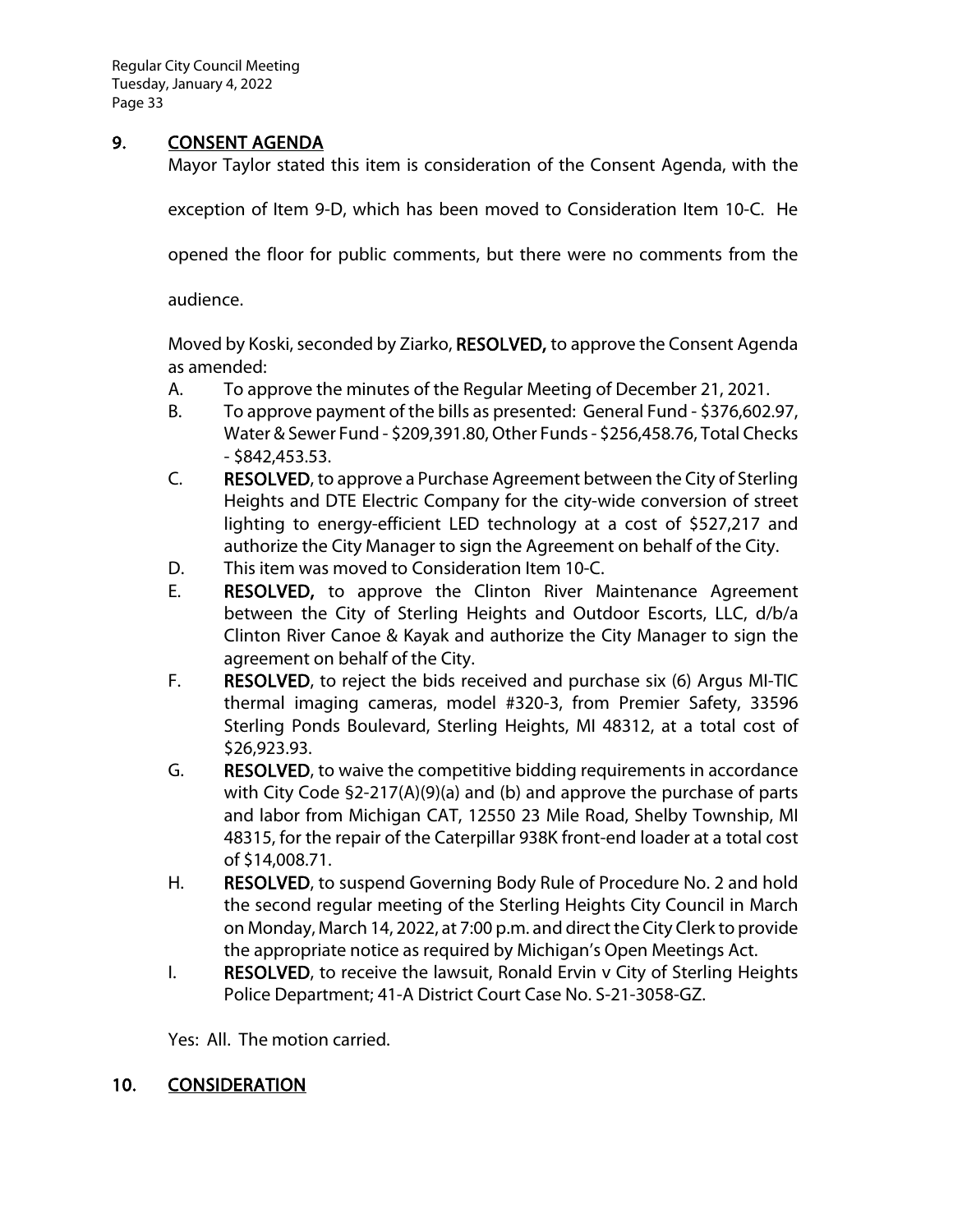A. Mayor Taylor stated this is to consider a nomination to the City of Sterling

Heights Board of Review. He opened the floor for public comments, but no one

spoke.

Moved by Schmidt, seconded by Ziarko, RESOLVED, to nominate Patrick Rye for consideration as an appointee to the Board of Review at the January 18, 2022, regular City Council meeting.

Yes: All. The motion carried.

B. Mayor Taylor stated this is to consider appointments to City of Sterling

Heights Arts Commission. He noted there are two openings, with one term

expiring June 30, 2024, and the other term expiring June 30, 2025. Mayor Taylor

opened the floor for public comments, but no one spoke.

Moved by Radtke, seconded by Taylor, RESOLVED, to appoint Debie Thao to the Arts Commission to a term ending June 30, 2025, subject to the appointee meeting the qualifications set forth in Charter §4.03 and taking the oath of office within two weeks.

Councilman Radtke explained Ms. Thao was recommended by the liaison for the

Arts Commission. He added she likes what the City is doing, and would like to

contribute, and he felt she will be a great addition.

Yes: All. The motion carried.

Moved by Radtke, seconded by Taylor, RESOLVED, to appoint Barbara Ann Chudzik to the Arts Commission to a term ending June 30, 2024, subject to the appointee meeting the qualifications set forth in Charter §4.03 and taking the oath of office within two weeks.

Councilman Radtke stated Ms. Chudzik was also brought forward by the liaison,

and he was confident she will do an excellent job on this Commission.

Yes: All. The motion carried.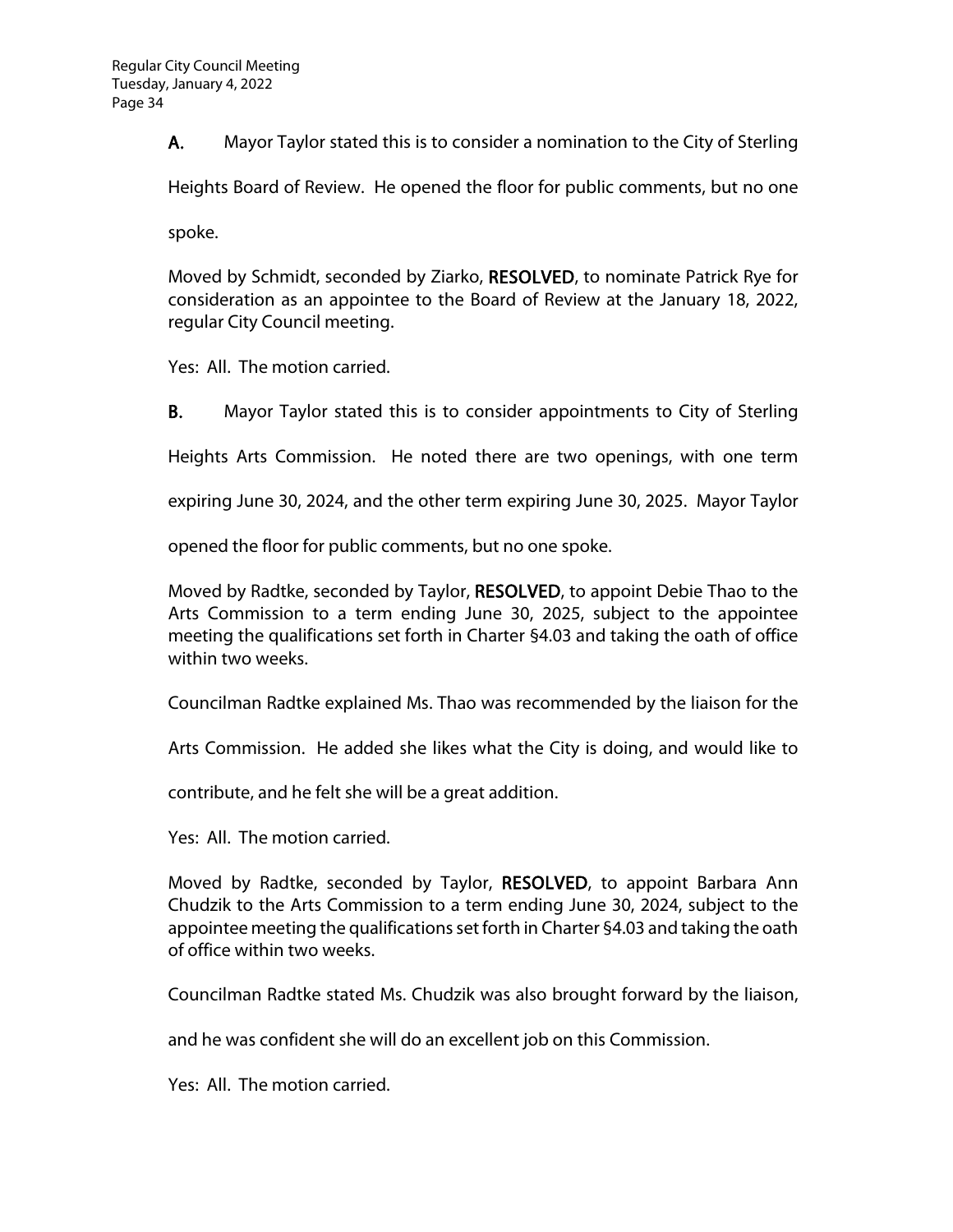C. Mayor Taylor stated this was originally on tonight's agenda as Consent Agenda Item 9-D, but was moved to Consideration Item 10-C. This is to consider approval of an Agreement for Construction and Maintenance of Non-Motorized Waterfront Trail to facility the construction and maintenance of a 1.35-mile nonmotorized recreational gravel trail along the north side of the Red Run Drain and Sterling Relief Drain, between Metropolitan Parkway and Schoenherr Road. He invited Jamie Burton, of Hubbell Roth & Clark, to speak on this.

Jamie Burton, of Hubbell, Roth and Clark, stated Jeff Bednar, of the Macomb County Public Works Office, is also present this evening. Mr. Burton stated that Hubbell, Roth and Clark does a tremendous amount of work in Sterling Heights, he is also working for Macomb County Public Works, Oakland County Water Resources Commissioner, and other parties in this project. He provided some background on this project, informing that Oakland County is the fiduciary and secretary of the Drainage Board for the Red Run Drain, and a number of years ago they put together a project with their partners in Macomb County involving the maintenance and operation plan for the Red Run Drain. He indicated part of that project is to do some streambank stabilization behind Freedom Hill. It was a landfill, and the river is moving, so they have spent a lot of money on the streambank stabilization. It became obvious through Macomb County Planning that a waterfront trail amenity along that location would be a great addition since they were already working on it. He noted that the Sterling Relief Drain is a tributary to the Red Run Drain, and he showed it on a map. Sterling Heights owns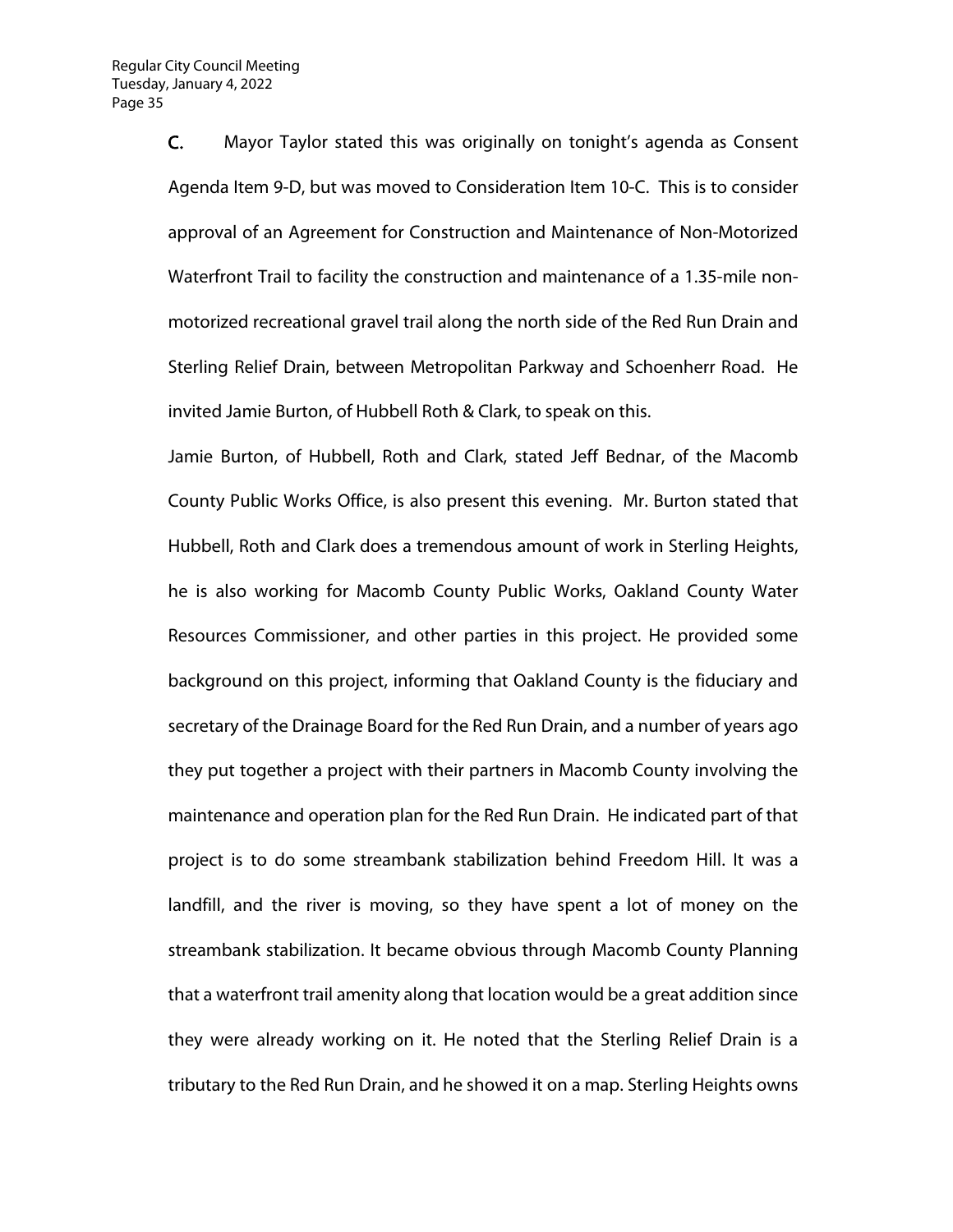the underlying property for the drain easement, and the Sterling Relief Drainage Board holds an easement over the top of the entire drain. This is a 2022 project that went out for bid and is ready for construction of a road base, which will require large equipment to facilitate the construction. He explained the thought was to leave it in place if they are considering a trail, so the road would lead to a trail; however, that trail needs to be managed and maintained. Mr. Burton explained they are here tonight to ask for the agreement to not only build this but also for Sterling Heights to maintain only the portion on the Sterling Relief Drain, and Macomb County will handle the portion behind Freedom Hill. It is a 1.3-mile gravel trail going along the drain, and with the plantings proposed, it will be an amenity. He stated they will be mirror-imaging what was done on the other side of Schoenherr. He assured there is no cost to the City for the installation of the 10 foot-wide trail with 6-foot-wide mowed zones, which is funded by grants and the Red Run project, as well as by the Macomb County Department of Roads. A cost of \$17,000 annually is what has been estimated to maintain this aggregate trail, which is a fine gravel on top of a road base. He added there has been talk about the ability to use this loop in 5-K runs. He explained on the north side behind the church property, it is about 250 feet away from the homes that are on Brougham Drive, so it does not back up to residential homes. He mentioned that visible from Schoenherr, there is a berm, and this trail runs on the top of the berm. It will not be subject to flooding and it will be ADA-compliant and asphalt-compliant for bicycles, so it will provide great recreational opportunities for 5-K events, Freedom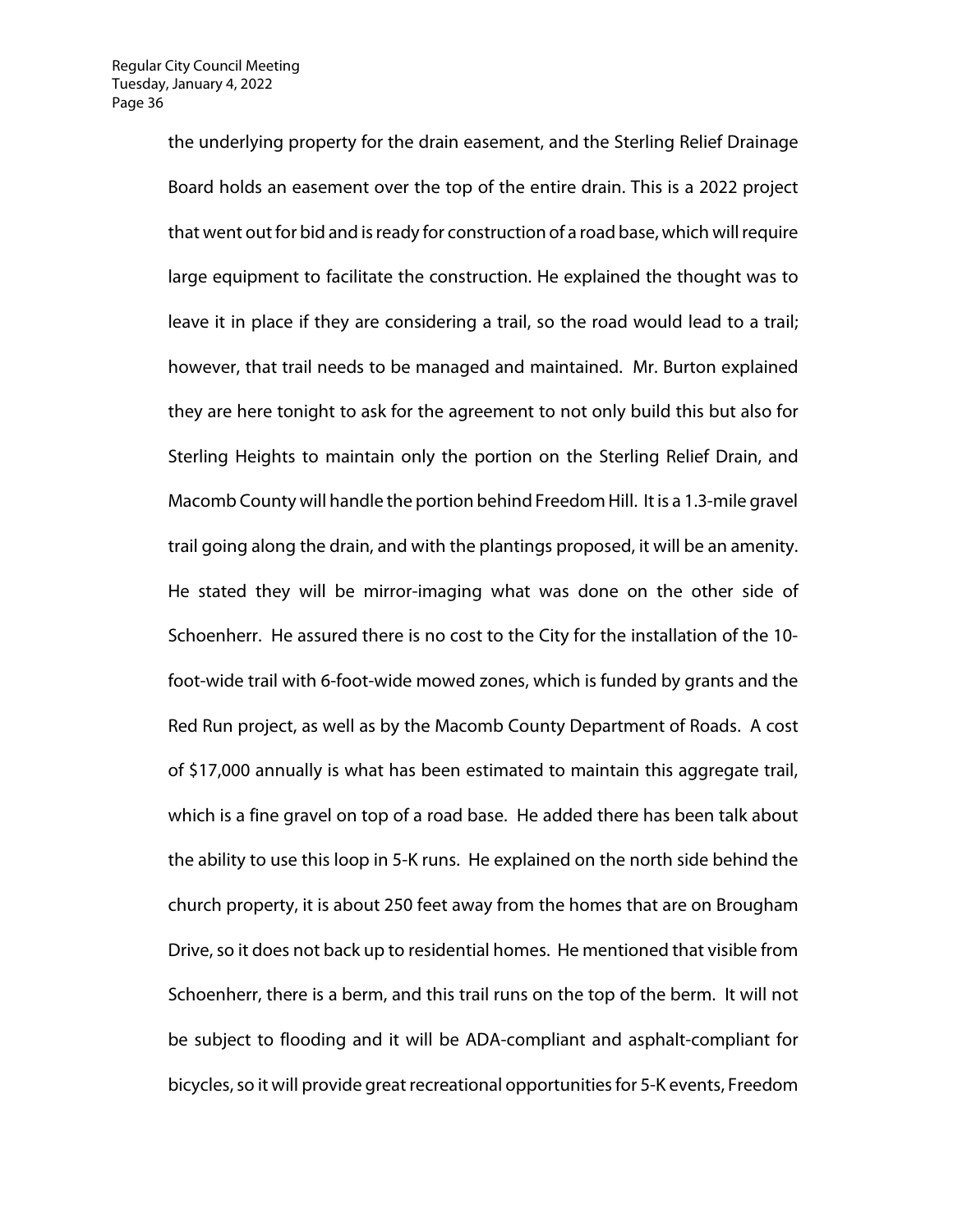Hill events, walking, etc. He added it will be a better way for police to patrol this area. He reiterated that it is actually a 10-foot-wide road, but he assured each end will be secured with bollards and fencing so that ATV's, snowmobiles, and other vehicles will not have quick access to this area. He talked about the vegetation and plantings proposed. He offered to answer questions.

Mayor Taylor opened the floor for public comments.

• Ben Orjada – questioned whether this will have operating hours similar to other city parks.

Mr. Langlois replied this trail would be held to the same operating hours as the

rest of the park system. In April through September, those hours of operation are

from 7 a.m. to 10 p.m., and 7 a.m. to 8 p.m. in October through March.

- Joe Romano stated he is County Commissioner and on the Drain Board for the Sterling Relief Drain; clarified this is grant-funded and he is 100 percent in favor of this trail; relayed questions he has had from residents:
	- Where parking will be for people who want to use the trail and concern that parking will spill onto residential streets?
	- How will they monitor people using the trail to "see a free concert" at Freedom Hill with regard to noise and leaving their garbage?
	- Will path be closed in winter so it is not accessible to ATV's and snowmobiles, and who will maintain the locks on it?
	- Concerned noise will carry to residential area.
	- Why do they need this when there is already a bike trail from Van Dyke to Utica Road?

He is in favor but felt most people will still use Dodge Park trail systems, which is much more extensive than 1.3 miles, and cost to maintain it is the City's responsibility at \$17,000 annually, plus an additional liability to the City; claimed these are the questions and concerns from residents and he had no answers.

• Nathan Inks – expressed support for this proposal; having another access point to that trail is a benefit.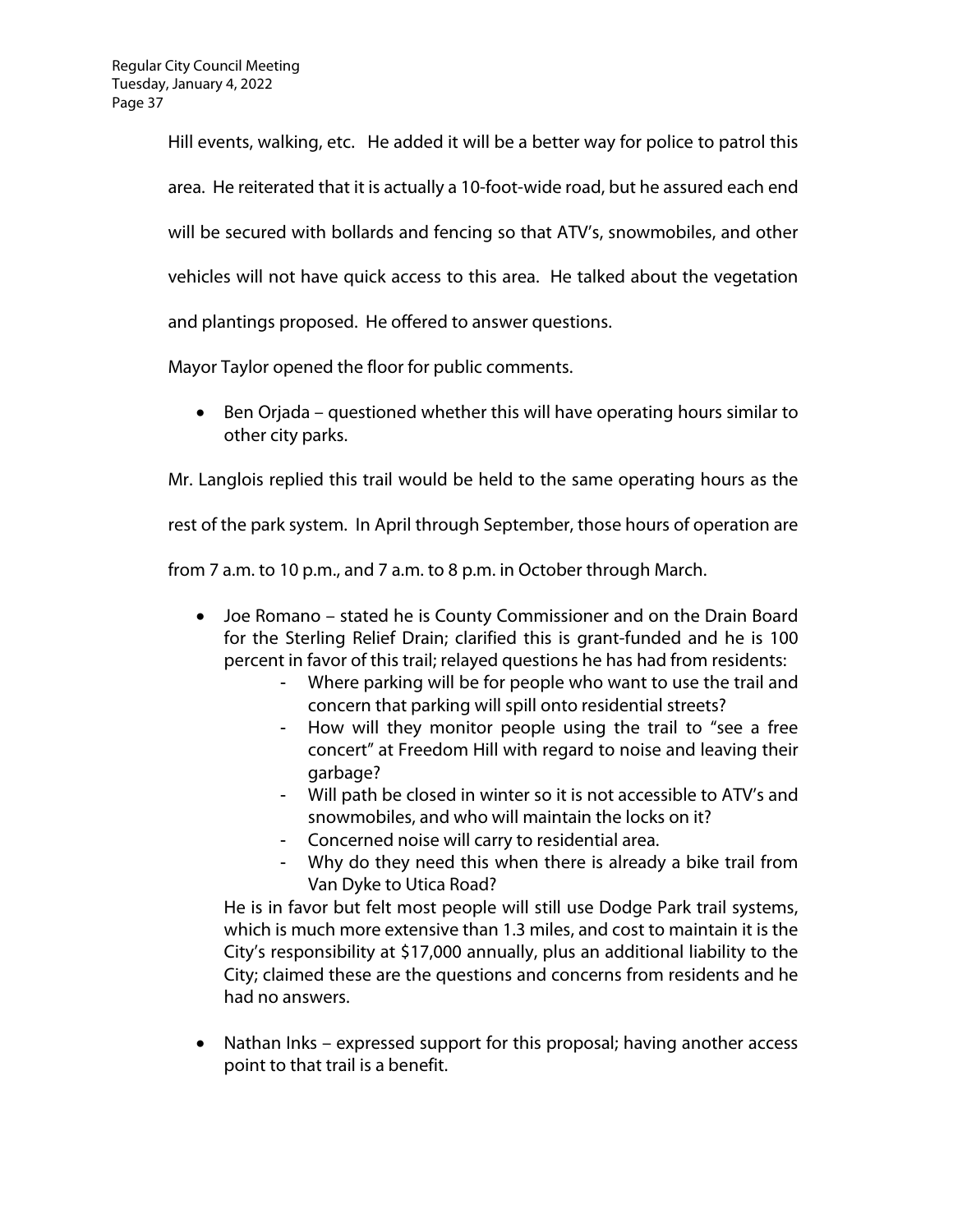Moved by Radtke, seconded by Taylor, RESOLVED, to approve the Agreement for Construction and Maintenance of Non-Motorized Waterfront Trail and Temporary Construction Agreement and authorize the City Manager to sign all documents required in conjunction with this approval on behalf of the City.

Councilman Radtke felt this is an excellent amenity and he is glad the County brought it forward. He indicated there will be bollards to keep ATV's and snowmobiles off the path. He noted that as far as cleaning the litter, he believed the City would be responsible, although he assured the City will deal with it as they do in all parks. He felt \$17,000 annually is a great deal. He admitted he does not have an answer for where people will park, but he pointed out they have parking at Freedom Hill. He questioned Mr. Burton as to whether the County would be willing to set aside a parking area so people can access this trail.

Mr. Burton replied he does not know the answer to that question, clarifying he does not represent Freedom Hill. He commented that Freedom Hill is a county park that already has somewhat of a trail going through the area already, with the Freedom Trail nearby. He clarified that the jurisdiction of the City of Sterling Heights ends behind the church, so the property directly behind Freedom Hill will be maintained by the County. He also clarified that the City reserves the right within this agreement to place and post limitations on access at any point of their portion of the trail.

Councilman Radtke pointed out the County will be putting in this road regardless of what the City says, so the question is whether the City wants to keep the trail being built and paid for by the County, or whether they want to make the County tear it out after they build it. He has heard comments from residents in the south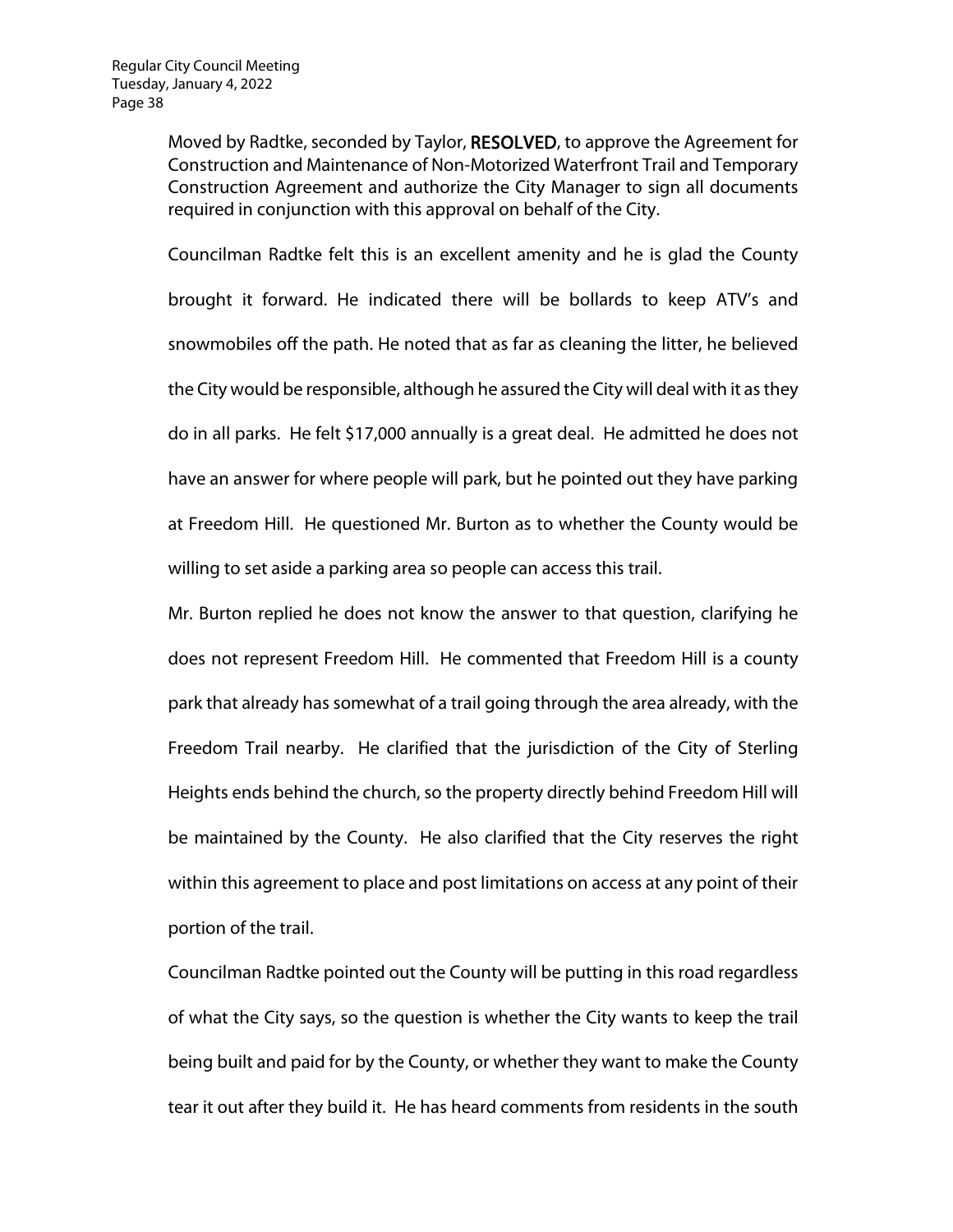end of the City that they feel excluded from a lot of the amenities, and he agreed that area near 15 Mile and the Sterling Relief Drain lacks park access for residents. He felt this is a perfect way to add those residents in to receive an amenity and provide them with a place to bike and hike, adding that the existing pathway along 16 Mile has curb cuts, whereas this would be a 1.3-mile trail where there would be no cars. Councilman Radtke recalled the cost of putting in a path from Delia Park north, which was close to \$1 million, and this path is at almost no cost, other than the \$17,000 a year for the maintenance, which he felt is well worth it. He stated he will be voting in favor of this proposal and he urged his colleagues to do the same.

Councilwoman Schmidt questioned whether there will be fences on both sides of the trail.

Mr. Burton replied there is existing fencing on Schoenherr, noting the Sterling Relief Drain is fenced in. There is a gate kept closed for maintenance purposes, but there will be an opening to the gate with bollards. He advised that the City can always put a gate on it at some point. He added there is not a gate at the other end because it connects to 16 Mile Road, but he assured there will be bollards and controls for limited vehicle access.

Councilwoman Schmidt questioned what would stop people exiting concerts at Freedom Hill from using this trail as an exit from the parking lot.

Mr. Burton explained if someone were to go off the back of the parking lot to get down to this trail, they would have to have a four-wheeler. He clarified the trail is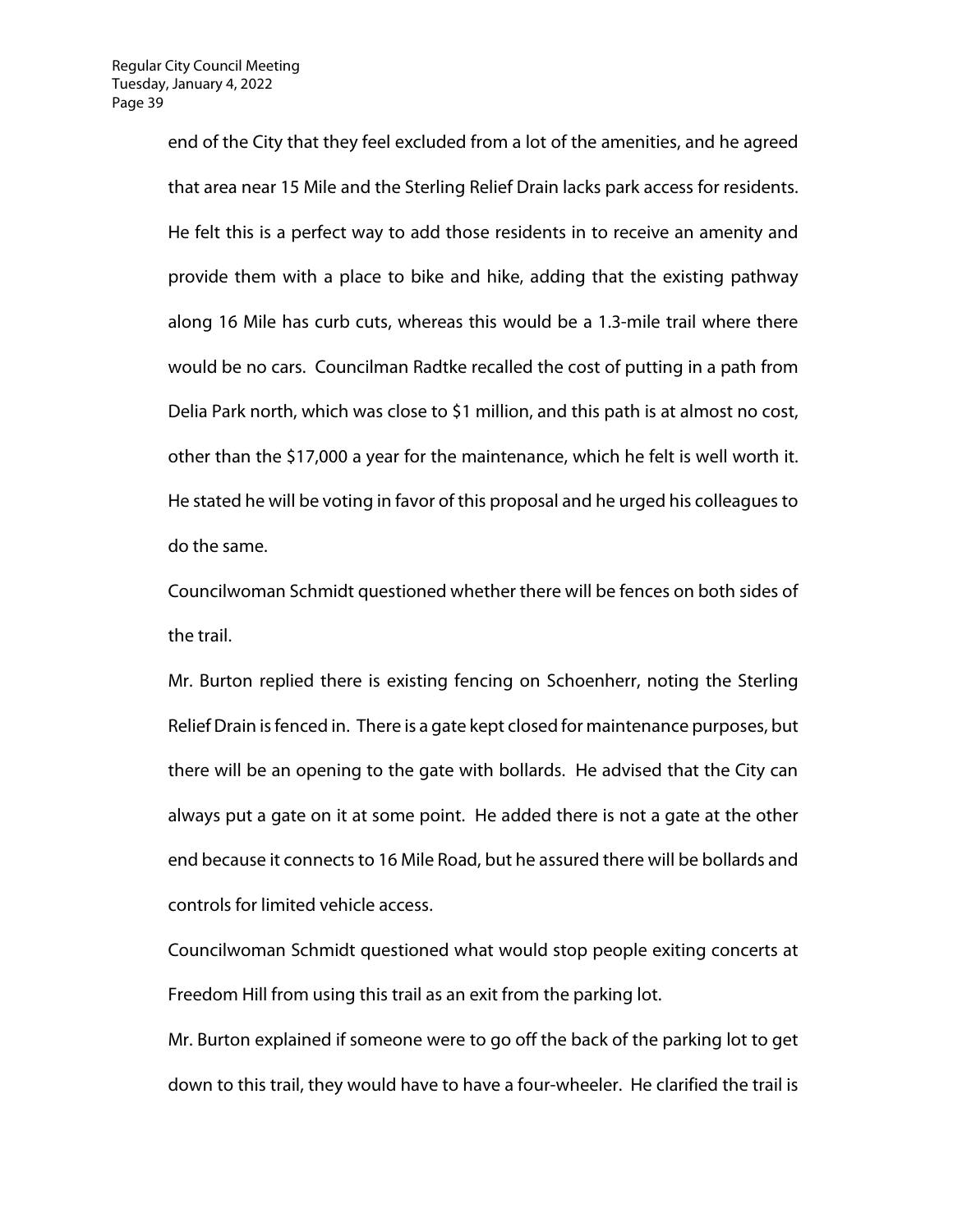not physically connected to the parking lot, which is at a higher elevation than the trail. Access at Schoenherr is fenced and has bollards, so there is no exit at that point, and there is a 10-foot vertical separation from the pathway to the road, so anyone trying to exit would have to drive on the sidewalks along Metro Parkway to get to a vehicle access, and that would be a police issue.

Councilwoman Schmidt questioned how police officers will access this path from Schoenherr if it is fenced and has bollards.

Mr. Burton replied they have a lock box key, they wave the bollards down, drive over them, then put them back up. He assured a car could not squeeze through there without significant damage.

Councilwoman Schmidt pointed out there are only two curb cuts along 16 Mile Road between Utica Road to Schoenherr Road, and that is only the Freedom Hill entrance, so she did not feel curb cuts are a reason for her to think the existing pathway is not safe. She agreed with Commissioner Romano's earlier reference that "there is no such thing as a free lunch," pointing out the County wants the City to maintain this path at a cost of \$17,000 per year, so she considered that a gift "with strings."

Councilman Yanez explained he pulled this off of the Consent Agenda because he had a number of questions. He referred to a rendering included on Page 290 of their agenda packet showing people using this park, and he observed a wide gap in the existing gate. He questioned whether the County still owns the gate. He further questioned whether this pathway is ADA-compliant when it is gravel.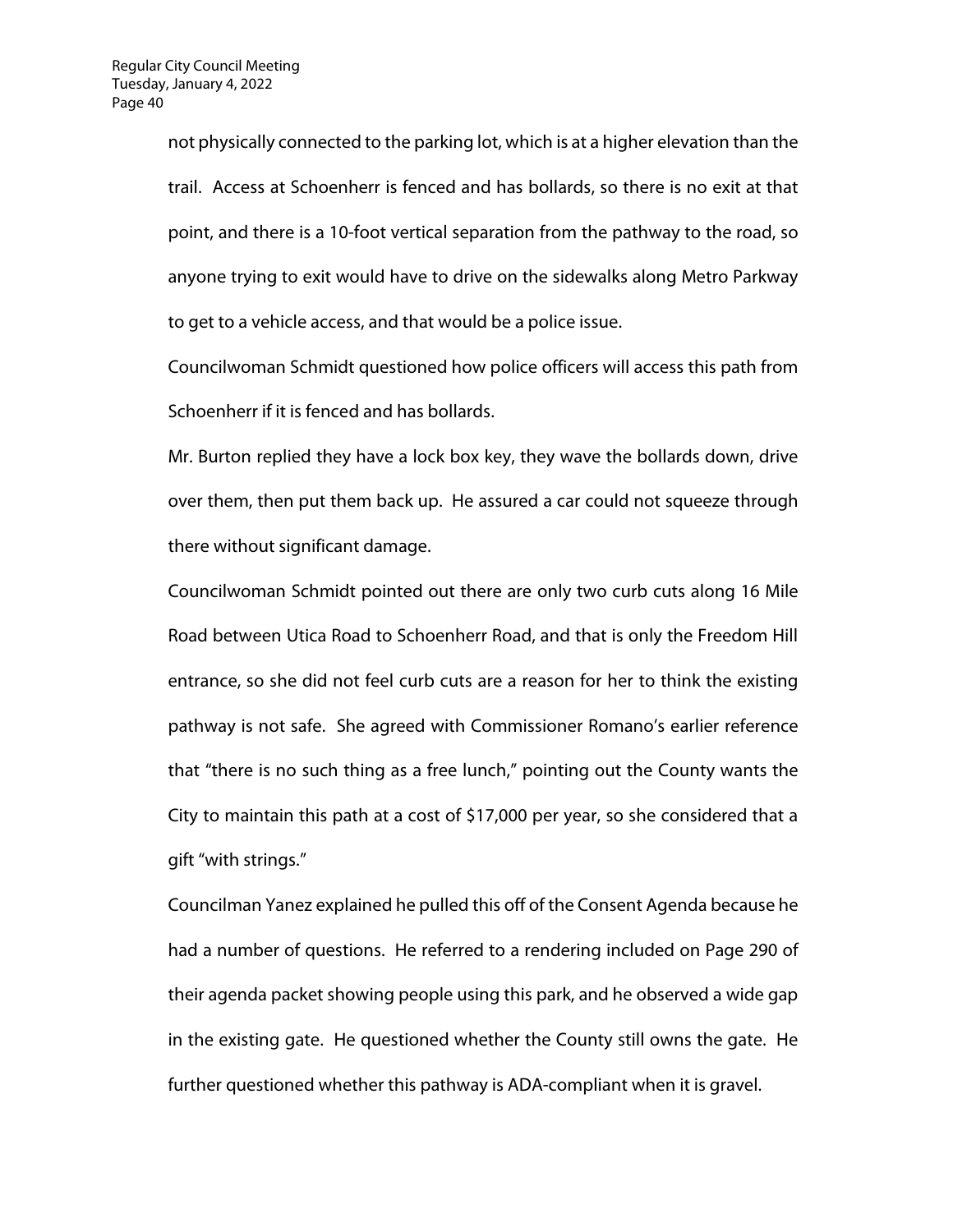Mr. Burton explained that ADA for outdoor spaces can be any type of material as long as it is hard-packed, wheel-chair accessible with the correct width, slopes, and depth. Wood chips, grass, or asphalt can be used, but gravel is very typically used for hike/bike trails. He assured they are 100 percent compliant with ADA. Councilman Yanez questioned whether this gravel with throw up a dust.

Mr. Burton explained when it first goes in, the answer is yes, but after one or two rain events and the dust comes out, it will not be dusty.

Councilman Yanez questioned whether Sterling Heights will be responsible for the entire 1.3-mile trail.

Mr. Burton replied that the County will handle their portion, so the City's portion equates to just slightly over one-half mile.

Councilman Yanez reiterated many of the same questions raised by Commissioner Romano earlier. He referred to the letter from the County that was included in the agenda packet, referring to this as a "gift," yet he questioned that this "gift" will cost the City an amount of \$17,000 per year. He expressed concern about patrolling this path, especially during concerts at Freedom Hill, and he noted his concern about possible parking on subdivision streets to gain access to the path. He questioned the noise that could emanate from this path, and he did not see any bollards on the artist's renderings. He questioned what the annual \$17,000 will be paying for.

Mr. Langlois replied that the majority of the \$17,000 estimate is grass-cutting on each side of the trail. They have a contractor who cuts the grass throughout all of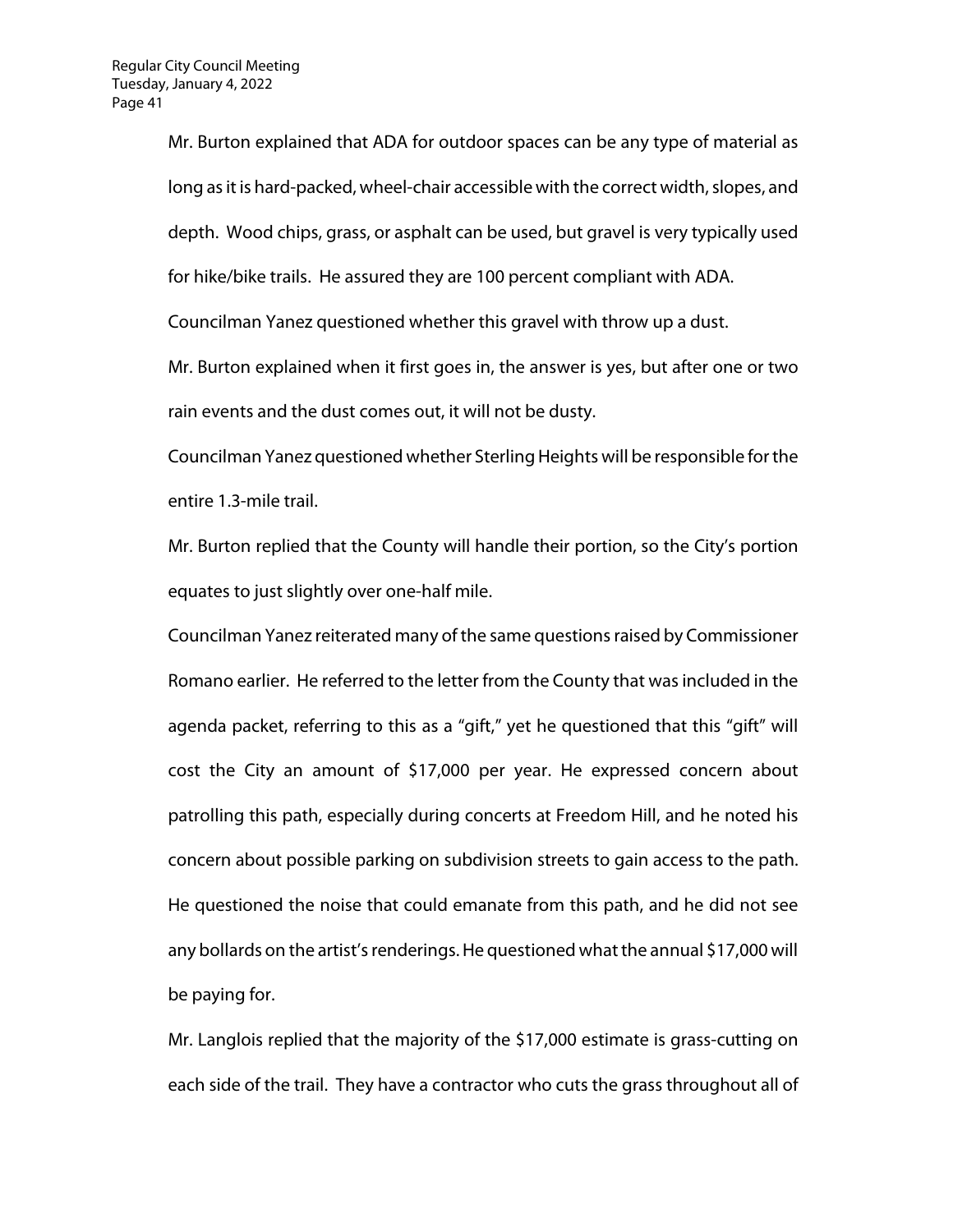the park system. The trail design indicates a grass shoulder on each side, providing people an opportunity to get off of the trail to rest or congregate, and they can do so safely off the trail. Within that estimate, there is a certain number of hours per day or week to drive the trail, pick up litter, and do occasional grooming, although he added it is a shorter trail than the 5.5-mile Clinton River trail, or the 2-mile nature trail. He felt it is a minor maintenance expense on an ongoing basis, especially since it is not in a flood plain. He addressed Councilman Yanez's concern about dust, noting they are using a slightly larger aggregate that sits nicely but does not blow away. He replied to further inquiry it is compacted.

Councilwoman Yanez stated he was not comfortable with spending \$17,000 of taxpayers' money annually without having this discussion, which is why he requested the item be pulled. He stated he is not against it. He recalled there was a lot of concern by residents about invasion of privacy when the pathway was going in from Delia Park to the nature center, but he did not believe any of those concerns were realized. He expressed some concern about liability, even though they are held harmless.

Mr. Kaszubski replied to inquiry that he has reviewed the documents.

Councilman Yanez questioned whether there is any situation where someone could get hurt at this facility and sue the City.

Mr. Kaszubski replied that anyone can sue anybody, but the City enjoys a broad grant of governmental immunity, especially with pathways. It is not considered a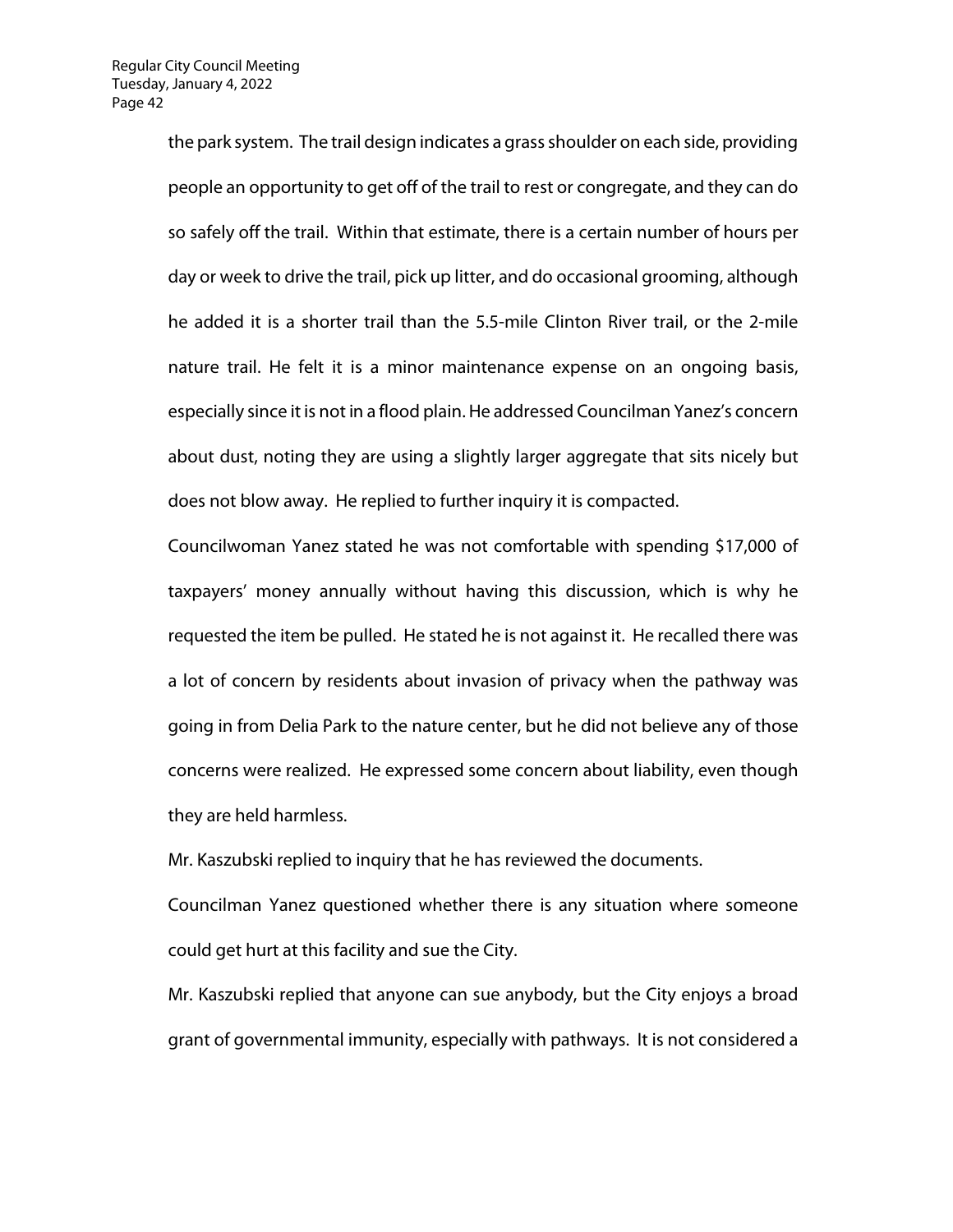sidewalk so they do not have to worry about that aspect. He felt it would be very rare that there would be liability under governmental immunity.

Councilman Yanez commented that, after hearing the presentation, he is satisfied that the City will get the benefit from this project, and he felt a significant number of people will utilize it. He indicated if they start getting complaints from people in the abutting neighborhood that there are problems, it will have to be addressed. He does not believe they will see a number of the problems for which people have expressed concerns because they have not come to fruition in other project areas. He indicated he will be in support of this project.

Councilwoman Koski questioned whether there will be a berm behind the church. She questioned the portion for which the City will be responsible, and whether that is from Schoenherr to the connection to the Red Run drain.

Mr. Burton replied that the path will be on top of the berm as it runs along the Sterling Relief drain from Schoenherr to Red Run. He noted on the aerial where the City's portion would be.

Councilwoman Koski inquired as to whether there will be gates.

Mr. Burton replied there are gates at Freedom Hill to open the back parking lot. He explained there is quite a difference in elevation coming up to Schoenherr, coming up to a regular parking lot behind a guard rail from 16 Mile Road, so there is no gate but there are bollards to prevent motor vehicles, ATVs, and snowmobiles from gaining access. Although it is currently open, they will close it off with plantings so people are discouraged from four-wheeling there.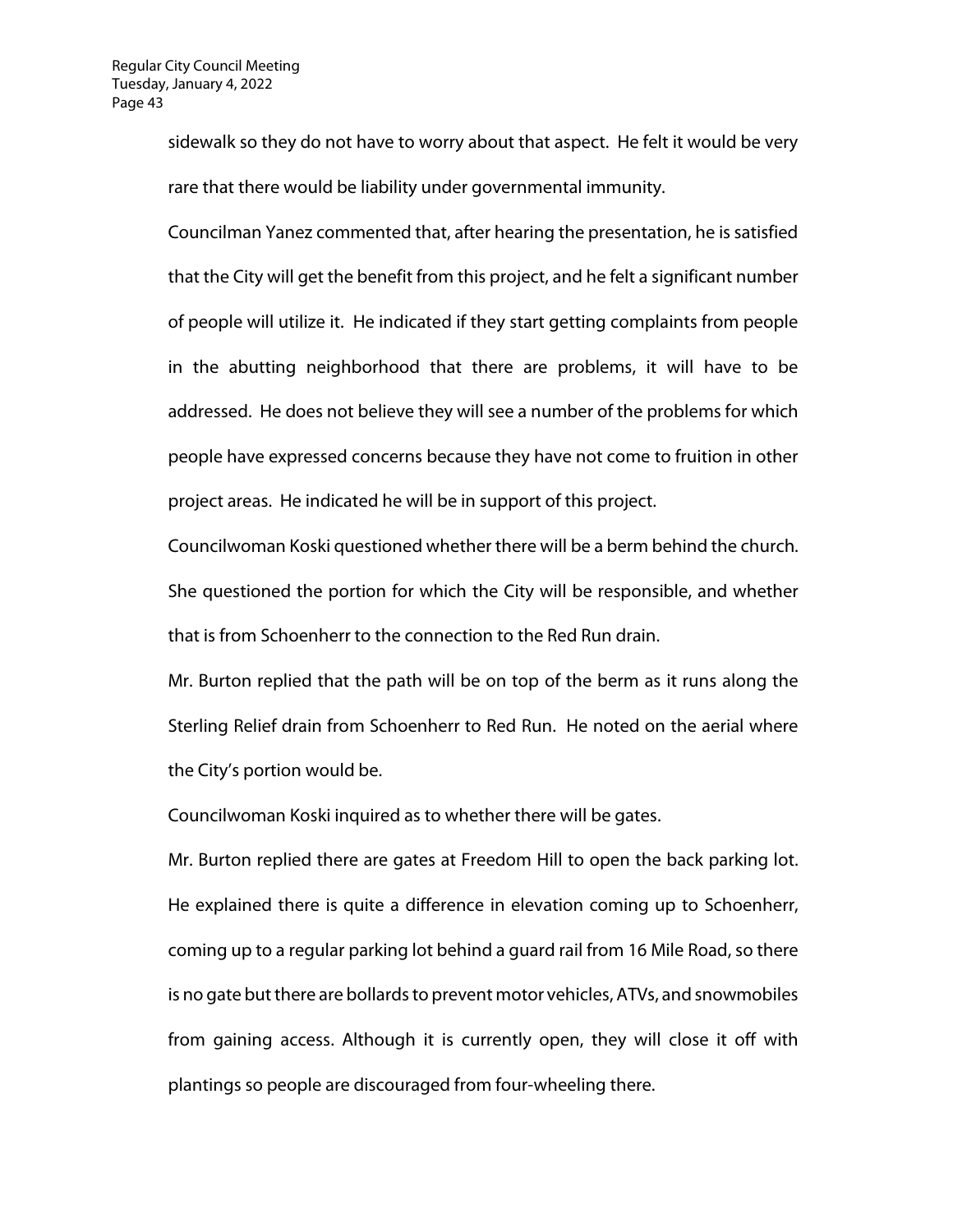Councilwoman Koski recalled when Freedom Hill began having concerts, the neighbors were experiencing problems with noise, and they were very unhappy. She understands there will be limited hours for this path to be open, and it will be according to park rules. She questioned whether people will try to use this pathway to see a concert for free, or whether they will have the ability to close off that path during concerts. She felt the fact that they cannot totally close off the path indicates to her they will have no control with who will be utilizing that path in the evening during the concern season. She anticipated this will be a problem with the residents. She questioned why Sterling Heights should have to pay \$17,000 to maintain it, and she felt it is the responsibility of the County to maintain the drain and keep it mowed.

Mr. Burton assured if it becomes a problem on City property, there is nothing in this agreement that prohibits the City from putting another gate or fence at their property line. They can also make that decision to fence it off so they can close it during concerts, and he added that would only amount to 50- to 60-feet of fencing. He clarified the grant for the trail was started by Macomb County Planning Executive's Office and was supported through the Department of Roads. They brought it to the Drainage Board, but the Drain Code legally prohibits them from maintaining recreational facilities. Their job is to keep the water clean and flowing through the drain. He noted it is the Red Run Drainage Board that is coordinating all of this and bringing these entities together. The County can leave their road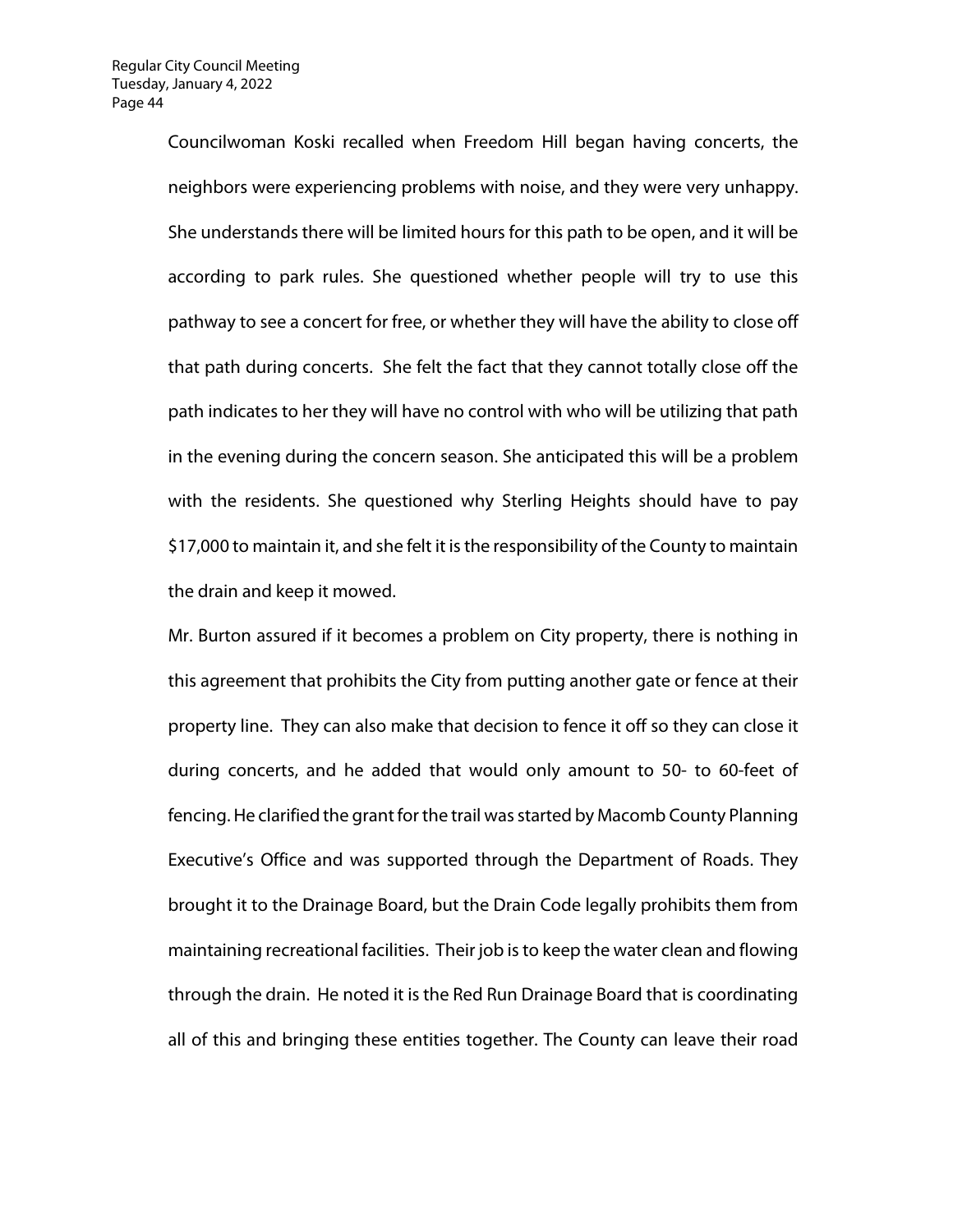they are putting in as access under the grant, which pays for surfacing it, but the two drainage districts cannot maintain this trail as a recreational facility.

Councilwoman Koski inquired if the City opts to call it an "access road" rather than

a "trail," will the County maintain it.

Mr. Burton replied affirmatively, but cautioned it will not be ADA-compliant, it will not be snow-plowed, and it will not be open to the public.

Mayor Pro-Tem Sierawski inquired as to what will happen if the City does not approve this.

Mr. Burton believed if this is not approved by the City, the Macomb County Executive's Office and the two drainage boards would have to attempt to keep their grant for Sterling Relief intact, and that includes the plantings. There would be no gates, no trail, gravel would be left in for access if the County chooses, or they can ask that the gravel not be put in, and they "walk away." He clarified the grant was written for access and plantings, and if it is decoupled, the plantings on the Sterling Relief drain may go away with that grant. He assured they would try to keep that portion, but there would be no trail.

Councilwoman Ziarko understood they still have the ability to gate off their end at Schoenherr.

Mr. Burton replied they would not take down the fence but would access it through the maintenance gate that is already there.

Councilwoman Ziarko stated she can walk to the drain, and she would probably use the path if it was put in; however, she has to consider the best interest of the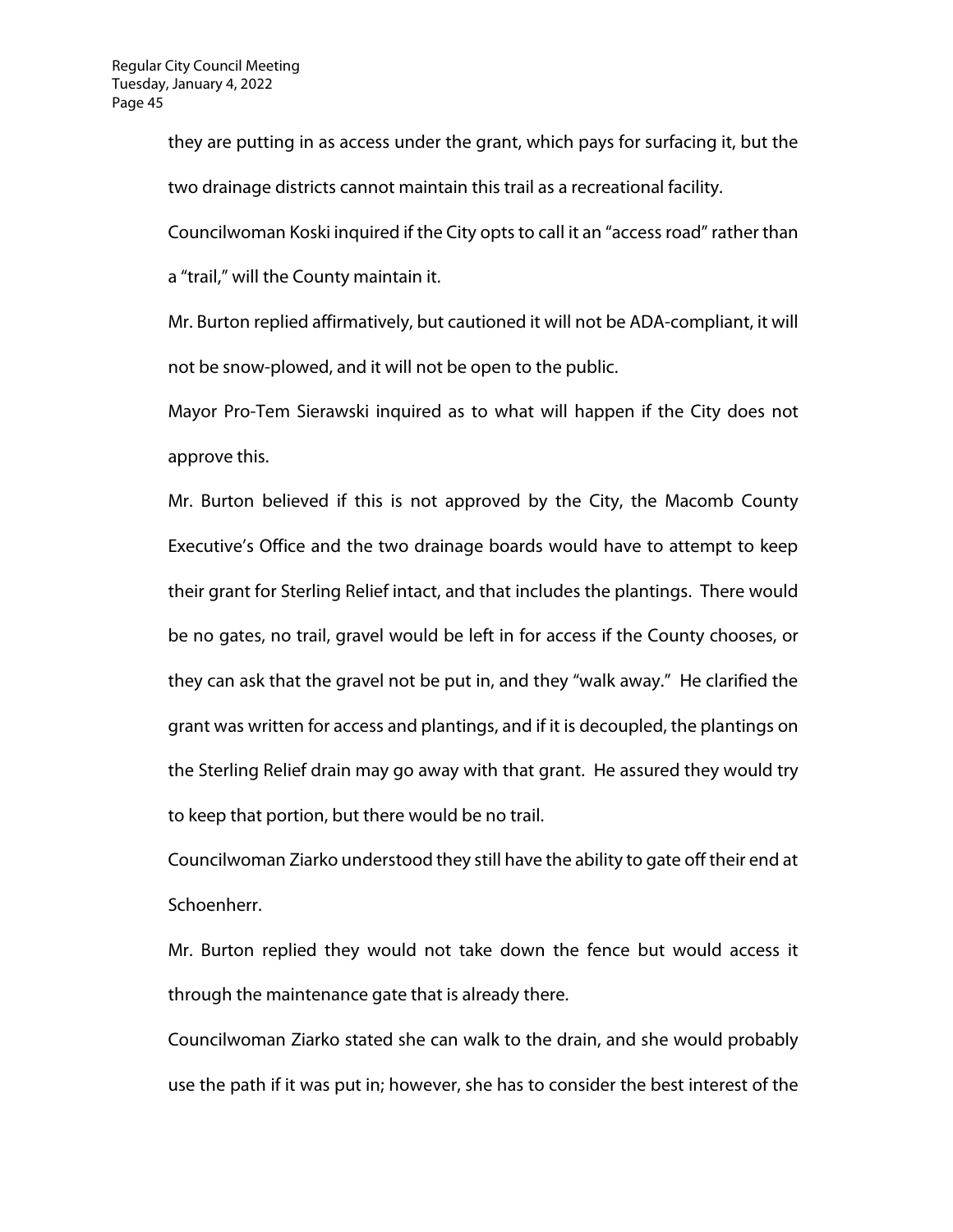residents who live there. She felt the explanations provided this evening resolved a lot of the concerns expressed, with one being motorized vehicles leaving Freedom Hill after a concert. She questioned whether the drain will be altered, or whether it will remain as is.

Mr. Burton replied that the drain configuration will be the same, but it will be planted differently. He clarified the work on the Sterling Relief drain is all vegetation, and there is no earth work planned. The trail will be graded and built along the top of the berm.

Councilwoman Ziarko referred to the earlier comment that this will look like the drain on the west side of Schoenherr; however, she expressed concern that the drain on the west side of Schoenherr is not being maintained the way it should, and she outlined some of the issues. She questioned who will be putting in the landscape and felt the artist's rendering in the agenda package is more reflective of what the trail will look like in twenty-five years. She stated she is not opposed to this, and they have addressed some of her concerns. She compared the liability as the same for those who walk in Dodge Park along the Clinton River, with the same danger of water at both locations. Gaining access by four-wheelers is an issue and can still happen, even with precautions in place. She questioned whether there is \$17,000 in the ReCreating Recreation fund to cover the maintenance of this trail.

Mr. Langlois replied there is not currently money in ReCreating Recreation to cover maintenance of this trail. This is a new amenity that has come up since that was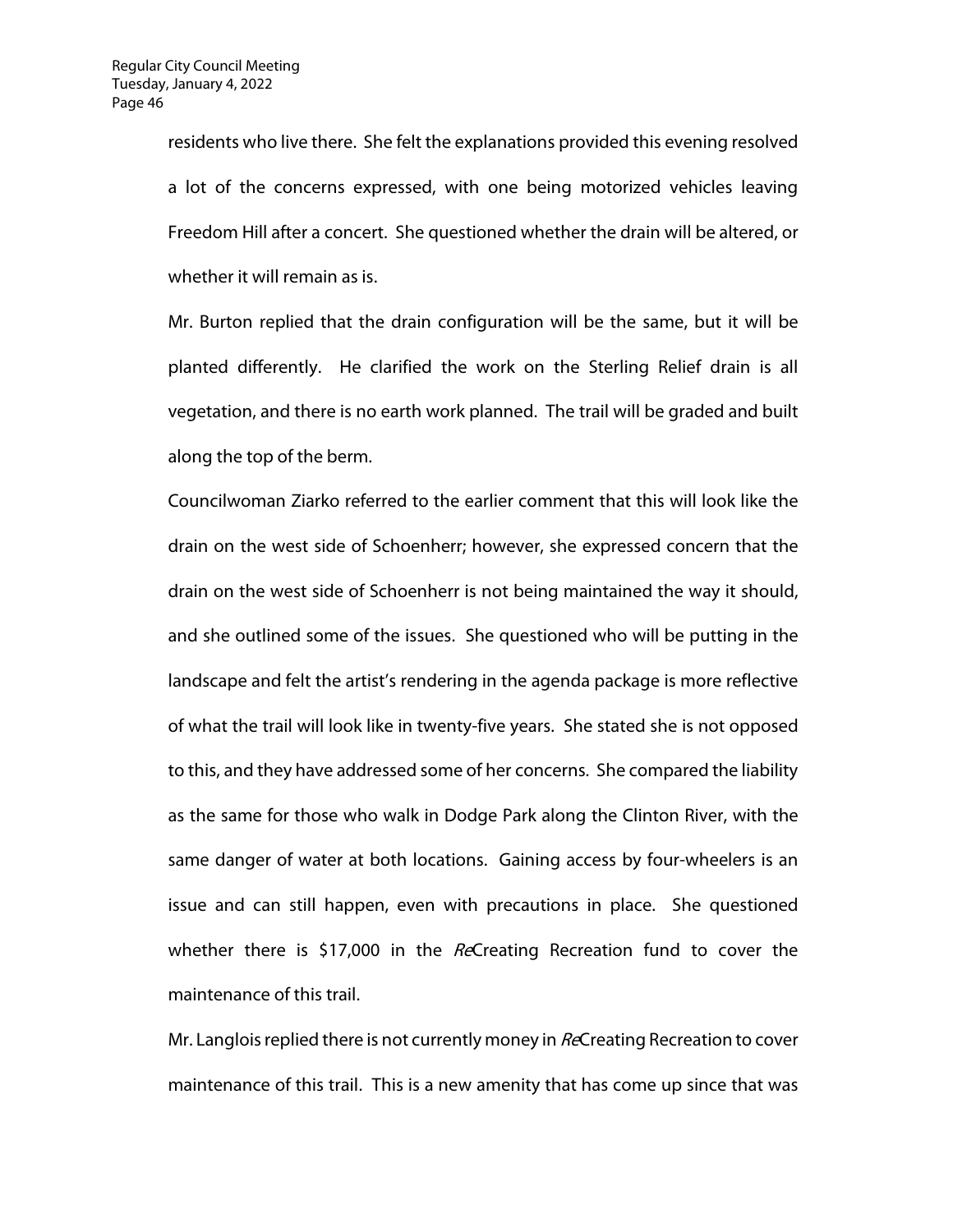established, so there would have to be a budget amendment to increase the cost of mowing that would take place.

Councilwoman Ziarko referred to the Parks, Recreation and Non-Motorized Master Plan that was approved this evening, and this was reflected as the beginning of the Sterling Relief trail. She questioned what happens when they get to the west side of Schoenherr. She stated she would use this trail, but she is concerned that they will not get what they are promised.

Mayor Taylor stressed the City is allowed to have nice amenities. He questioned how many miles of trails there are in the City.

Mr. Langlois replied that, not including sidewalks, they have close to twenty-five miles of trails.

Mayor Taylor suggested if the concern is the cost of maintenance on the trails, possibly they should all be ripped out. He added that people can do things they are not supposed to do, they can litter, make noise, use a parking lot to get to the trails, etc. for any of the trails in the City. He emphasized the City has trusted Mr. Langlois with their Parks and Recreation Plan over the past decade. He pointed out that they saw figures tonight reflecting that Sterling Heights had more properties sold in the last twelve months than any other city in Metro Detroit by a wide margin. He has heard many comments from residents who indicate they have moved into this City because of their parks.

Mr. Langlois believed that there will always be people who love the amazing job the City has done with their park system. This trail would be a piece of the non-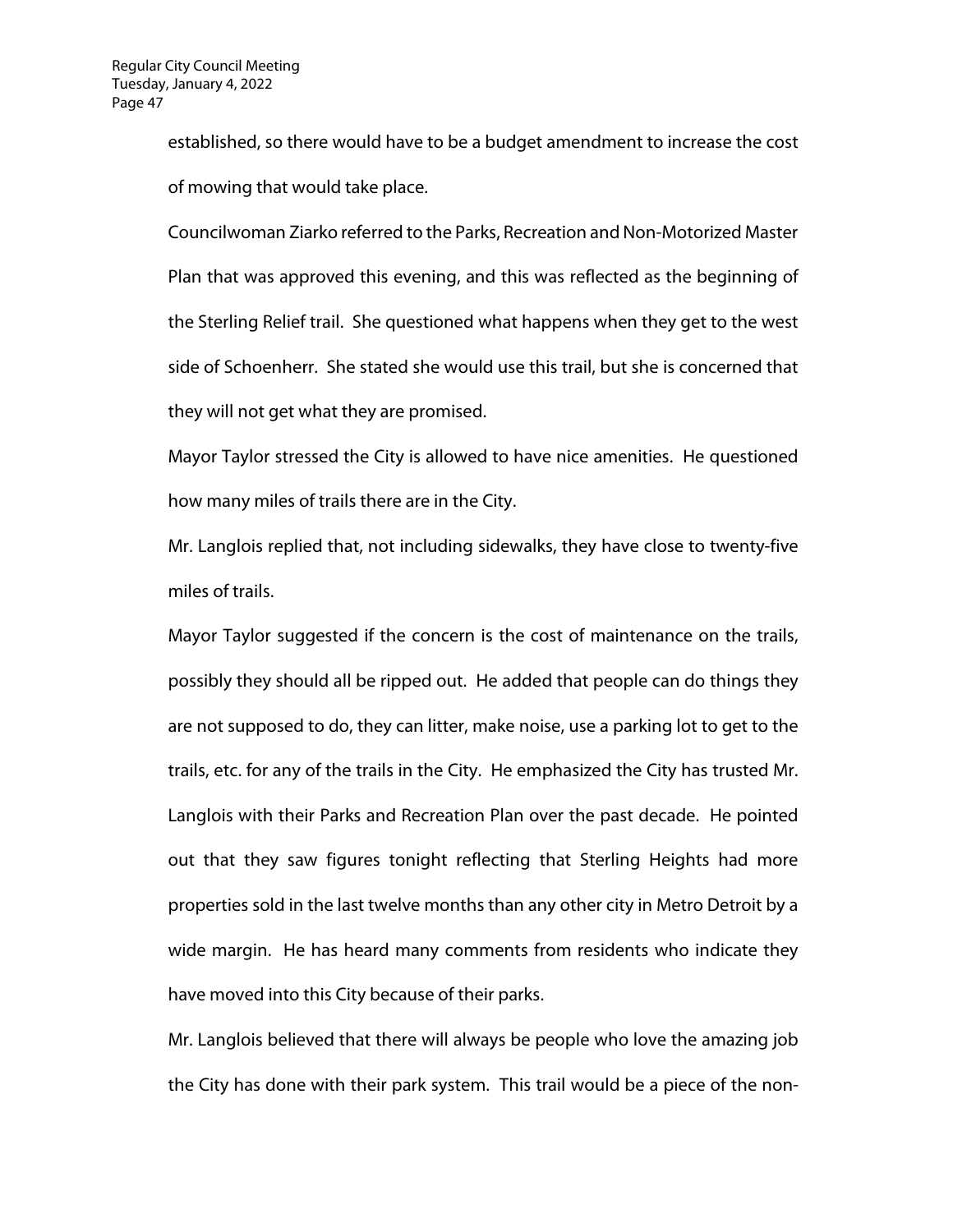motorized transportation system that continues to further their non-motorized goals around the City. He admitted there are pros and cons to everything, and the Mayor and City Council are here to weigh those. He felt the benefits of having these types of paths outweigh the negatives.

Mayor Taylor pointed out the good the Parks and Recreation program has done for the City in the last five years in terms of recreational opportunities. He felt this is a gift because they are getting 1.3 miles of trail, which is several acres of property. He questioned how much money is being spent to create this path.

Mr. Burton replied that the cost to create it is \$600,000.

Mayor Taylor felt the benefit to the residents to have these amenities outweighs the \$17,000 annual maintenance cost. He did not feel parking will be a major issue, noting that many people will divert from the trail along 16 Mile and use this new trail instead. He cited other trail heads, where there may be seven or eight cars, but he did not anticipate a problem. He added that people litter everywhere, including at Dodge Park, but they do not stop events because of it, but the City deals with it. He wished there would be interconnected trails to every community, and the more trails they have, the closer they will be in getting to that position.

Roll Call Vote: Yes: Ziarko, Koski, Radtke, Sierawski, Taylor, Yanez. No: Schmidt. The motion carried (6-1).

11. COMMUNICATIONS FROM CITIZENS

Mayor Taylor opened the floor for comments from the audience.

• Jon Matthews – talked about Covid-19 and prevention; urged keeping up with sanitation practices, vaccinations/boosters, wearing masks in large crowds, and maintaining social distancing.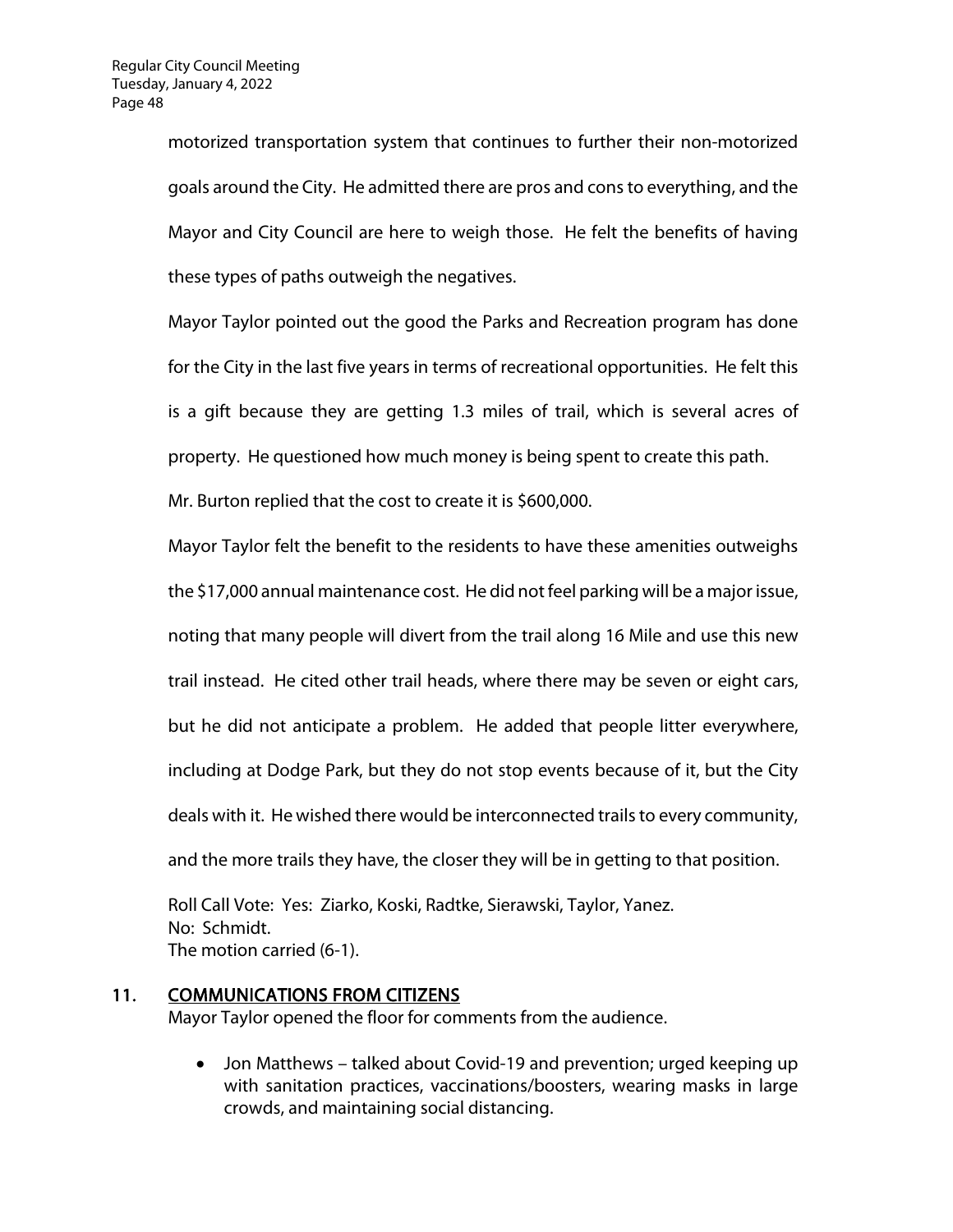#### 12. REPORTS FROM CITY ADMINISTRATION AND CITY COUNCIL

Mr. Vanderpool stated he has nothing further to add at this time but will wait for the direction the Council will provide.

Mayor Taylor questioned how much time it would take for City Administration to come back to City Council with a proposal for creation of a Deputy Police Chief position.

Mr. Vanderpool stated he had an opportunity to confer with Ms. Varney, and they are currently putting the budget together. In less than ninety days, they will have the proposed budget. He assured they will work to incorporate both the Deputy Police Chief position and the Fire Inspector position initiatives into the proposed budget and provide City Council progress reports each month. He assured if they can do it quicker, that will be reflected in the progress report. He assured the direction of Mayor and Council is clear, and they are committed to getting both initiatives done in the way he has outlined, gathering as much information as possible and incorporating a good recommendation for Council to consider in the proposed budget.

Mayor Taylor noted they will get the draft budget in March, consider it in April, vote on it in May, and it would be effective July 1, 2022. He questioned the mechanics that need to happen to get a Deputy Police Chief position authorized by the union, and establish roles, responsibility, testing, etc.

Mr. Vanderpool replied that is happening parallel to the budget preparation. He stated April 12 is the first budget hearing, and they will have a detailed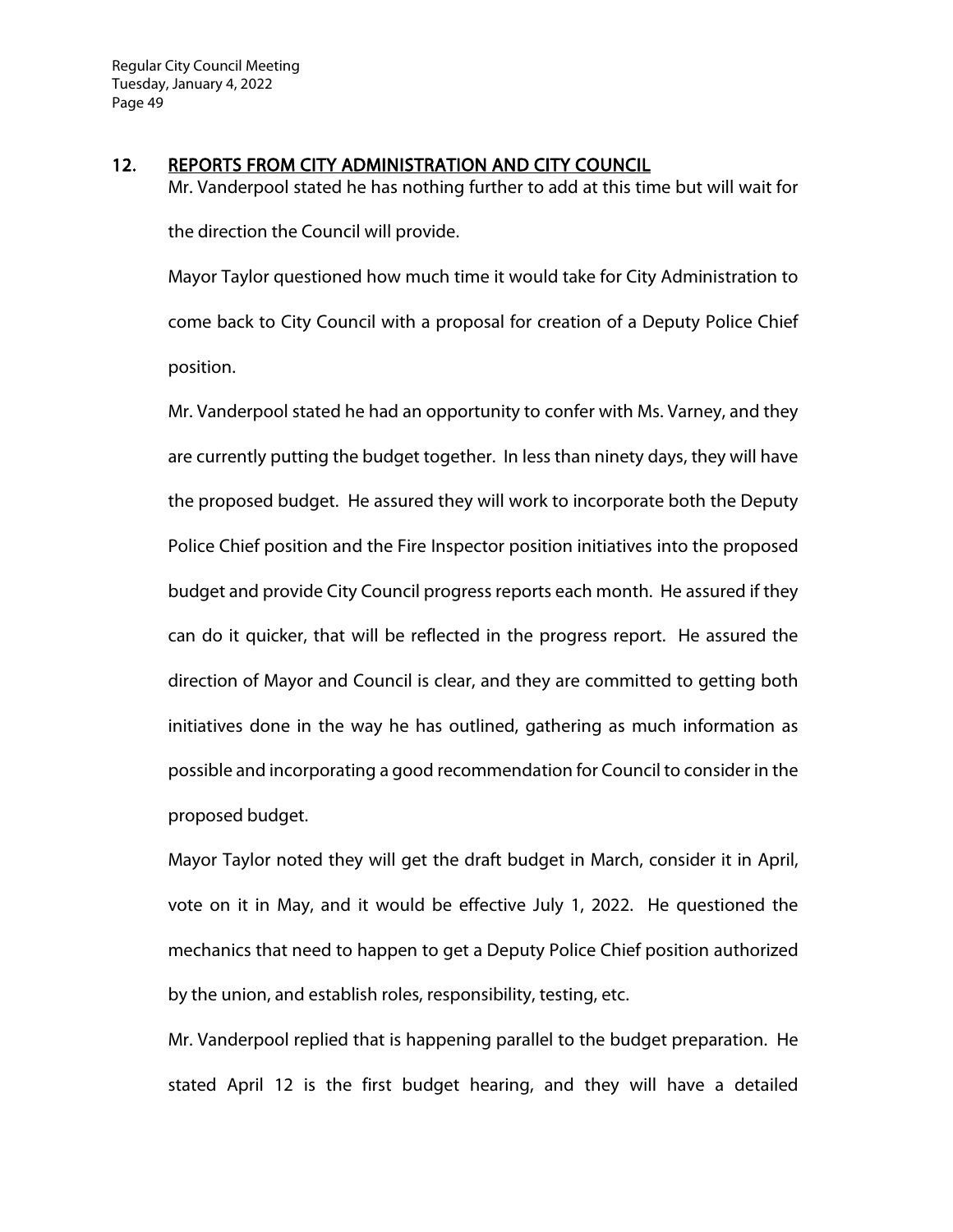presentation on each at the April 12 hearing. If there is consensus to proceed, they will do so. He clarified they do not have to wait until the budget it approved before starting the mechanics, including getting the assessment lined up for the Deputy Police Chief, so they are ready to go. He felt they will be able to update Council through the progress reports on what they have been able to achieve, and the steps remaining. He reiterated if they can get it done quicker, Council always has the option to exercise the budget amendment.

Mayor Taylor inquired as to when Mr. Vanderpool anticipates a Memorandum of Understanding will be brought to Council.

Mr. Vanderpool replied that thirty days would be ambitious because they have to get two unions together, present the idea with good data, have the position fully defined, and their proposal has to be complete. They have to allow the two unions time to review it. He admitted it might be a quick decision for them, but he anticipated it will take them a few weeks to look at it closely and consider it. He felt the more realistic time frame would be a good proposal in thirty days, possibly negotiating it within those thirty days, but in the meantime, they will be prepared to incorporate both ideas in the proposed budget.

Mayor Taylor stated he agrees with Mr. Vanderpool's proposal to getting a proposal to the union within thirty days. He agreed they cannot control how long it will take the union to consider it. He questioned whether the two unions are the Fire Inspectors and the Police Chief.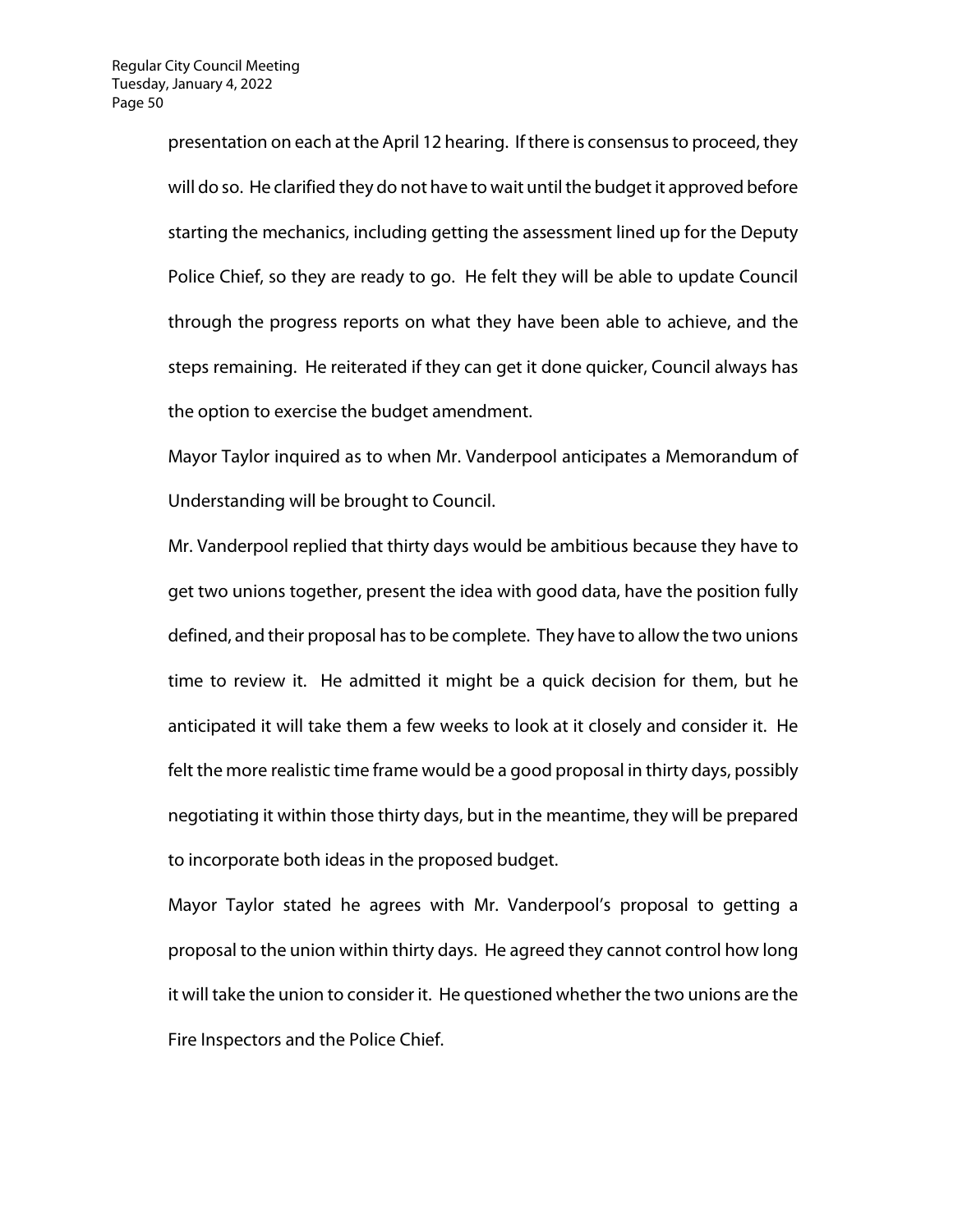Mr. Vanderpool clarified they are dealing with three unions: Firefighter's union, Command Officers union; and the Executive union, in which the Deputy Chief position would be placed. He reiterated that will require some coordination. Mayor Taylor questioned whether anyone has any objection to the plan as outlined by Mr. Vanderpool this evening with regard to the Deputy Police Chief and Fire Inspector positions.

Councilman Yanez questioned whether Mr. Vanderpool proposed to the Firefighters union to use a retired Fire Inspector to do the marijuana inspections. Mr. Vanderpool replied they have had some very conceptual discussions rather than proposals to look at these more creative cost-effective ideas. He relayed, to the union's credit, they expressed no opposition. He felt they are willing to talk about these ideas, and they need to get it done.

Councilman Yanez felt if they have had these discussions already regarding the marijuana inspections, he is not sure why they are in their current position. He questioned what happens if the union rejects their proposal, and whether this will mean "kicking the can down the road" again.

Mr. Vanderpool assured he will provide Council with the progress reports as mentioned, but if all of these efforts fail, it will be Council's decision to hire the fulltime Fire Inspector as proposed. He assured they have not been "kicking the can down the road" and he felt they are one of the most aggressive enforcement communities on illegal marijuana grow operation. They have shut down hundreds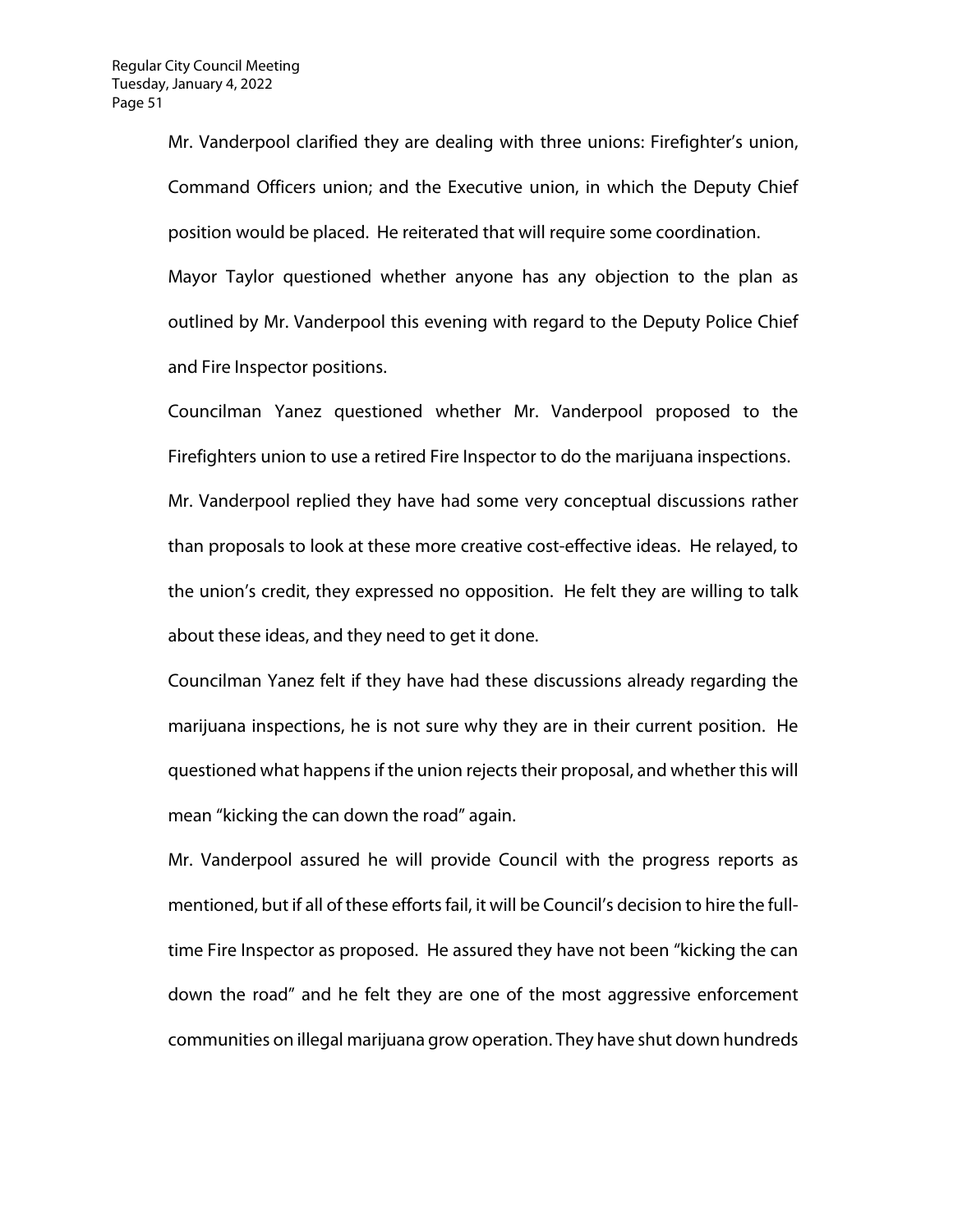of illegal grow operations, so they have been incredibly proactive, in large part to the Fire Department, the City Attorney, and their Building Inspectors.

Councilman Yanez felt that was able to be done because they took a Fire Inspector

off of normal inspections in order to have him on the marijuana grow inspections.

Councilwoman Ziarko requested a list of companies and organizations in the City

that do self-inspections.

There were no objections.

Mr. Vanderpool replied to inquiry that he is clear on that direction.

Councilman Radtke requested, without objection, that Mr. Vanderpool provide

them with a report on the pathway at the back of Moravian Park and also the ITC

Corridor from the west side. He would like to see some of these paths opened up,

noting that bollards blocking bike access also block wheelchair access.

There were no objections from the Mayor or Council members.

Councilman Yanez wished everyone a happy and prosperous New Year. He stated he is grateful they can have these robust and honest discussions on how they spend taxpayer dollars.

13. UNFINISHED BUSINESS There was no unfinished business.

# 14. NEW BUSINESS

There was no new business.

15. CLOSED SESSION PERMITTED UNDER ACT 267 OF 1976 Mr. Kaszubski stated there are two items for closed session this evening.

Mayor Taylor indicated they will be going into Closed Session and may return.

Moved by Ziarko, seconded by Schmidt, RESOLVED, to recess into closed session.